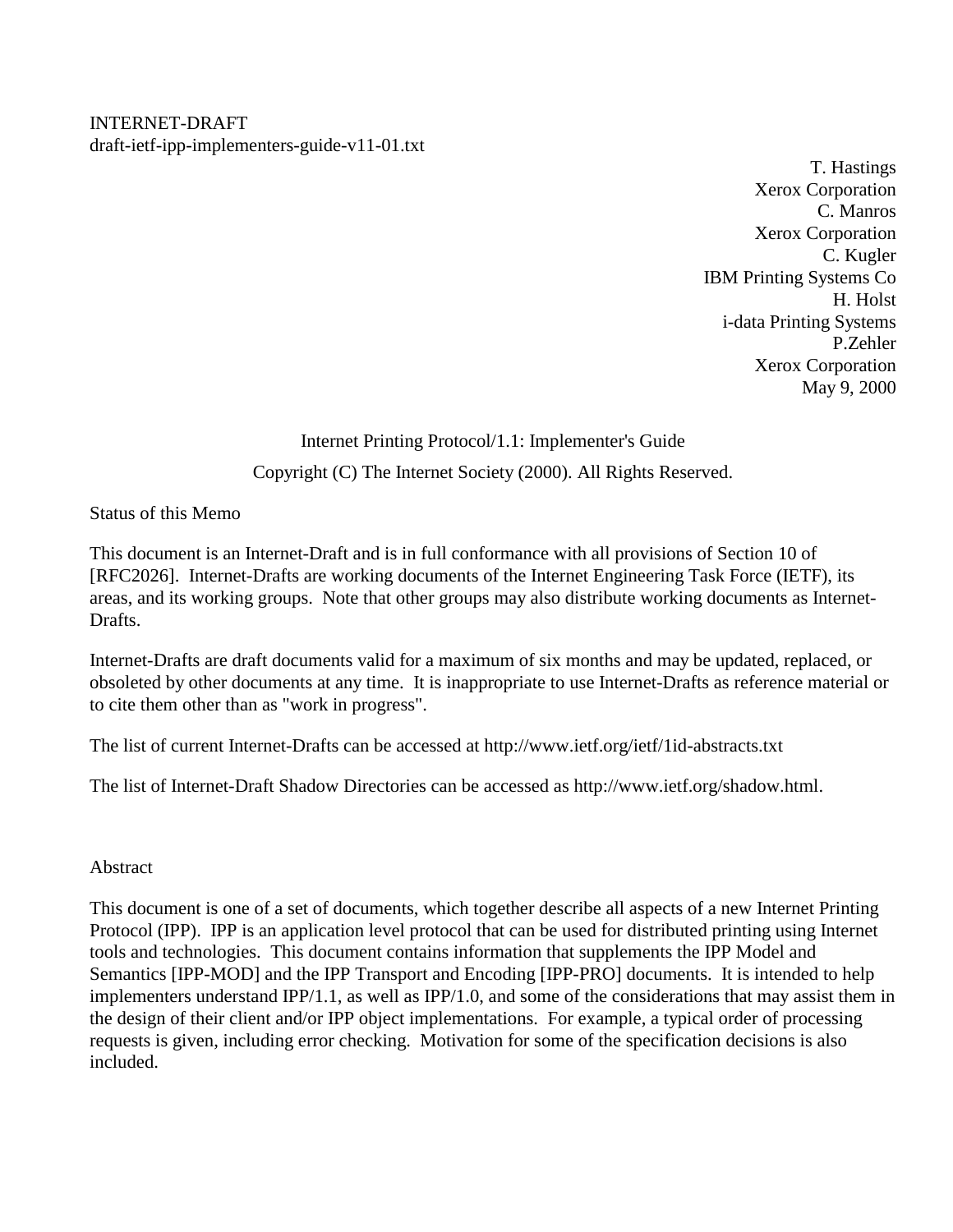The full set of IPP documents includes:

Design Goals for an Internet Printing Protocol [RFC2567] Rationale for the Structure and Model and Protocol for the Internet Printing Protocol [RFC2568] Internet Printing Protocol/1.1: Model and Semantics [IPP-MOD] Internet Printing Protocol/1.1: Encoding and Transport [IPP-PRO] Mapping between LPD and IPP Protocols [RFC2569]

The document, "Design Goals for an Internet Printing Protocol", takes a broad look at distributed printing functionality, and it enumerates real-life scenarios that help to clarify the features that need to be included in a printing protocol for the Internet. It identifies requirements for three types of users: end users, operators, and administrators. The design goal document calls out a subset of end user requirements that are satisfied in IPP/1.1. Operator and administrator requirements are out of scope for version 1.1.

The document, "Rationale for the Structure and Model and Protocol for the Internet Printing Protocol", describes IPP from a high level view, defines a roadmap for the various documents that form the suite of IPP specifications, and gives background and rationale for the IETF working group's major decisions.

The document, "Internet Printing Protocol/1.1: Model and Semantics", describes a simplified model with abstract objects, their attributes, and their operations. The model introduces a Printer and a Job. The Job supports multiple documents per Job. The model document also addresses how security, internationalization, and directory issues are addressed.

The document, "Internet Printing Protocol/1.1: Encoding and Transport", is a formal mapping of the abstract operations and attributes defined in the model document onto HTTP/1.1. It also defines the encoding rules for a new Internet media type called "application/ipp".

The document, "Mapping between LPD and IPP Protocols", gives some advice to implementers of gateways between IPP and LPD (Line Printer Daemon) implementations.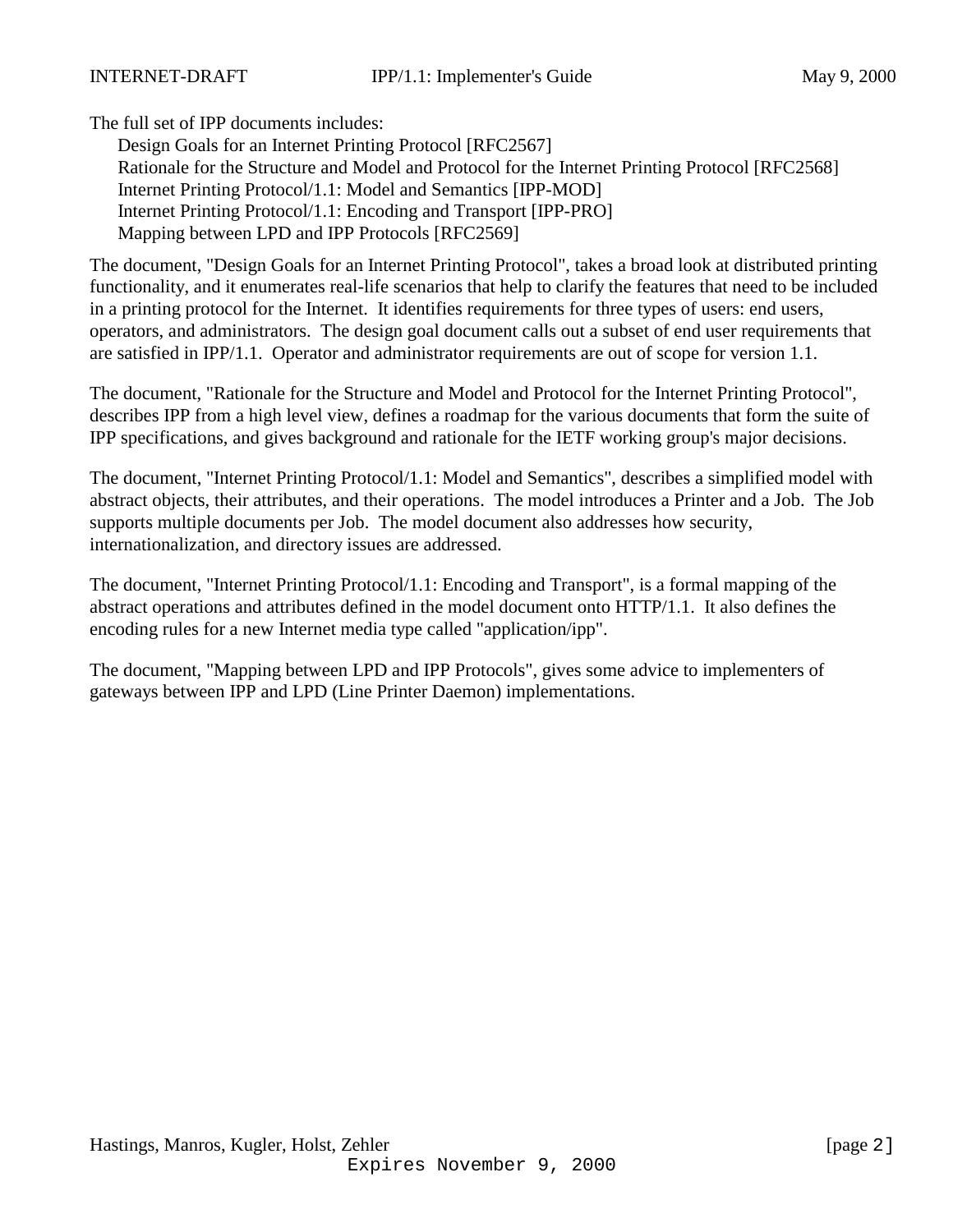# TABLE OF CONTENTS

| 1                |     |                        |  |
|------------------|-----|------------------------|--|
|                  | 1.1 |                        |  |
|                  | 1.2 |                        |  |
|                  | 1.3 |                        |  |
|                  |     |                        |  |
| $\boldsymbol{2}$ |     |                        |  |
| $\mathbf{3}$     |     |                        |  |
|                  | 3.1 |                        |  |
|                  |     | 3.1.1                  |  |
|                  |     | 3.1.2                  |  |
|                  |     |                        |  |
|                  |     | 3.1.2.1.1              |  |
|                  |     | 3.1.2.1.2              |  |
|                  |     | 3.1.2.1.3              |  |
|                  |     | 3.1.2.1.4              |  |
|                  |     |                        |  |
|                  |     |                        |  |
|                  |     |                        |  |
|                  |     | 3.1.2.1.5              |  |
|                  |     | 3.1.2.1.6              |  |
|                  |     |                        |  |
|                  |     | 3.1.2.2.1              |  |
|                  |     | 3.1.2.2.2              |  |
|                  |     | 3.1.2.2.3              |  |
|                  |     | 3.1.2.3.1              |  |
|                  |     | 3.1.2.3.2              |  |
|                  |     | 3.1.2.3.3              |  |
|                  |     | 3.1.2.3.4              |  |
|                  |     | 3.1.2.3.5              |  |
|                  |     | 3.1.2.3.6              |  |
|                  |     | 3.1.2.3.7              |  |
|                  |     | 3.1.2.3.8              |  |
|                  |     | 3.1.2.3.9              |  |
|                  |     | 3.1.2.3.10             |  |
|                  |     | 3.1.2.3.11             |  |
|                  |     | 3.1.2.3.12             |  |
|                  |     | 3.1.2.3.13             |  |
|                  |     | 3.1.3                  |  |
|                  |     |                        |  |
|                  |     | 3.1.3.1.1              |  |
|                  |     | 3.1.3.1.2              |  |
|                  |     | 3.1.3.1.3<br>3.1.3.1.4 |  |
|                  |     | 3.1.3.1.5              |  |
|                  |     | 3.1.3.1.6              |  |
|                  |     | 3.1.3.1.7              |  |
|                  |     | 3.1.3.1.8              |  |
|                  |     |                        |  |
|                  |     |                        |  |
|                  |     | 3.1.3.1.9              |  |
|                  |     |                        |  |
|                  |     | 3.1.3.2.1              |  |
|                  |     | 3.1.3.2.2              |  |
|                  |     | 3.1.3.2.3              |  |
|                  |     | 3.1.3.2.4              |  |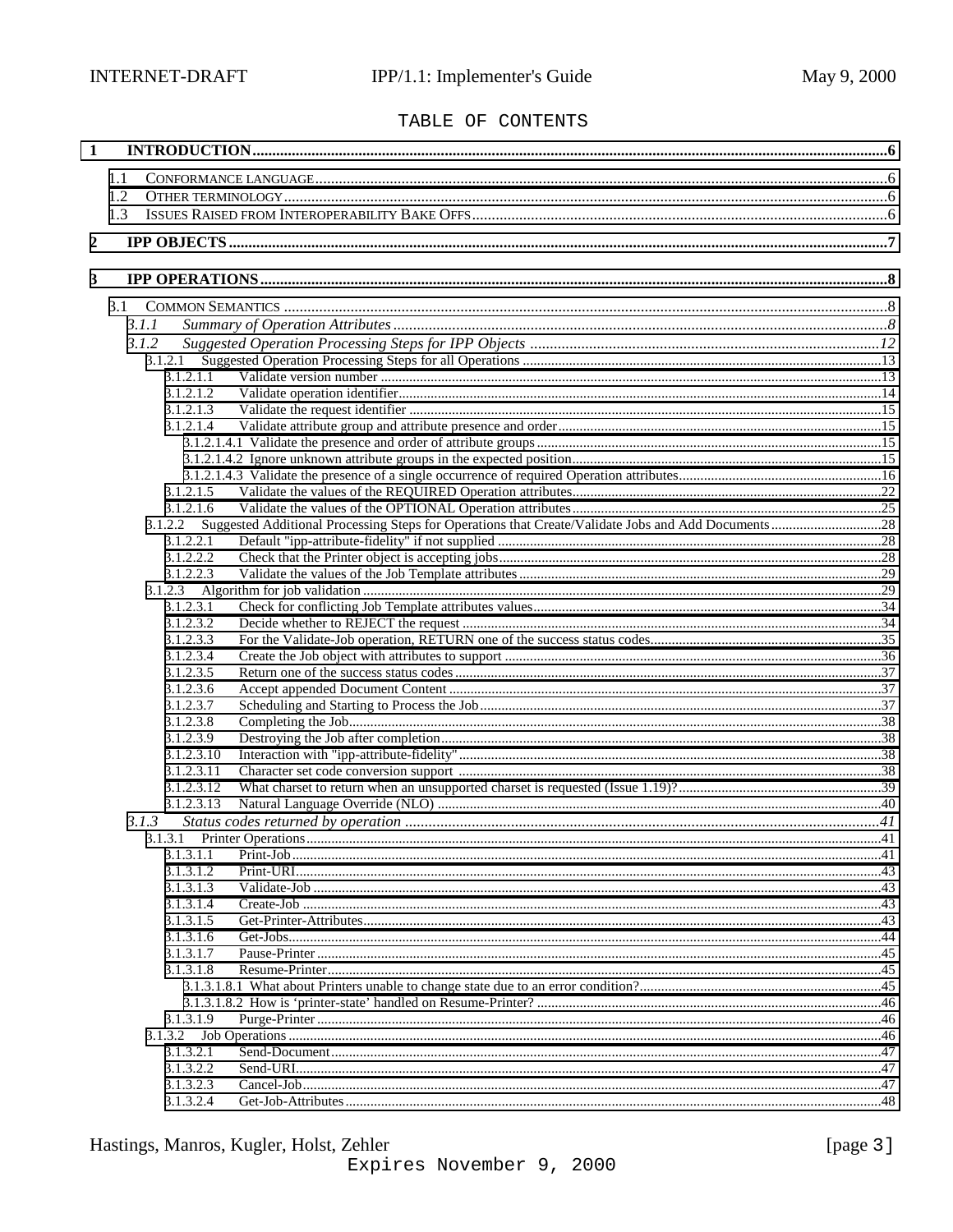|                         | 3.1.3.2.5                                                                                              |  |
|-------------------------|--------------------------------------------------------------------------------------------------------|--|
|                         | 3.1.3.2.6                                                                                              |  |
|                         | 3.1.3.2.7                                                                                              |  |
|                         |                                                                                                        |  |
|                         | 3.1.4                                                                                                  |  |
|                         | 3.1.5                                                                                                  |  |
|                         | 3.2.1                                                                                                  |  |
|                         | 3.2.1.1                                                                                                |  |
|                         | 3.2.1.2                                                                                                |  |
|                         | 3.2.2                                                                                                  |  |
|                         | 3.2.3                                                                                                  |  |
|                         | 3.2.3.1                                                                                                |  |
|                         | 3.2.3.2                                                                                                |  |
|                         | 3.2.4                                                                                                  |  |
|                         | 3.3                                                                                                    |  |
|                         | 3.3.1                                                                                                  |  |
|                         | 3.3.2                                                                                                  |  |
| $\overline{\mathbf{4}}$ |                                                                                                        |  |
|                         | 4.1                                                                                                    |  |
|                         | 4.1.1                                                                                                  |  |
|                         | 4.1.2                                                                                                  |  |
|                         | 4.1.3                                                                                                  |  |
|                         | 4.1.4                                                                                                  |  |
|                         |                                                                                                        |  |
|                         | 4.2.1                                                                                                  |  |
|                         | 4.2.1.1                                                                                                |  |
|                         | 4.3                                                                                                    |  |
|                         | 4.4                                                                                                    |  |
|                         | 4.4.1                                                                                                  |  |
|                         | 4.4.1.1                                                                                                |  |
|                         | 4.4.1.2<br>4.4.2                                                                                       |  |
|                         | 4.4.3                                                                                                  |  |
|                         |                                                                                                        |  |
|                         |                                                                                                        |  |
| 5                       |                                                                                                        |  |
|                         | 5.1                                                                                                    |  |
| 6                       |                                                                                                        |  |
|                         | QUERYING JOBS WITH IPP THAT WERE SUBMITTED USING OTHER JOB SUBMISSION PROTOCOLS (ISSUE 1.32) 58<br>6.1 |  |
| 7                       |                                                                                                        |  |
|                         |                                                                                                        |  |
|                         | 7.1                                                                                                    |  |
|                         | 7.2                                                                                                    |  |
|                         | 7.3                                                                                                    |  |
|                         | 7.4                                                                                                    |  |
|                         | 7.5                                                                                                    |  |
|                         | 7.6<br>7.6.1                                                                                           |  |
|                         | 7.6.2                                                                                                  |  |
|                         |                                                                                                        |  |
| 8                       |                                                                                                        |  |
|                         | 8.1                                                                                                    |  |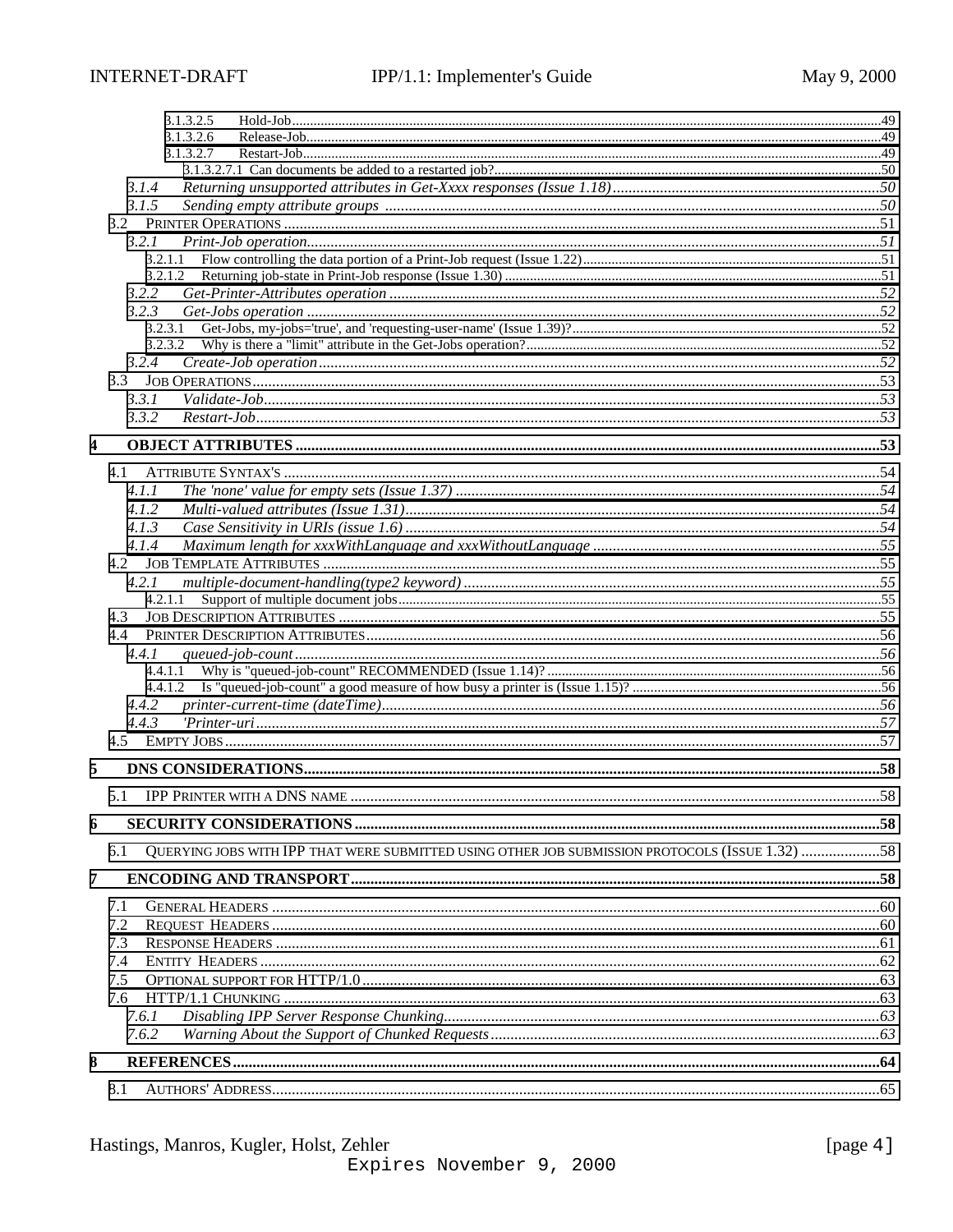| -10- |      |                                                                                        |  |
|------|------|----------------------------------------------------------------------------------------|--|
|      | 10.1 |                                                                                        |  |
|      | 10.2 |                                                                                        |  |
|      | 10.3 |                                                                                        |  |
|      | 10.4 | CHANGES TO PRODUCE THE JANUARY 8, 1999 VERSION FROM THE DECEMBER 6, 1998 VERSION:68    |  |
|      | 10.5 | CHANGES TO PRODUCE THE DECEMBER 6, 1998 VERSION FROM THE NOVEMBER 16, 1998 VERSION: 68 |  |

#### **TABLES**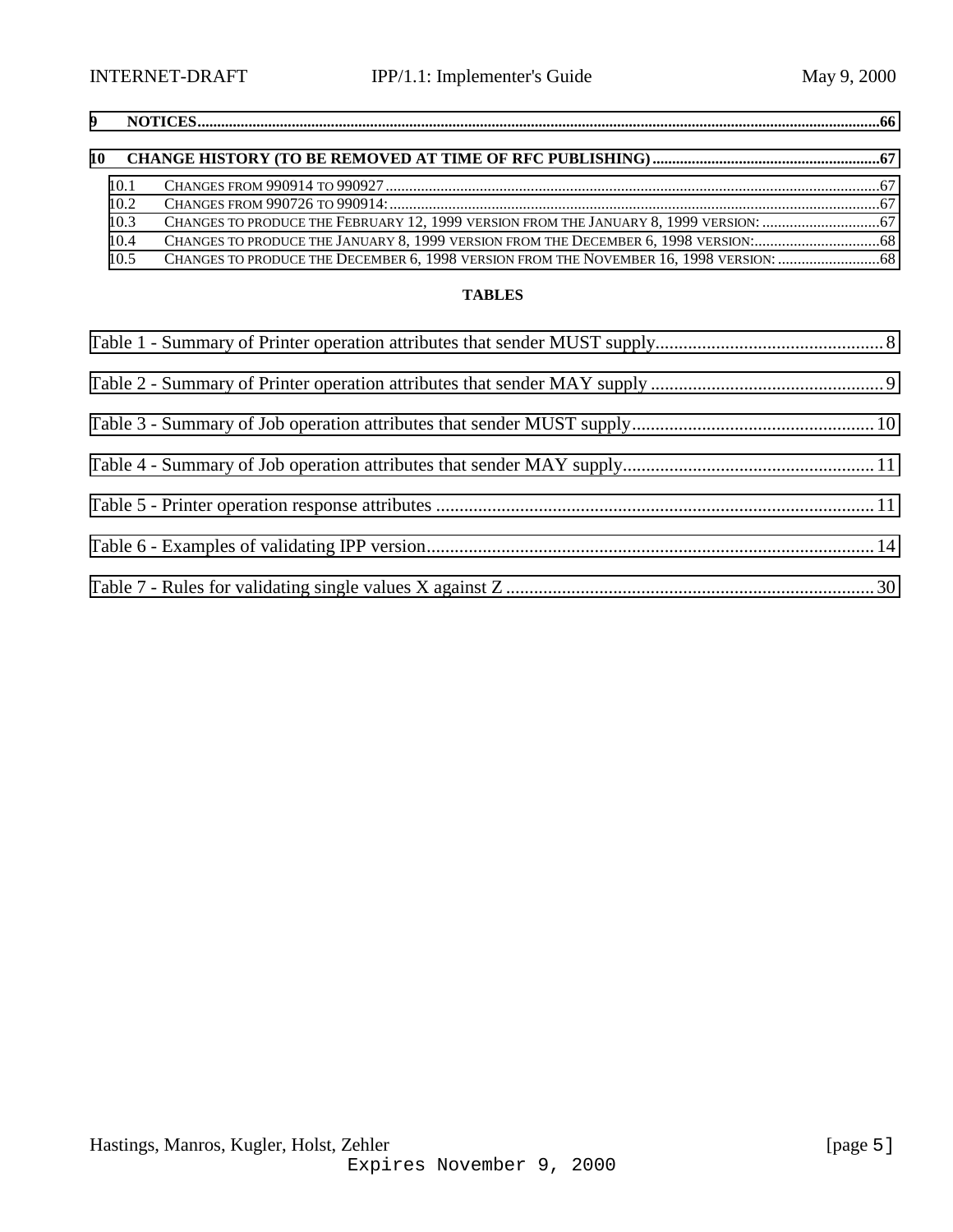# <span id="page-5-0"></span>**1 Introduction**

The IPP Implementer's Guide (IIG) (this document) contains information that supplements the IPP Model and Semantics [IPP-MOD] and the IPP Transport and Encoding [IPP-PRO] documents. As such this information is not part of the formal specifications. Instead information is presented to help implementers understand the specification, including some of the motivation for decisions taken by the committee in developing the specification. Some of the implementation considerations are intended to help implementers design their client and/or IPP object implementations. If there are any contradictions between this document and [IPP-MOD] or [IPP-PRO], those documents take precedence over this document.

Platform-specific implementation considerations will be included in this guide as they become known.

In order to help the reader of the IIG and the IPP Model and Semantics document, the sections in this document parallel the corresponding sections in the Model document and are numbered the same for ease of cross reference. The sections that correspond to the IPP Transport and Encoding are correspondingly offset.

## 1.1 Conformance language

Usually, this document does not contain the terminology MUST, MUST NOT, MAY, NEED NOT, SHOULD, SHOULD NOT, REQUIRED, and OPTIONAL. However, when those terms do appear in this document, their intent is to repeat what the [IPP-MOD] and [IPP-PRO] documents require and allow, rather than specifying additional conformance requirements. These terms are defined in section 13 on conformance terminology in [IPP-MOD], most of which is taken from RFC 2119 [RFC2119].

Implementers should read section 13 (APPENDIX A) in [IPP-MOD] in order to understand these capitalized words. The words MUST, MUST NOT, and REQUIRED indicate what implementations are required to support in a client or IPP object in order to be conformant to [IPP-MOD] and [IPP-PRO]. MAY, NEED NOT, and OPTIONAL indicate was is merely allowed as an implementer option. The verbs SHOULD and SHOULD NOT indicate suggested behavior, but which is not required or disallowed, respectively, in order to conform to the specification.

# 1.2 Other terminology

The term "sender" refers to the client that sends a request or an IPP object that returns a response. The term "receiver" refers to the IPP object that receives a request and to a client that receives a response.

1.3 Issues Raised from Interoperability Bake Offs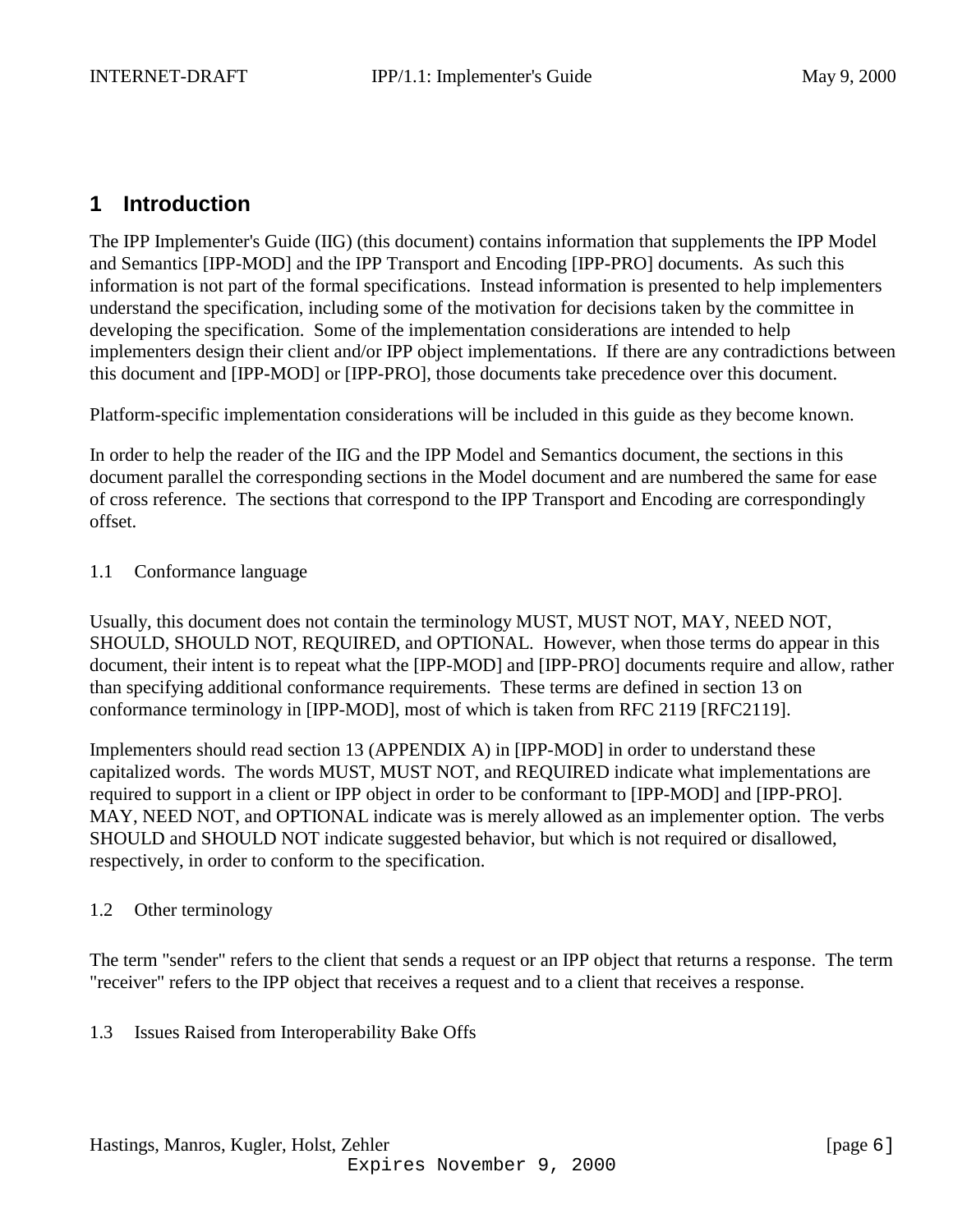<span id="page-6-0"></span>The IPP WG has conducted two open interoperability "Bake Offs". The first bake off was held in September 1998 and Bake Off2 was held in March 1999. See the summary reports in:

ftp://ftp.pwg.org/pub/pwg/ipp/new\_TES/

The issues raised from the first bake off are numbered 1.n in this document and are described in:

ftp://ftp.pwg.org/pub/pwg/ipp/approved-clarifications/ipp-agreed-fixes-981030.pdf

These issue resolutions have been incorporated into the November 16, "IPP/1.0 Model and Semantics" [ippmod] and the "IPP/1.0 Encoding and Transport" [IPP-PRO] documents. However, some of the discussion is left here in the Implementer's Guide to help understanding.

The issues raised from Bake Off2 are numbered 2.n in this document and are described in:

ftp://ftp.pwg.org/pub/pwg/ipp/issues/issues-raised-at-bake-off2.pdf

# **2 IPP Objects**

The term "client" in IPP is intended to mean any client that issues IPP operation requests and accepts IPP operation responses, whether it be a desktop or a server. In other words, the term "client" does not just mean end-user clients, such as those associated with desktops.

The term "IPP Printer" in IPP is intended to mean an object that accepts IPP operation requests and returns IPP operation responses, whether implemented in a server or a device. An IPP Printer object MAY, if implemented in a server, turn around and forward received jobs (and other requests) to other devices and print servers/services, either using IPP or some other protocol.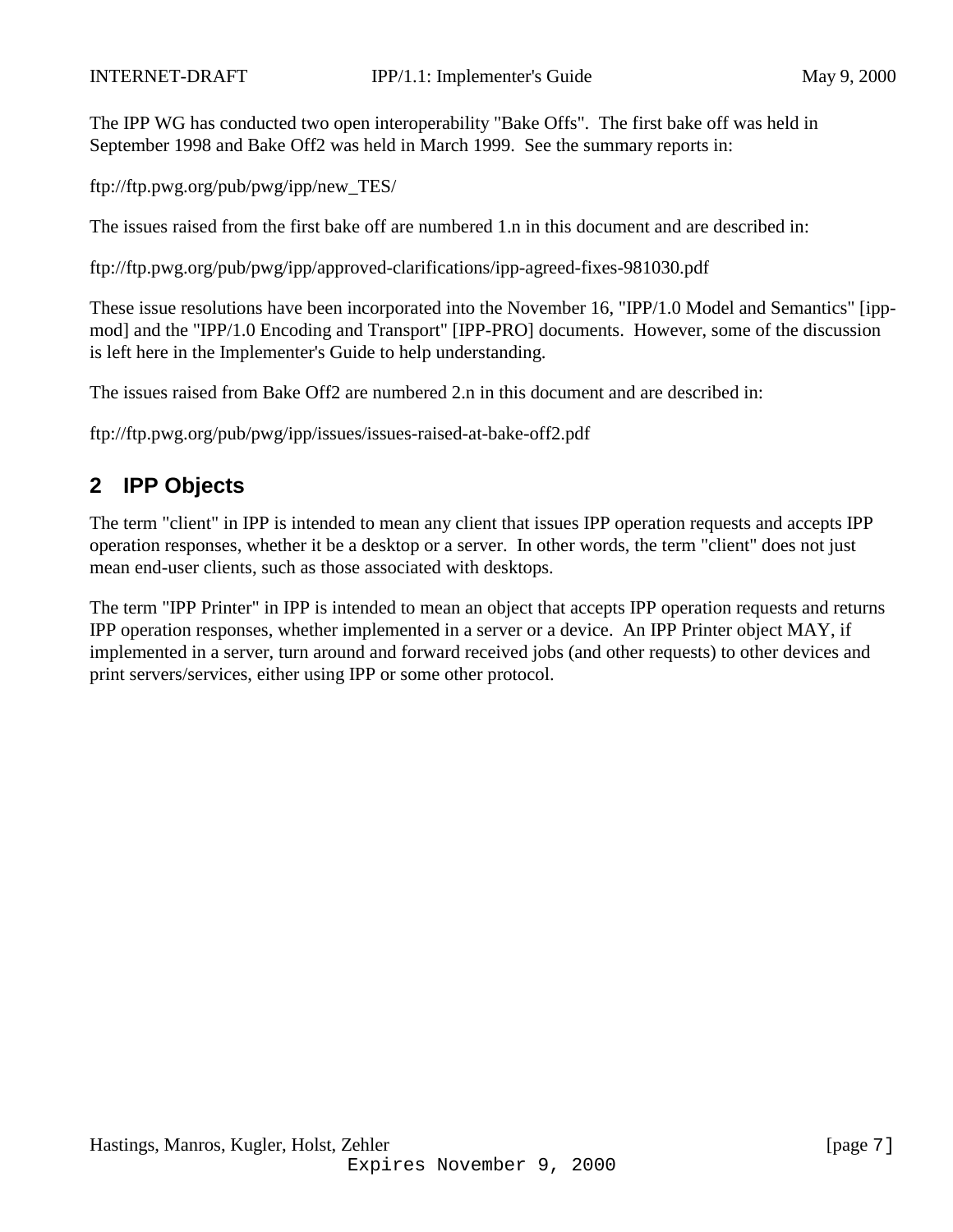# <span id="page-7-0"></span>**3 IPP Operations**

This section corresponds to Section 3 "IPP Operations" in the IPP/1.1 Model and Semantics document [IPP-MOD].

3.1 Common Semantics

This section discusses semantics common to all operations.

3.1.1 Summary of Operation Attributes

Legend for the following table:

R indicates a REQUIRED operation that MUST be supported by the IPP object (Printer or Job). For attributes, R indicates that the attribute MUST be supported by the IPP object supports the associated operation.

O indicates an OPTIONAL operation or attribute that MAY be supported by the IPP object (Printer or Job).

+ indicates that this is not an IPP/1.0 feature, but is only a part of IPP/1.1 and future versions of IPP.

| Table 1 - Summary of Printer operation attributes that sender MUST supply |
|---------------------------------------------------------------------------|
|---------------------------------------------------------------------------|

|                                                                | Printer Operations                                          |                             |                             |                                         |                       |                                                                          |                       |  |
|----------------------------------------------------------------|-------------------------------------------------------------|-----------------------------|-----------------------------|-----------------------------------------|-----------------------|--------------------------------------------------------------------------|-----------------------|--|
|                                                                | Requests                                                    |                             |                             |                                         |                       |                                                                          | Respon<br>ses         |  |
| Operation Attributes                                           | Print-Job,<br>Validate-<br>Job (R)                          | Prin<br>$t -$<br>URI<br>(O) | Crea<br>$te-$<br>Job<br>(0) | $Get-$<br>Printer-<br>Attribute<br>s(R) | $Get-$<br>Jobs<br>(R) | Pause-<br>Printer,<br>Resume-<br>Printer,<br>Purge-<br>Printer<br>$(0+)$ | All<br>Operat<br>ions |  |
|                                                                | Operation parameters--REQUIRED to be supplied by the sender |                             |                             |                                         |                       |                                                                          |                       |  |
| operation-id                                                   | R                                                           | R                           | R                           | R                                       | R.                    | $\mathsf{R}$                                                             |                       |  |
| status-code                                                    |                                                             |                             |                             |                                         |                       |                                                                          | R                     |  |
| request-id                                                     | $\mathsf{R}$                                                | R                           | R                           | R                                       | R.                    | R                                                                        | $\mathsf{R}$          |  |
| version-number                                                 | $\mathsf{R}$                                                | R.                          | R                           | R                                       | R.                    | R                                                                        | $\mathsf{R}$          |  |
| Operation attributes--REQUIRED to be supplied by the sender    |                                                             |                             |                             |                                         |                       |                                                                          |                       |  |
| attributes-charset                                             | R                                                           | R                           | R                           | R                                       | R.                    | R                                                                        | R.                    |  |
| attributes-natural-<br>language                                | R                                                           | R                           | R                           | R                                       | R                     | R                                                                        | R                     |  |
| document-uri                                                   |                                                             | R                           |                             |                                         |                       |                                                                          |                       |  |
| job-id*                                                        |                                                             |                             |                             |                                         |                       |                                                                          |                       |  |
| job-uri*                                                       |                                                             |                             |                             |                                         |                       |                                                                          |                       |  |
| last-document                                                  |                                                             |                             |                             |                                         |                       |                                                                          |                       |  |
| printer-uri                                                    | R                                                           | R                           | R.                          | R                                       | R                     | R                                                                        |                       |  |
| Operation attributes--RECOMMENDED to be supplied by the sender |                                                             |                             |                             |                                         |                       |                                                                          |                       |  |
| job-name                                                       | R                                                           | R                           | R.                          |                                         |                       |                                                                          |                       |  |
| requesting-user-name                                           | $\mathsf{R}$                                                | R                           | $\mathsf{R}$                | $\mathsf{R}$                            | $\mathsf{R}$          | $\mathsf{R}$                                                             |                       |  |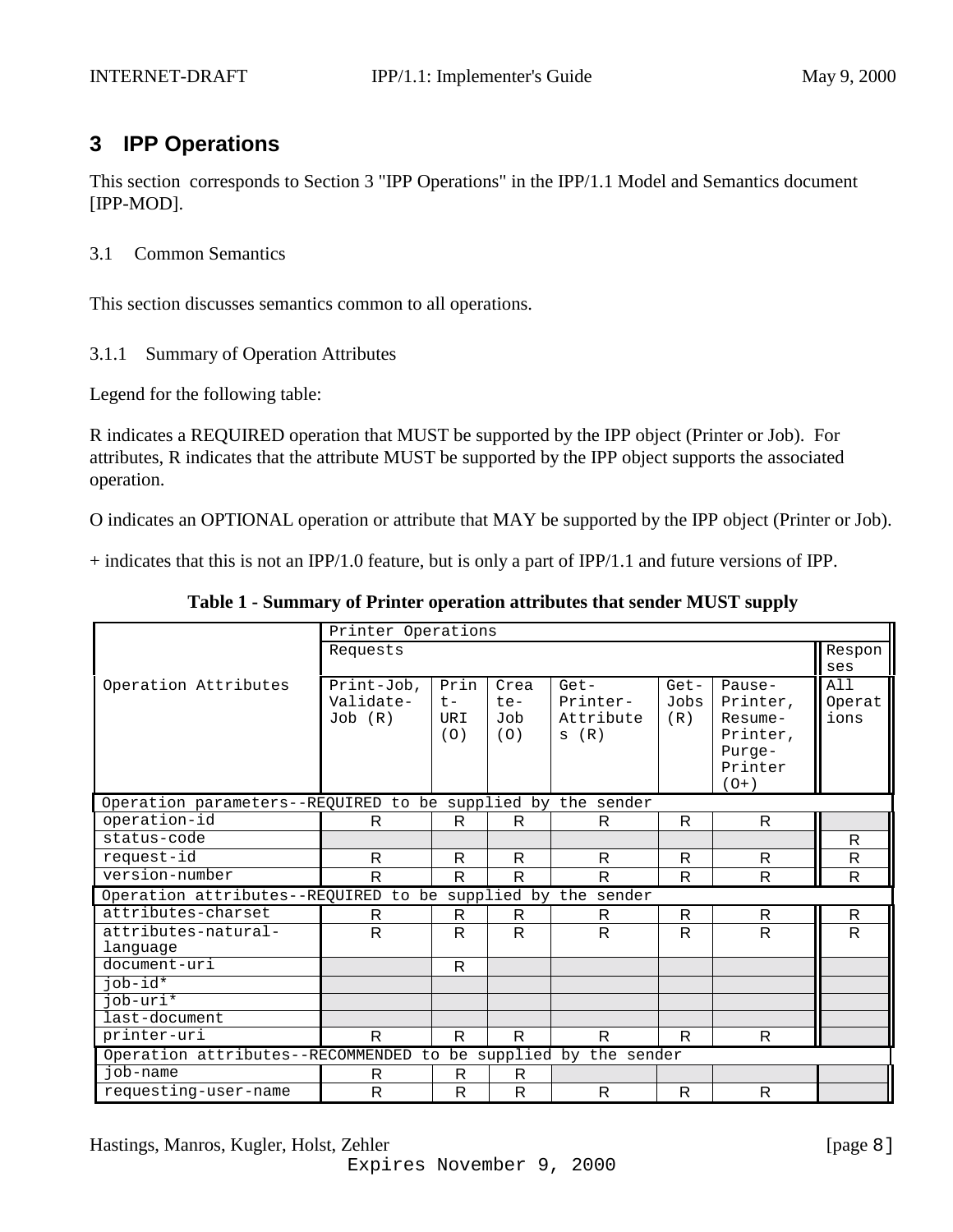<span id="page-8-0"></span>

|                                                             | Printer Operations                           |                        |                       |                                                             |                       |                                                                          |                       |
|-------------------------------------------------------------|----------------------------------------------|------------------------|-----------------------|-------------------------------------------------------------|-----------------------|--------------------------------------------------------------------------|-----------------------|
|                                                             | Requests                                     |                        |                       |                                                             |                       |                                                                          |                       |
| Operation Attributes                                        | Print-<br>Job,<br>Validat<br>$e$ -Job<br>(R) | Print<br>$-URI$<br>(0) | Creat<br>e-Job<br>(O) | $Get-$<br>Printer-<br>Attribut<br>$\mathsf{es}(\mathsf{R})$ | $Get-$<br>Jobs<br>(R) | Pause-<br>Printer,<br>Resume-<br>Printer,<br>Purge-<br>Printer<br>$(0+)$ | All<br>Operat<br>ions |
| Operation attributes--OPTIONAL to be supplied by the sender |                                              |                        |                       |                                                             |                       |                                                                          |                       |
| status-message                                              |                                              |                        |                       |                                                             |                       |                                                                          | O                     |
| detailed-status-message                                     |                                              |                        |                       |                                                             |                       |                                                                          | $\Omega$              |
| compression                                                 | O                                            | O                      |                       |                                                             |                       |                                                                          |                       |
| document-format                                             | $\mathsf{R}$                                 | R                      |                       | O                                                           |                       |                                                                          |                       |
| document-name                                               | O                                            | O                      |                       |                                                             |                       |                                                                          |                       |
| document-natural-language                                   | $\overline{O}$                               | O                      |                       |                                                             |                       |                                                                          |                       |
| ipp-attribute-fidelity                                      | $\mathsf{R}$                                 | R                      | R                     |                                                             |                       |                                                                          |                       |
| job-impressions                                             | $\circ$                                      | O                      | O                     |                                                             |                       |                                                                          |                       |
| job-k-octets                                                | $\circ$                                      | $\circ$                | $\circ$               |                                                             |                       |                                                                          |                       |
| job-media-sheets                                            | $\Omega$                                     | $\Omega$               | $\Omega$              |                                                             |                       |                                                                          |                       |
| limit                                                       |                                              |                        |                       |                                                             | R                     |                                                                          |                       |
| message                                                     |                                              |                        |                       |                                                             |                       |                                                                          |                       |
| my-jobs                                                     |                                              |                        |                       |                                                             | $\mathsf{R}$          |                                                                          |                       |
| requested-attributes                                        |                                              |                        |                       | R                                                           | $\mathsf{R}$          |                                                                          |                       |
| which-jobs                                                  |                                              |                        |                       |                                                             | $\mathsf{R}$          |                                                                          |                       |

**Table 2 - Summary of Printer operation attributes that sender MAY supply**

\* "job-id" is REQUIRED only if used together with "printer-uri" to identify the target job; otherwise, "job-uri" is REQUIRED.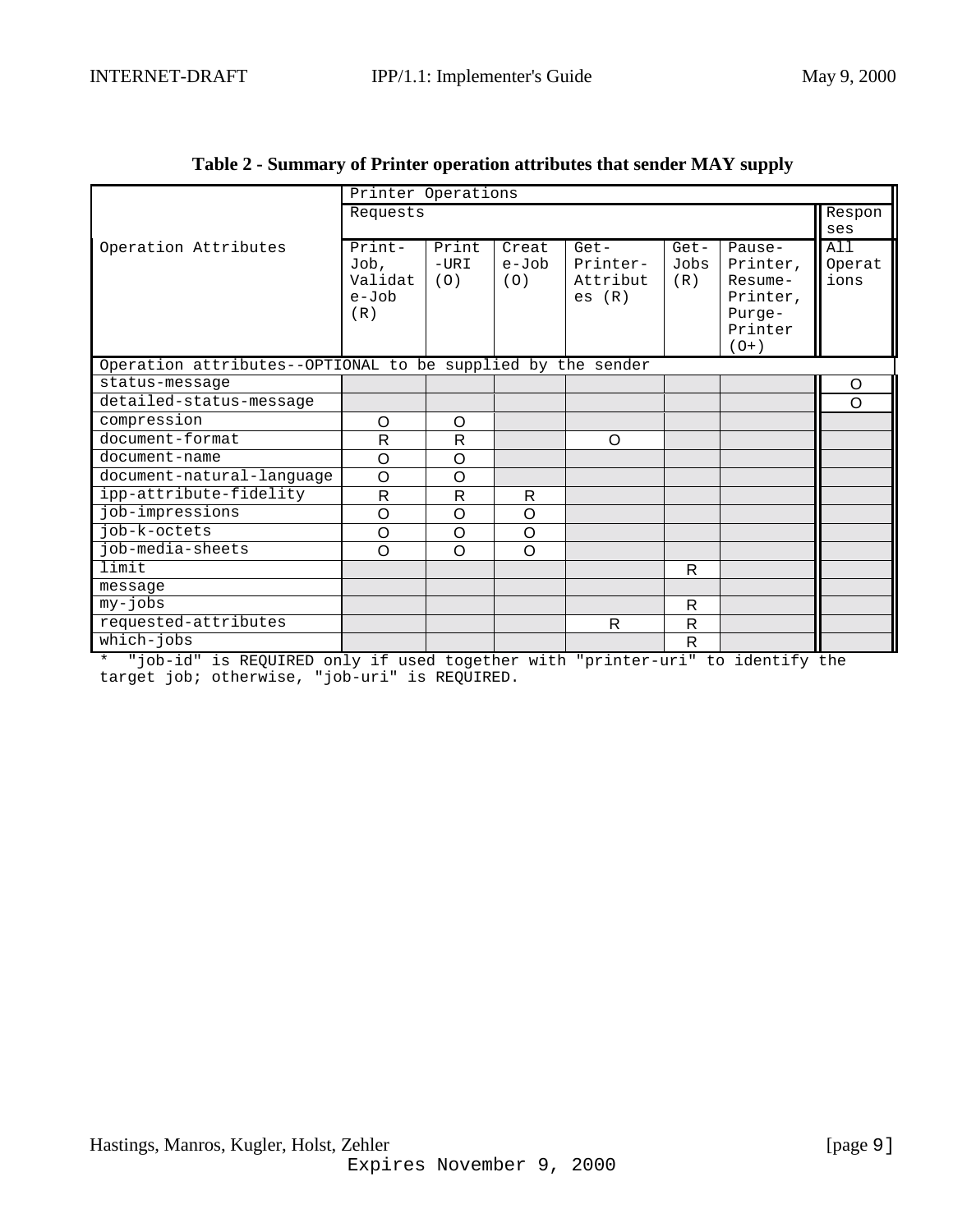<span id="page-9-0"></span>

|                                                                | Job Operations                |                     |                         |                               |                                                                   |                       |  |  |
|----------------------------------------------------------------|-------------------------------|---------------------|-------------------------|-------------------------------|-------------------------------------------------------------------|-----------------------|--|--|
|                                                                | Requests                      | Responses           |                         |                               |                                                                   |                       |  |  |
| Operation Attributes                                           | Send-<br>Documen<br>t.<br>(O) | Send-<br>URI<br>(0) | Cancel<br>$-Job$<br>(R) | Get-Job-<br>Attribut<br>es(R) | Hold-Job,<br>Release-<br>Job,<br>Restart-<br><b>Job</b><br>$(0+)$ | All<br>Operation<br>S |  |  |
| Operation parameters--REQUIRED to be supplied by the sender    |                               |                     |                         |                               |                                                                   |                       |  |  |
| operation-id                                                   | R                             | R.                  | R                       | R                             | R                                                                 |                       |  |  |
| status-code                                                    |                               |                     |                         |                               |                                                                   | R                     |  |  |
| request-id                                                     | R                             | $\mathsf{R}$        | R                       | R                             | $\mathsf{R}$                                                      | $\mathsf{R}$          |  |  |
| version-number                                                 | R                             | $\mathsf{R}$        | R                       | R                             | R                                                                 | R                     |  |  |
| Operation attributes--REQUIRED to be supplied by the sender    |                               |                     |                         |                               |                                                                   |                       |  |  |
| attributes-charset                                             | R                             | R                   | R                       | R                             | $\mathsf{R}$                                                      | R                     |  |  |
| attributes-natural-language                                    | R                             | R                   | R                       | R                             | R                                                                 | R                     |  |  |
| document-uri                                                   |                               | $\mathsf{R}$        |                         |                               |                                                                   |                       |  |  |
| job-id*                                                        | R                             | $\mathsf{R}$        | R                       | R                             | R                                                                 |                       |  |  |
| job-uri*                                                       | R                             | $\mathsf{R}$        | R                       | R                             | R                                                                 |                       |  |  |
| last-document                                                  | R                             | R                   |                         |                               |                                                                   |                       |  |  |
| printer-uri                                                    | $\mathsf{R}$                  | R                   | R.                      | R                             | $\mathsf{R}$                                                      |                       |  |  |
| Operation attributes--RECOMMENDED to be supplied by the sender |                               |                     |                         |                               |                                                                   |                       |  |  |
| iob-name                                                       |                               |                     |                         |                               |                                                                   |                       |  |  |
| requesting-user-name                                           | R                             | R                   | R.                      | R.                            | R                                                                 |                       |  |  |

# **Table 3 - Summary of Job operation attributes that sender MUST supply**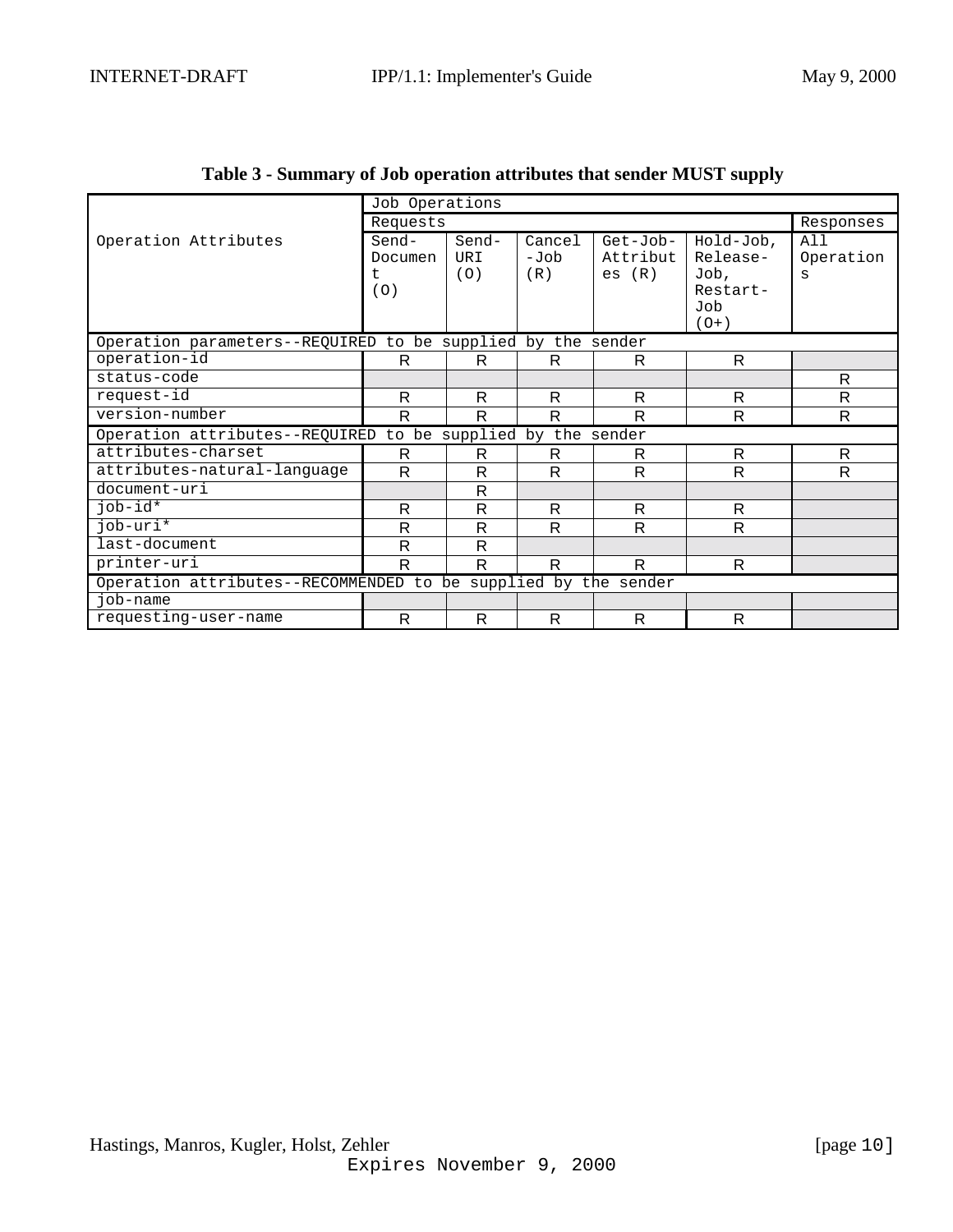# **Table 4 - Summary of Job operation attributes that sender MAY supply**

<span id="page-10-0"></span>

|                                                             | Job Operations |          |        |         |                |          |          |  |
|-------------------------------------------------------------|----------------|----------|--------|---------|----------------|----------|----------|--|
|                                                             | Requests       |          |        |         |                |          |          |  |
|                                                             |                |          |        |         |                |          | ses      |  |
| Operation Attributes                                        | Send-          | Send     | Cancel | $Get-$  | Hold-          | Releas   | A11      |  |
|                                                             | Document       | $-IJRI$  | $-Job$ | $Job-$  | Job,           | $e$ -Job | Operat   |  |
|                                                             | (0)            | (0)      | (R)    | Attribu | Restart        | $(O+)$   | ions     |  |
|                                                             |                |          |        | tes (R) | -Job<br>$(0+)$ |          |          |  |
| Operation attributes--OPTIONAL to be supplied by the sender |                |          |        |         |                |          |          |  |
| status-message                                              |                |          |        |         |                |          | O        |  |
|                                                             |                |          |        |         |                |          |          |  |
| detailed-status-message                                     |                |          |        |         |                |          | $\Omega$ |  |
| document-access-error                                       |                |          |        |         |                |          | $O^{**}$ |  |
| compression                                                 | O              | $\Omega$ |        |         |                |          |          |  |
| document-format                                             | R              | R        |        |         |                |          |          |  |
| document-name                                               | $\circ$        | $\circ$  |        |         |                |          |          |  |
| document-natural-language                                   | $\Omega$       | $\Omega$ |        |         |                |          |          |  |
| ipp-attribute-fidelity                                      |                |          |        |         |                |          |          |  |
| job-impressions                                             |                |          |        |         |                |          |          |  |
| job-k-octets                                                |                |          |        |         |                |          |          |  |
| job-media-sheets                                            |                |          |        |         |                |          |          |  |
| limit                                                       |                |          |        |         |                |          |          |  |
| message                                                     |                |          | Ω      |         | $\Omega$       | $\Omega$ |          |  |
| job-hold-until                                              |                |          |        |         | R              |          |          |  |
| my-jobs                                                     |                |          |        |         |                |          |          |  |
| requested-attributes                                        |                |          |        | R       |                |          |          |  |
| which-jobs                                                  |                |          |        |         |                |          |          |  |

\* "job-id" is REQUIRED only if used together with "printer-uri" to identify the target job; otherwise, "job-uri" is REQUIRED.

\*\* "document-access-error" applies to the Send-URI operation only.

|                            | Printer Operations                                                   |                        |                              |                       |                                           |                       |                                                                          |  |
|----------------------------|----------------------------------------------------------------------|------------------------|------------------------------|-----------------------|-------------------------------------------|-----------------------|--------------------------------------------------------------------------|--|
|                            | Response                                                             |                        |                              |                       |                                           |                       |                                                                          |  |
| Operation<br>Attributes    | Print-Job<br>$(R)$ , Send-<br>Document<br>$(0)$ , Send-<br>URI $(0)$ | Validate<br>$-Job (R)$ | Print<br>$-URI$<br>$\circ$ ) | Create-<br>Job<br>(0) | $Get-$<br>Printer<br>Attribu<br>tes $(R)$ | $Get-$<br>Jobs<br>(R) | Pause-<br>Printer,<br>Resume-<br>Printer,<br>Purge-<br>Printer<br>$(0+)$ |  |
| job-uri                    | $\mathbb{R}$                                                         |                        | $\mathbb{R}$                 | $\mathbb R$           |                                           |                       |                                                                          |  |
| $job-id$                   | $\mathbb{R}$                                                         |                        | $\mathbb{R}$                 | $\mathbb{R}$          |                                           |                       |                                                                          |  |
| job-state                  | $\mathbb{R}$                                                         |                        | R                            | $\mathbb{R}$          |                                           |                       |                                                                          |  |
| job-state-reasons          | $R+$                                                                 |                        | $R+$                         | $R+$                  |                                           |                       |                                                                          |  |
| document-access-<br>error+ |                                                                      |                        | $\Omega$                     |                       |                                           |                       |                                                                          |  |

# **Table 5 - Printer operation response attributes**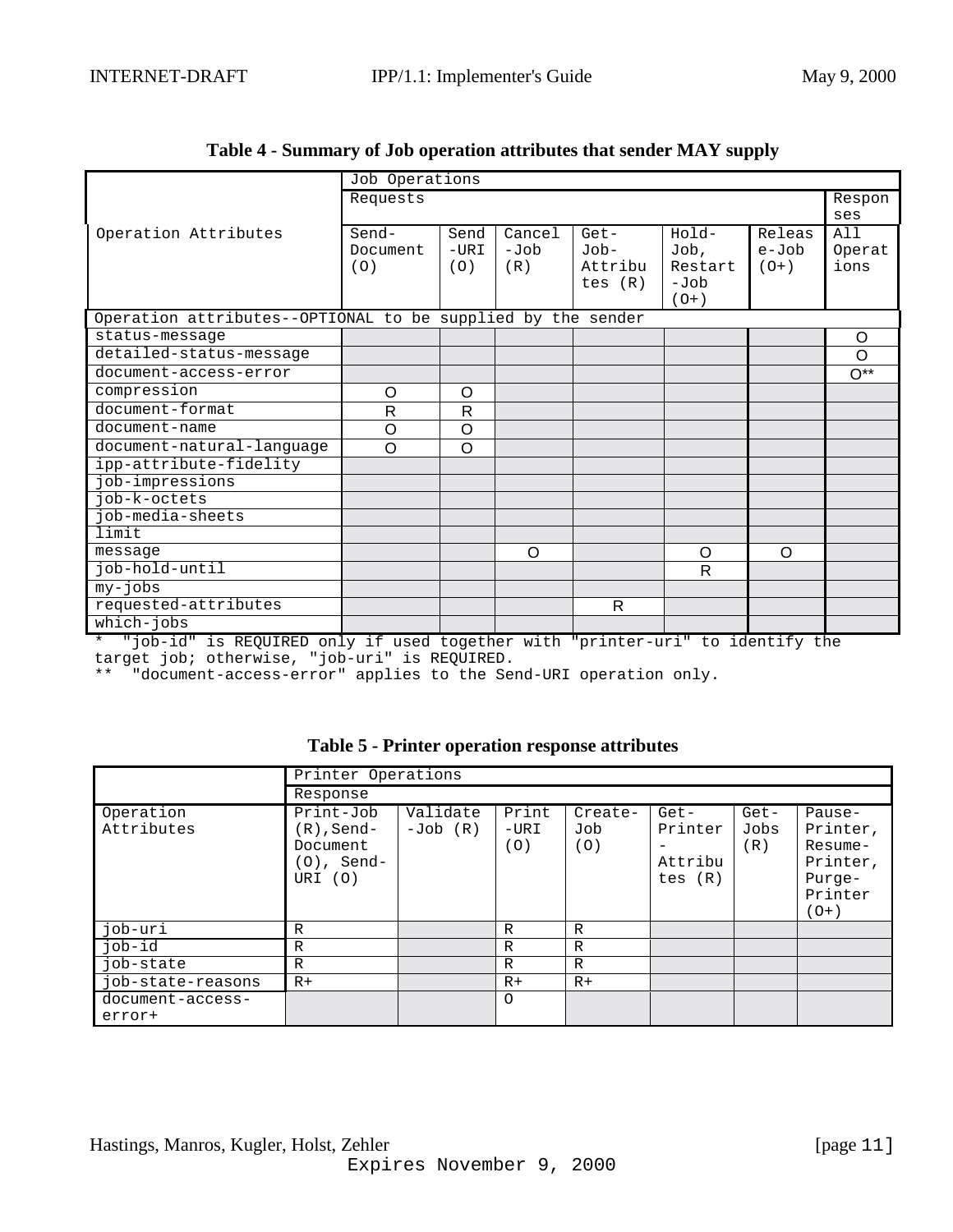# <span id="page-11-0"></span>3.1.2 Suggested Operation Processing Steps for IPP Objects

This section suggests the steps and error checks that an IPP object MAY perform when processing requests and returning responses. An IPP object MAY perform some or all of the error checks. However, some implementations MAY choose to be more forgiving than the error checks shown here, in order to be able to accept requests from non-conforming clients. Not performing all of these error checks is a so-called "forgiving" implementation. On the other hand, clients that successfully submit requests to IPP objects that do perform all the error checks will be more likely to be able to interoperate with other IPP object implementations. Thus an implementer of an IPP object needs to decide whether to be a "forgiving" or a "strict" implementation. Therefore, the error status codes returned may differ between implementations. Consequentially, client SHOULD NOT expect exactly the error code processing described in this section.

When an IPP object receives a request, the IPP object either accepts or rejects the request. In order to determine whether or not to accept or reject the request, the IPP object SHOULD execute the following steps. The order of the steps may be rearranged and/or combined, including making one or multiple passes over the request.

A client MUST supply requests that would pass all of the error checks indicated here in order to be a conforming client. Therefore, a client SHOULD supply requests that are conforming, in order to avoid being rejected by some IPP object implementations and/or risking different semantics by different implementations of forgiving implementations. For example, a forgiving implementation that accepts multiple occurrences of the same attribute, rather than rejecting the request might use the first occurrences, while another might use the last occurrence. Thus such a non-conforming client would get different results from the two forgiving implementations.

In the following, processing continues step by step until a "RETURNS the xxx status code …" statement is encountered. Error returns are indicated by the verb: "REJECTS". Since clients have difficulty getting the status code before sending all of the document data in a Print-Job request, clients SHOULD use the Validate-Job operation before sending large documents to be printed, in order to validate whether the IPP Printer will accept the job or not.

It is assumed that security authentication and authorization has already taken place at a lower layer.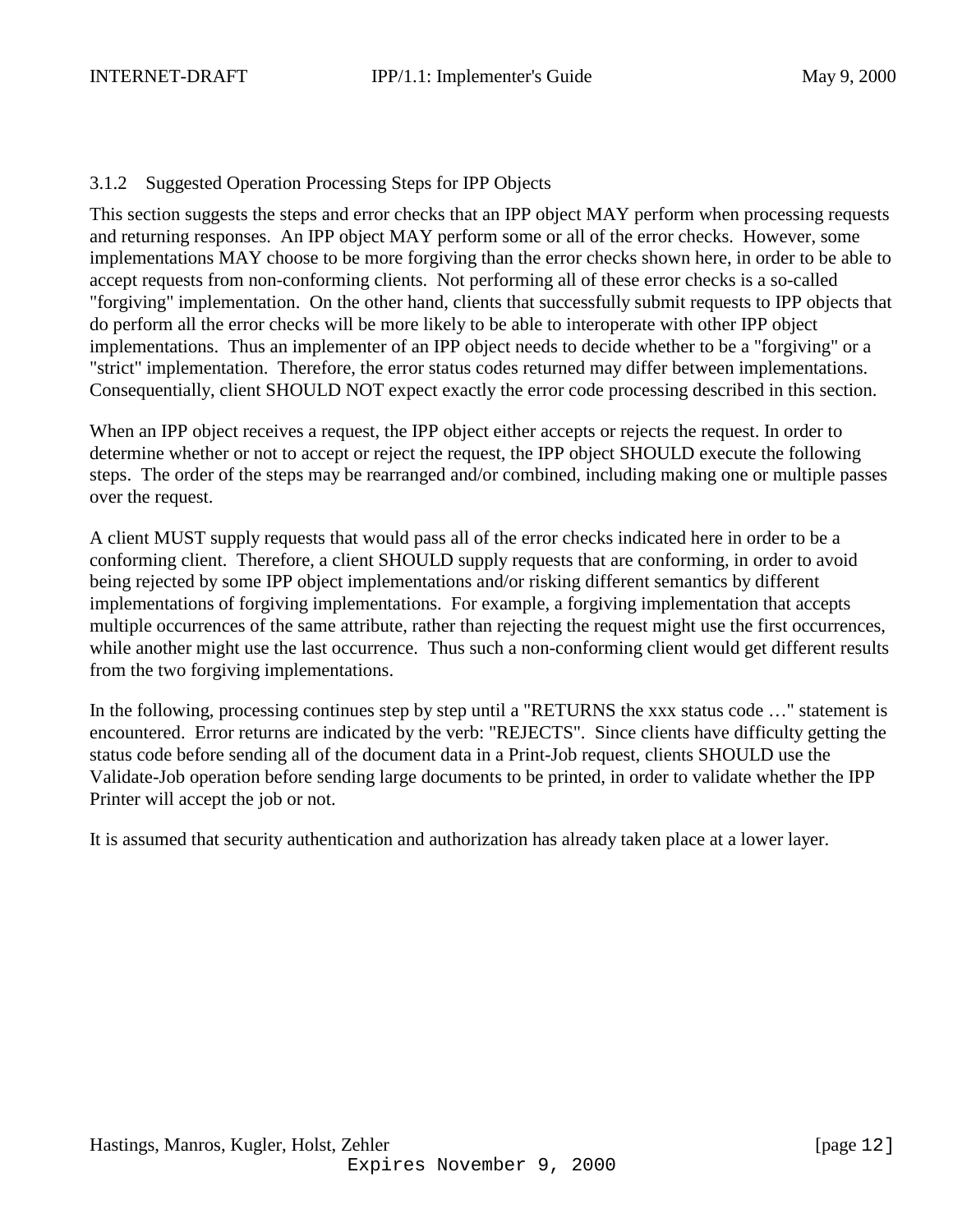## <span id="page-12-0"></span>3.1.2.1 Suggested Operation Processing Steps for all Operations

This section is intended to apply to all operations. The next section contains the additional steps for the Print-Job, Validate-Job, Print-URI, Create-Job, Send-Document, and Send-URI operations that create jobs, adds documents, and validates jobs.

```
IIG Sect # Flow IPP error status codes
---------- ---- ----------------------
                 |
                 v err
3.1.2.1.1 <Validate version> --> server-error-version-not-supported
                ok|
                 v err
3.1.2.1.2 <Validate operation> --> server-error-operation-not-supported
                ok|
                 v err
3.1.2.1.4.1- <Validate presence> --> client-error-bad-request
3.1.2.1.4.2 <of attributes>
                ok|
                 v err
3.1.2.1.4.3 <Validate presence> --> client-error-bad-request
          <of operation attr>
                ok|
                 v err
3.1.2.1.5 <Valied values of> --> client-error-bad-request
          <operation attrs> client-error-request-value-too-long
        <(length, tag, range,>
           <multi-value)>
                ok|
                 v err
3.1.2.1.5 <Validate values> --> client-error-bad-request
        <with supported values> client-error-charset-not-supported
                ok| client-error-attributes-or-values-
                                         not-supported
                 v err
3.1.2.1.6 <Validate optionally> --> client-error-bad-request
           <operation attr> client-error-natural-language-not-
                ok| supported
                             | client-error-request-value-too-long
                             | client-error-attributes-or-values-
                 v not-supported
```
## 3.1.2.1.1 Validate version number

Every request and every response contains the "version-number" attribute. The value of this attribute is the major and minor version number of the syntax and semantics that the client and IPP object is using, respectively. The "version-number" attribute remains in a fixed position across all future versions so that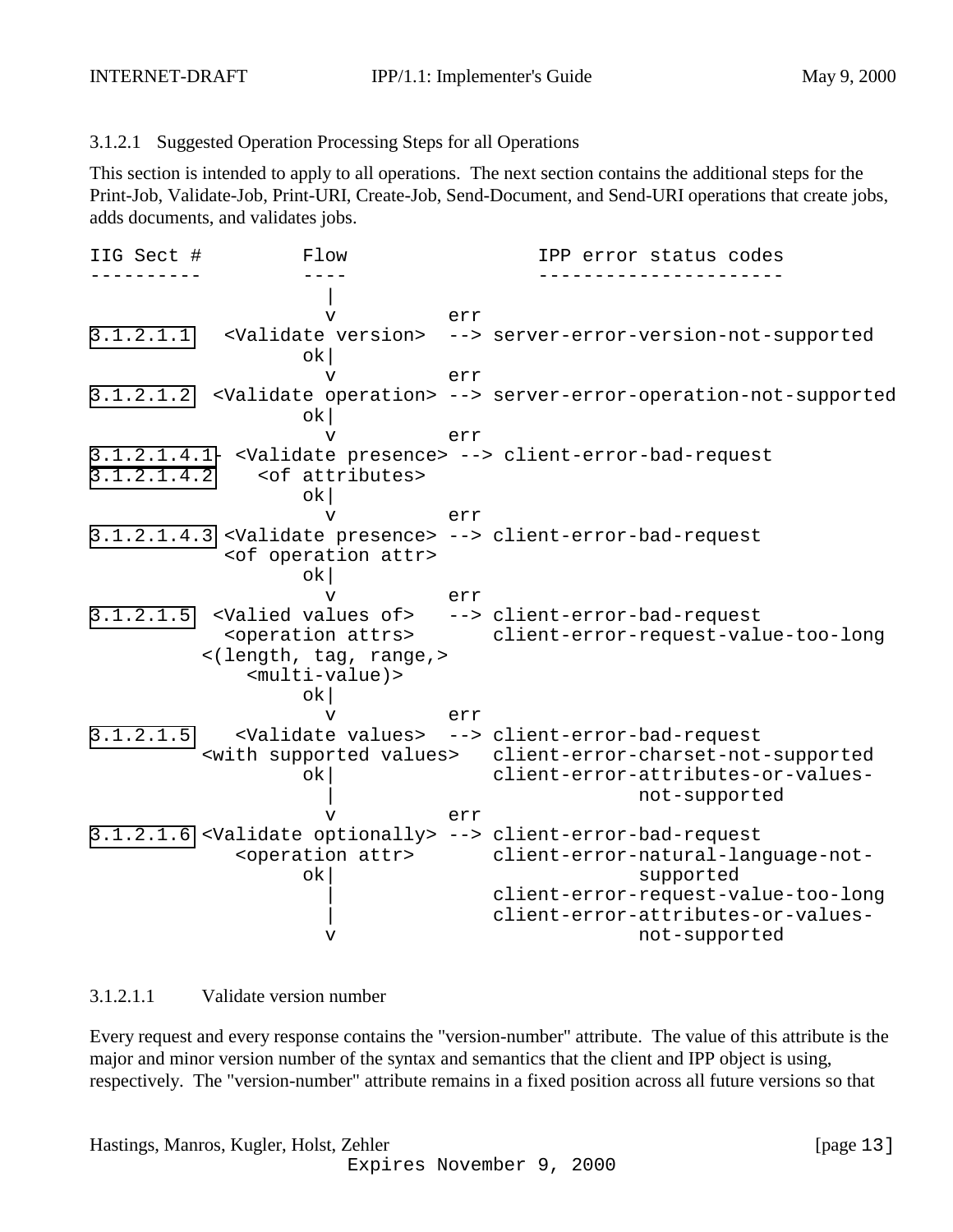<span id="page-13-0"></span>all clients and IPP object that support future versions can determine which version is being used. The IPP object checks to see if the major version number supplied in the request is supported. If not, the Printer object REJECTS the request and RETURNS the 'server-error-version-not-supported' status code in the response. The IPP object returns in the "version-number" response attribute the major and minor version for the error response. Thus the client can learn at least one major and minor version that the IPP object supports. The IPP object is encouraged to return the closest version number to the one supplied by the client.

The checking of the minor version number is implementation dependent, however if the client supplied minor version is explicitly supported, the IPP object MUST respond using that identical minor version number. If the major version number matches, but the minor version number does not, the Printer SHOULD accept and attempt to process the request, or MAY reject the request and return the 'server-errorversion-not-supported' status code. In all cases, the Printer MUST return the nearest version number that it supports. For example, suppose that an IPP/1.2 Printer supports versions '1.1' and '1.2'. The following responses are conforming:

| Client supplies | Printer Accept Request? | Printer returns |
|-----------------|-------------------------|-----------------|
| 1.0             | yes (SHOULD)            | 1.1             |
|                 | no (SHOULD NOT)         | 1.1             |
| 1.1             | yes (MUST)              | 1.1             |
| 1.2             | yes (MUST)              | 1.2             |
| 1.3             | yes (SHOULD)            | 1.2             |
|                 | no (SHOULD NOT)         | 1.2             |

|  |  | Table 6 - Examples of validating IPP version |  |
|--|--|----------------------------------------------|--|
|--|--|----------------------------------------------|--|

It is advantageous for Printers to support both IPP/1.1 and IPP/1.0, so that they can interoperate with either client implementations. Some implementations may allow an Administrator to explicitly disable support for one or the other by setting the "ipp-versions-supported" Printer description attribute.

Likewise, it is advantageous for clients to support both versions to allow interoperability with new and legacy Printers.

# 3.1.2.1.2 Validate operation identifier

The Printer object checks to see if the "operation-id" attribute supplied by the client is supported as indicated in the Printer object's "operations-supported" attribute. If not, the Printer REJECTS the request and returns the 'server-error-operation-not-supported' status code in the response.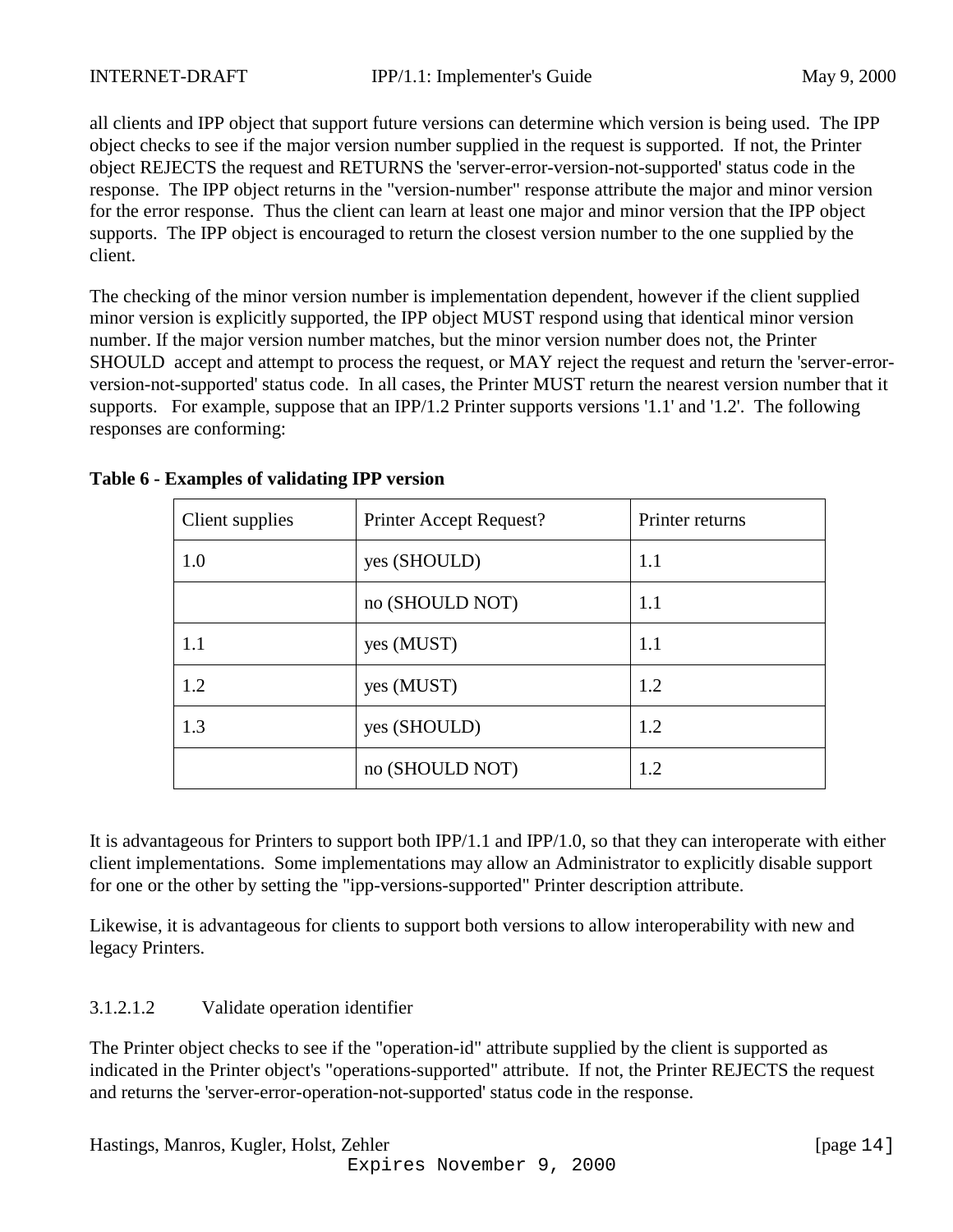# <span id="page-14-0"></span>3.1.2.1.3 Validate the request identifier

The Printer object SHOULD NOT check to see if the "request-id" attribute supplied by the client is in range: between 1 and 2\*\*31 - 1 (inclusive), but copies all 32 bits.

Note: The "version-number", "operation-id", and the "request-id" parameters are in fixed octet positions in the IPP/1.1 encoding. The "version-number" parameter will be the same fixed octet position in all versions of the protocol. These fields are validated before proceeding with the rest of the validation.

# 3.1.2.1.4 Validate attribute group and attribute presence and order

The order of the following validation steps depends on implementation.

# 3.1.2.1.4.1 Validate the presence and order of attribute groups

Client requests and IPP object responses contain attribute groups that Section 3 requires to be present and in a specified order. An IPP object verifies that the attribute groups are present and in the correct order in requests supplied by clients (attribute groups without an \* in the following tables).

If an IPP object receives a request with (1) required attribute groups missing, or (2) the attributes groups are out of order, or (3) the groups are repeated, the IPP object REJECTS the request and RETURNS the 'clienterror-bad-request' status code. For example, it is an error for the Job Template Attributes group to occur before the Operation Attributes group, for the Operation Attributes group to be omitted, or for an attribute group to occur more than once, except in the Get-Jobs response.

Since this kind of attribute group error is most likely to be an error detected by a client developer rather than by a customer, the IPP object NEED NOT return an indication of which attribute group was in error in either the Unsupported Attributes group or the Status Message. Also, the IPP object NEED NOT find all attribute group errors before returning this error.

## 3.1.2.1.4.2 Ignore unknown attribute groups in the expected position

Future attribute groups may be added to the specification at the end of requests just before the Document Content and at the end of response, except for the Get-Jobs response, where it maybe there or before the first job attributes returned. If an IPP object receives an unknown attribute group in these positions, it ignores the entire group, rather than returning an error, since that group may be a new group in a later minor version of the protocol that can be ignored. (If the new attribute group cannot be ignored without confusing the client, the major version number would have been increased in the protocol document and in the request). If the unknown group occurs in a different position, the IPP object REJECTS the request and RETURNS the 'client-error-bad-request' status code.

Clients also ignore unknown attribute groups returned in a response.

Note: By validating that requests are in the proper form, IPP objects force clients to use the proper form which, in turn, increases the chances that customers will be able to use such clients from multiple vendors with IPP objects from other vendors.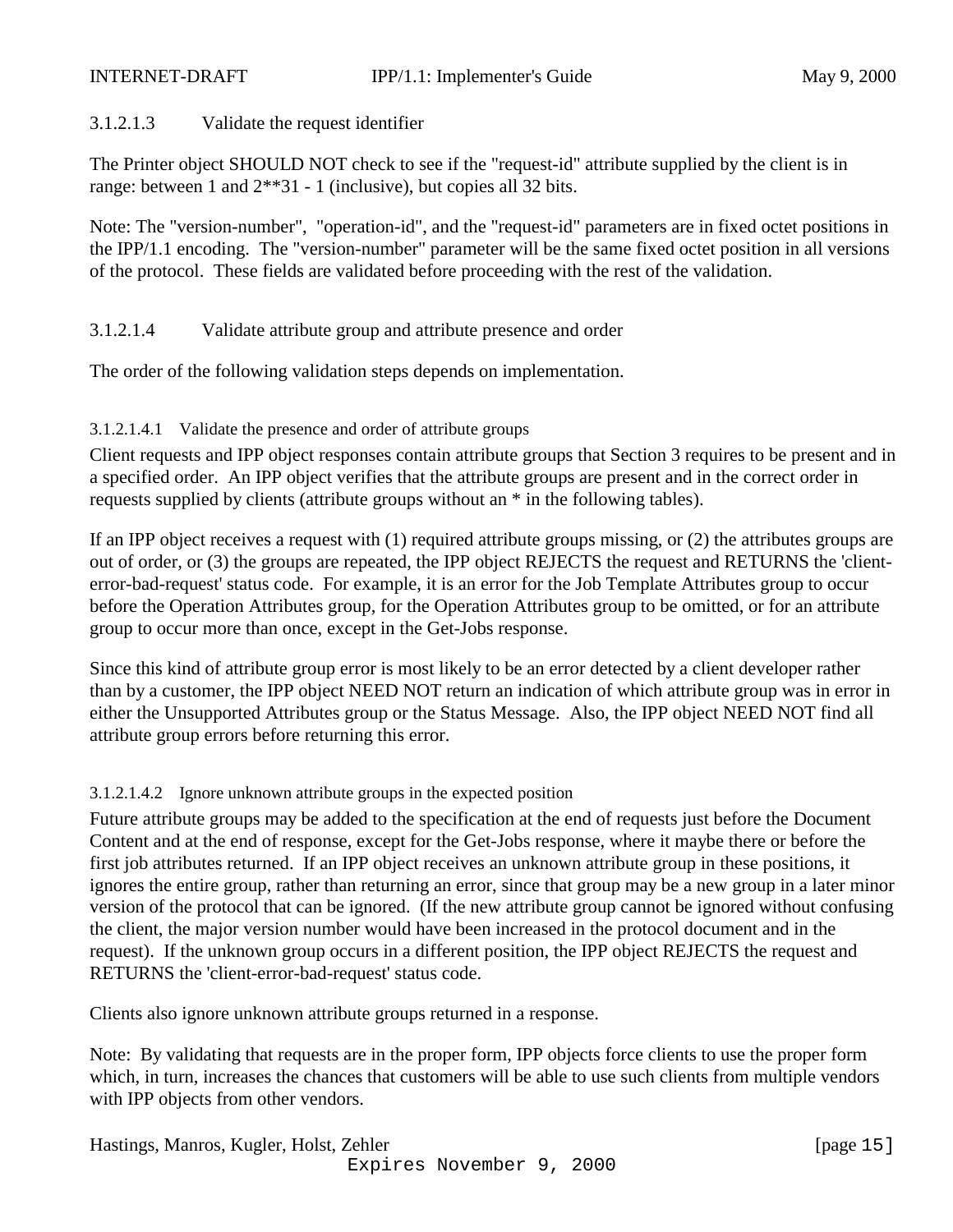<span id="page-15-0"></span>3.1.2.1.4.3 Validate the presence of a single occurrence of required Operation attributes

Client requests and IPP object responses contain Operation attributes that [IPP-MOD] Section 3 requires to be present. Attributes within a group may be in any order, except for the ordering of target, charset, and natural languages attributes. These attributes MUST be first, and MUST be supplied in the following order: charset, natural language, and then target. An IPP object verifies that the attributes that Section 4 requires to be supplied by the client have been supplied in the request (attributes without an \* in the following tables). An asterisk (\*) indicates groups and Operation attributes that the client may omit in a request or an IPP object may omit in a response.

If an IPP object receives a request with required attributes missing or repeated from a group or in the wrong position, the behavior of the IPP object is IMPLEMENTATION DEPENDENT. Some of the possible implementations are:

- 1. REJECTS the request and RETURNS the 'client-error-bad-request' status code
- 2. accepts the request and uses the first occurrence of the attribute no matter where it is
- 3. accepts the request and uses the last occurrence of the attribute no matter where it is
- 4. accept the request and assume some default value for the missing attribute

Therefore, client MUST send conforming requests, if they want to receive the same behavior from all IPP object implementations. For example, it is an error for the "attributes-charset" or "attributes-naturallanguage" attribute to be omitted in any operation request, or for an Operation attribute to be supplied in a Job Template group or a Job Template attribute to be supplied in an Operation Attribute group in a create request. It is also an error to supply the "attributes-charset" attribute twice.

Since these kinds of attribute errors are most likely to be detected by a client developer rather than by a customer, the IPP object NEED NOT return an indication of which attribute was in error in either the Unsupported Attributes group or the Status Message. Also, the IPP object NEED NOT find all attribute errors before returning this error.

The following tables list all the attributes for all the operations by attribute group in each request and each response. The order of the groups is the order that the client supplies the groups as specified in [IPP-MOD] Section 3. The order of the attributes within a group is arbitrary, except as noted for some of the special operation attributes (charset, natural language, and target). The tables below use the following notation:

- R indicates a REQUIRED attribute or operation that an IPP object MUST support
- O indicates an OPTIONAL attribute or operation that an IPP object NEED NOT support
- \* indicates that a client MAY omit the attribute in a request and that an IPP object MAY omit the attribute in a response. The absence of an \* means that a client MUST supply the attribute in a request and an IPP object MUST supply the attribute in a response.
- + indicates that this is not a IPP/1.0 operation, but is only a part of IPP/1.1 and future versions of IPP.

Operation Requests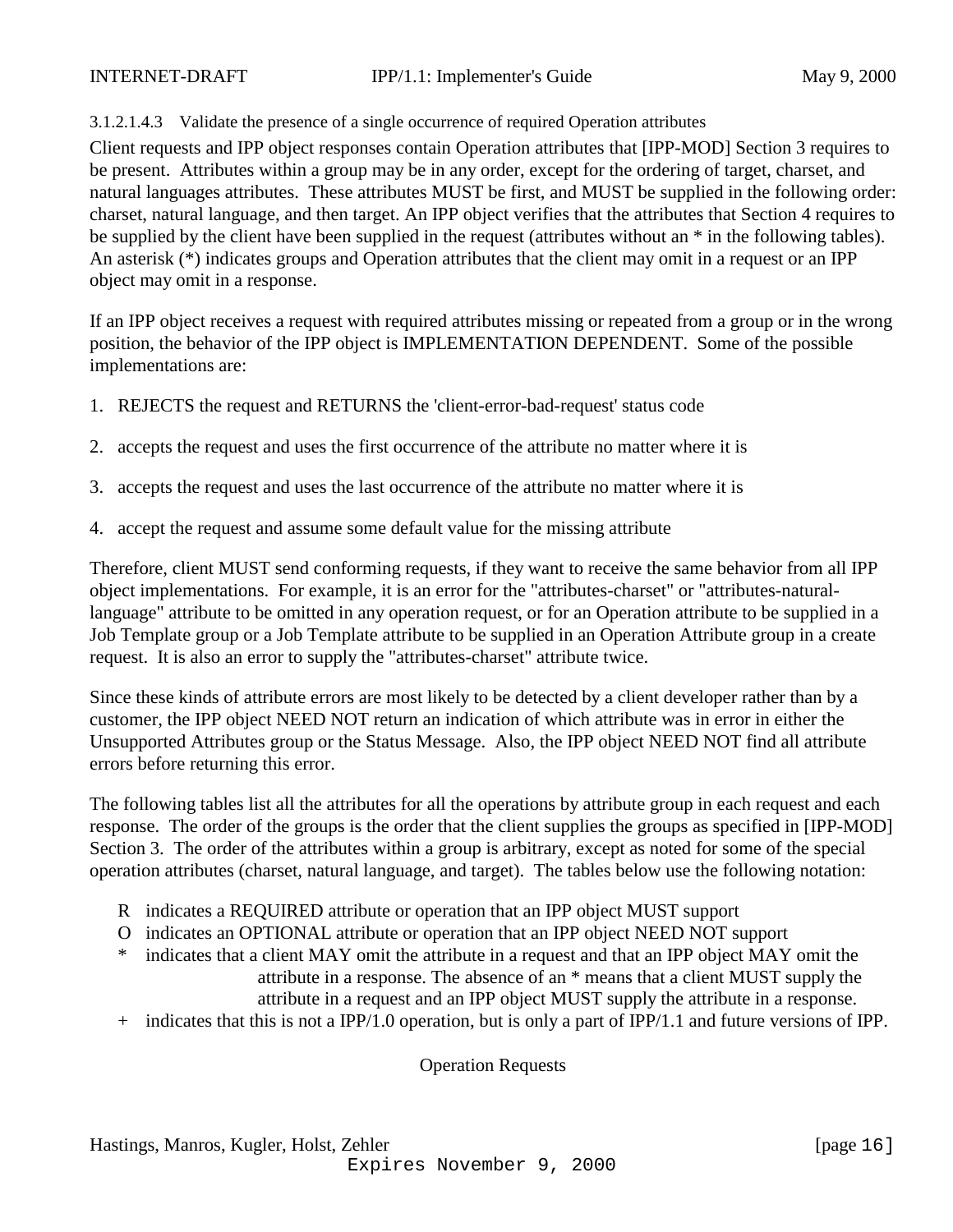The tables below show the attributes in their proper attribute groups for operation requests:

```
Note: All operation requests contain "version-number", "operation-id",
and "request-id" parameters.
Print-Job Request (R):
     Group 1: Operation Attributes (R)
          attributes-charset (R)
          attributes-natural-language (R)
          printer-uri (R)
          requesting-user-name (R*)
          job-name (R*)
          ipp-attribute-fidelity (R*)
          document-name (R*)
          document-format (R*)
          document-natural-language (O*)
          compression (O*)
          job-k-octets (O*)
          job-impressions (O*)
          job-media-sheets (O*)
     Group 2: Job Template Attributes (R*)
          <Job Template attributes> (O*)
               (see [IPP-MOD] Section 4.2)
     Group 3: Document Content (R)
          <document content>
Validate-Job Request (R):
     Group 1: Operation Attributes (R)
          attributes-charset (R)
          attributes-natural-language (R)
          printer-uri (R)
          requesting-user-name (R*)
          job-name (R*)
          ipp-attribute-fidelity (R*)
          document-name (R*)
          document-format (R*)
          document-natural-language (O*)
          compression (O*)
          job-k-octets (O*)
          job-impressions (O*)
          job-media-sheets (O*)
     Group 2: Job Template Attributes (R*)
          <Job Template attributes> (O*)
               (see [IPP-MOD] Section 4.2)
Print-URI Request (O):
     Group 1: Operation Attributes (R)
          attributes-charset (R)
```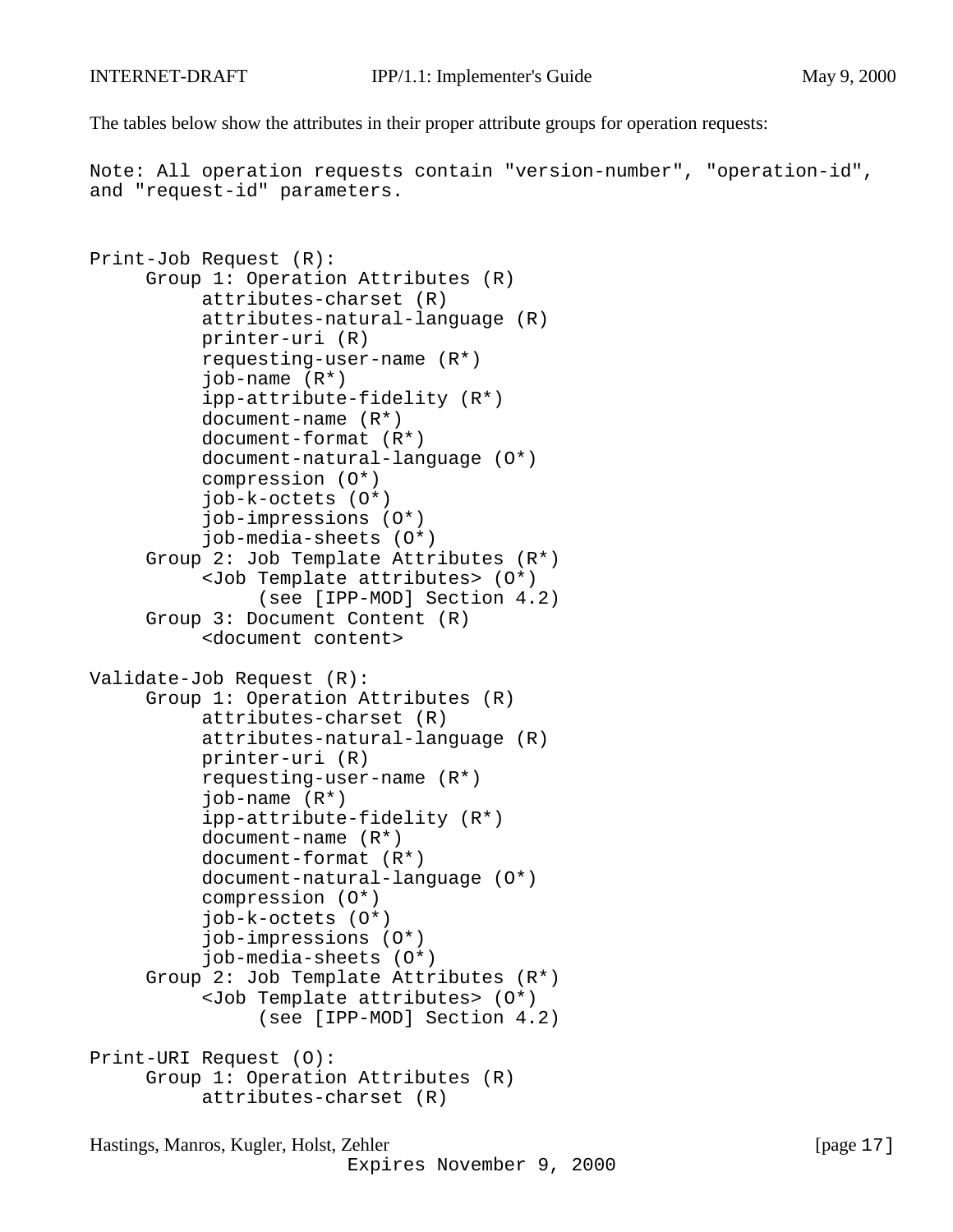```
attributes-natural-language (R)
          printer-uri (R)
          document-uri (R)
          requesting-user-name (R*)
          job-name (R*)
          ipp-attribute-fidelity (R*)
          document-name (R*)
          document-format (R*)
          document-natural-language (O*)
          compression (O*)
          job-k-octets (O*)
          job-impressions (O*)
          job-media-sheets (O*)
     Group 2: Job Template Attributes (R*)
          <Job Template attributes> (O*) (see
               (see [IPP-MOD] Section 4.2)
Create-Job Request (O):
     Group 1: Operation Attributes (R)
          attributes-charset (R)
          attributes-natural-language (R)
          printer-uri (R)
          requesting-user-name (R*)
          job-name (R*)
          ipp-attribute-fidelity (R*)
          job-k-octets (O*)
          job-impressions (O*)
          job-media-sheets (O*)
     Group 2: Job Template Attributes (R*)
          <Job Template attributes> (O*) (see
               (see [IPP-MOD] Section 4.2)
Get-Printer-Attributes Request (R):
     Group 1: Operation Attributes (R)
          attributes-charset (R)
          attributes-natural-language (R)
          printer-uri (R)
          requesting-user-name (R*)
          requested-attributes (R*)
          document-format (R*)
Get-Jobs Request (R):
     Group 1: Operation Attributes (R)
          attributes-charset (R)
          attributes-natural-language (R)
          printer-uri (R)
          requesting-user-name (R*)
          limit (R*)
          requested-attributes (R*)
          which-jobs (R*)
```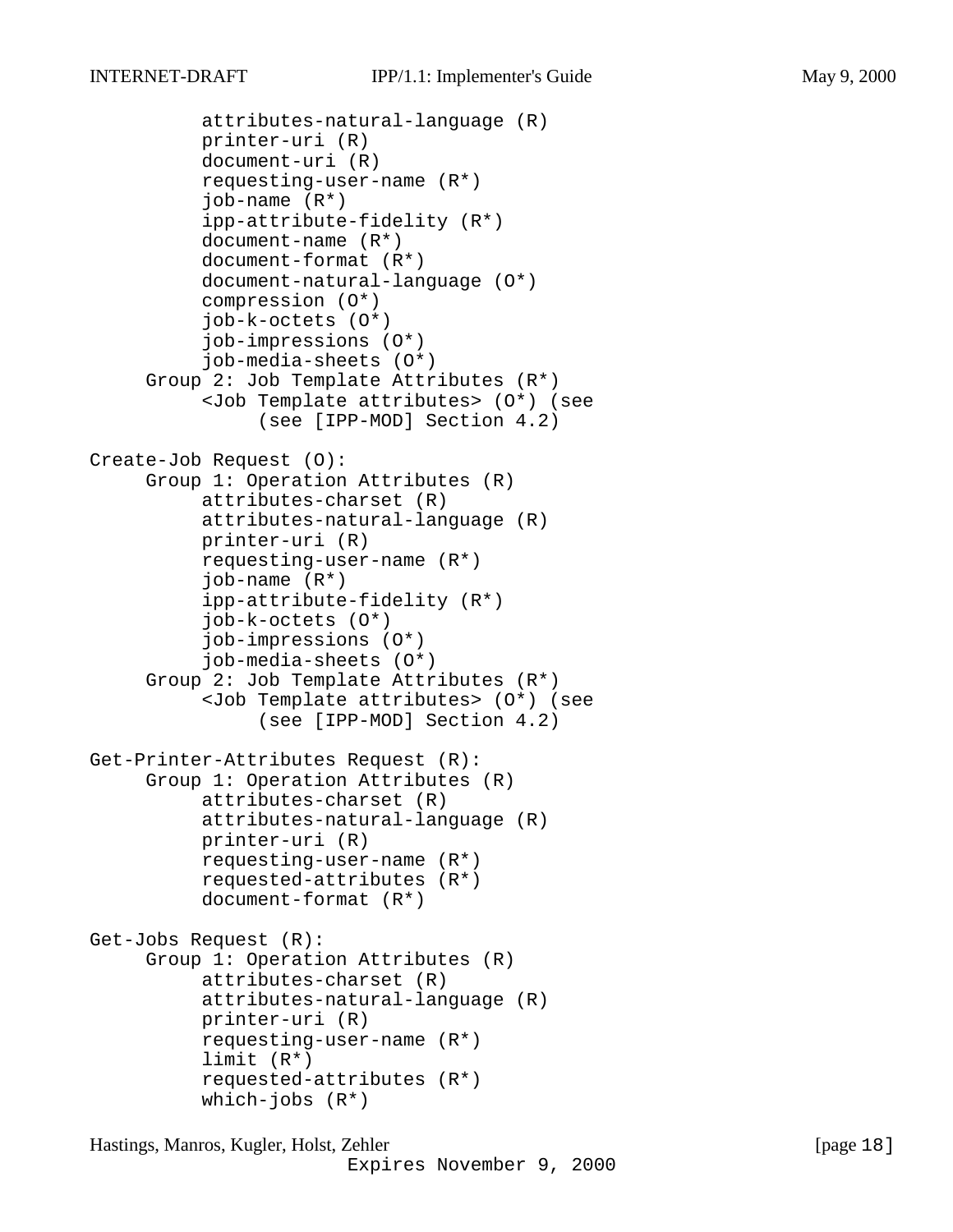```
my-ijobs (R*)Send-Document Request (O):
     Group 1: Operation Attributes (R)
          attributes-charset (R)
          attributes-natural-language (R)
          (printer-uri & job-id) | job-uri (R)
          last-document (R)
          requesting-user-name (R*)
          document-name (R*)
          document-format (R*)
          document-natural-language (O*)
          compression (O*)
     Group 2: Document Content (R*)
          <document content>
Send-URI Request (O):
     Group 1: Operation Attributes (R)
          attributes-charset (R)
          attributes-natural-language (R)
          (printer-uri & job-id) | job-uri (R)
          last-document (R)
          document-uri (R)
          requesting-user-name (R*)
          document-name (R*)
          document-format (R*)
          document-natural-language (O*)
          compression (O*)
Cancel-Job Request (R):
Release-Job Request (O+):
     Group 1: Operation Attributes (R)
          attributes-charset (R)
          attributes-natural-language (R)
          (printer-uri & job-id) | job-uri (R)
          requesting-user-name (R*)
          message (O*)
Get-Job-Attributes Request (R):
     Group 1: Operation Attributes (R)
          attributes-charset (R)
          attributes-natural-language (R)
          (printer-uri & job-id) | job-uri (R)
          requesting-user-name (R*)
          requested-attributes (R*)
Pause-Printer Request (O+):
Resume-Printer Request (O+):
Purge-Printer Request (O+):
     Group 1: Operation Attributes (R)
```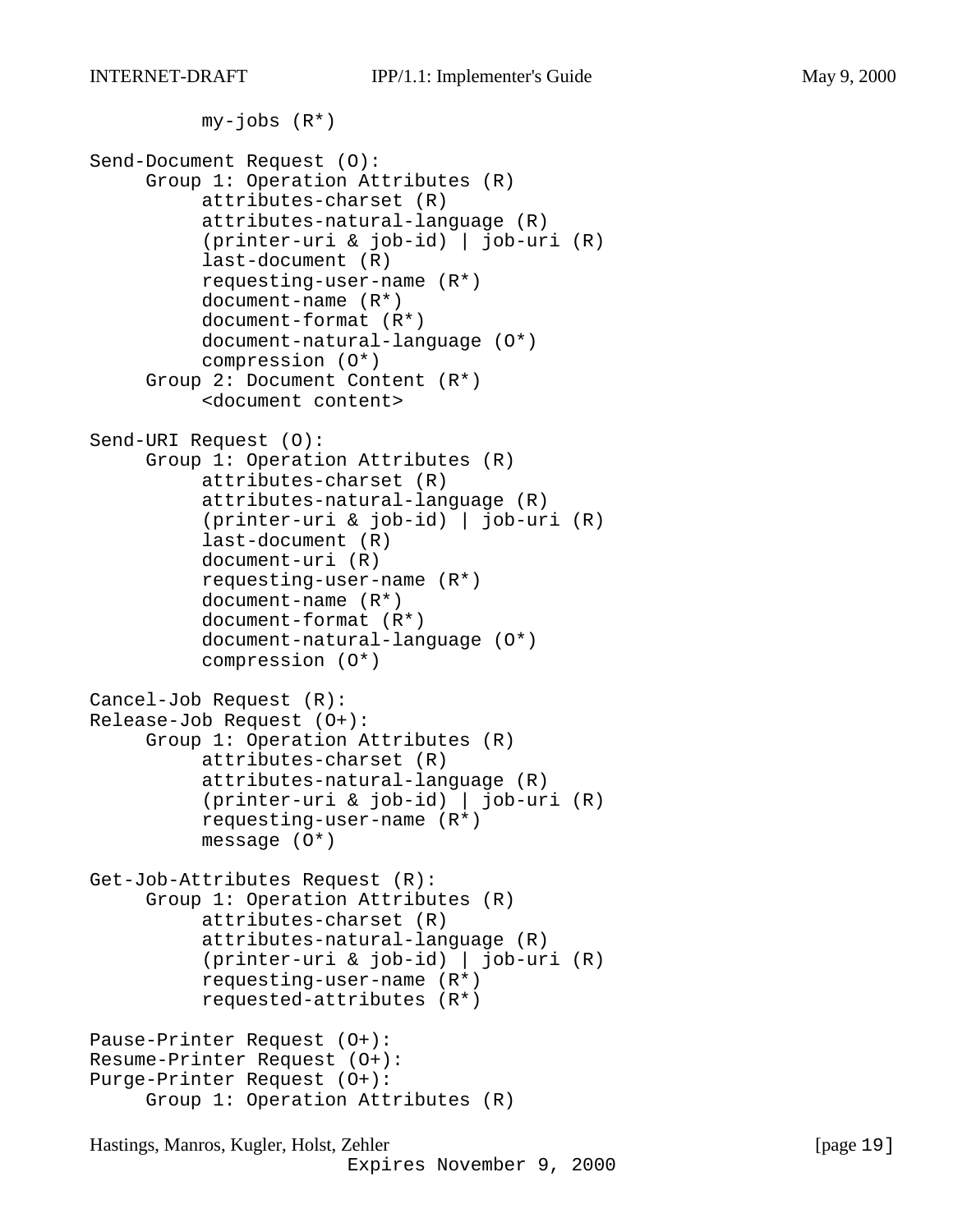```
attributes-charset (R)
attributes-natural-language (R)
printer-uri (R)
requesting-user-name (R*)
```

```
Hold-Job Request (O+):
Restart-Job Request (O+):
     Group 1: Operation Attributes (R)
          attributes-charset (R)
          attributes-natural-language (R)
          (printer-uri & job-id) | job-uri (R)
          requesting-user-name (R*)
          job-hold-until (R*)
          message (O*)
```
Operation Responses

The tables below show the response attributes in their proper attribute groups for responses.

Note: All operation responses contain "version-number", "status-code", and "request-id" parameters.

```
Print-Job Response (R):
Create-Job Response (O):
Send-Document Response (O):
     Group 1: Operation Attributes (R)
          attributes-charset (R)
          attributes-natural-language (R)
          status-message (O*)
          detailed-status-message (O*)
     Group 2: Unsupported Attributes (R*) (see Note 3)
          <unsupported attributes> (R*)
     Group 3: Job Object Attributes(R*) (see Note 2)
          job-uri (R)
          job-id (R)
          job-state (R)
          job-state-reasons (O* | R+)
          job-state-message (O*)
          number-of-intervening-jobs (O*)
Validate-Job Response (R):
Cancel-Job Response (R):
Hold-Job Response (O+):
Release-Job Response (O+):
Restart-Job Response (O+):
     Group 1: Operation Attributes (R)
          attributes-charset (R)
          attributes-natural-language (R)
          status-message (O*)
```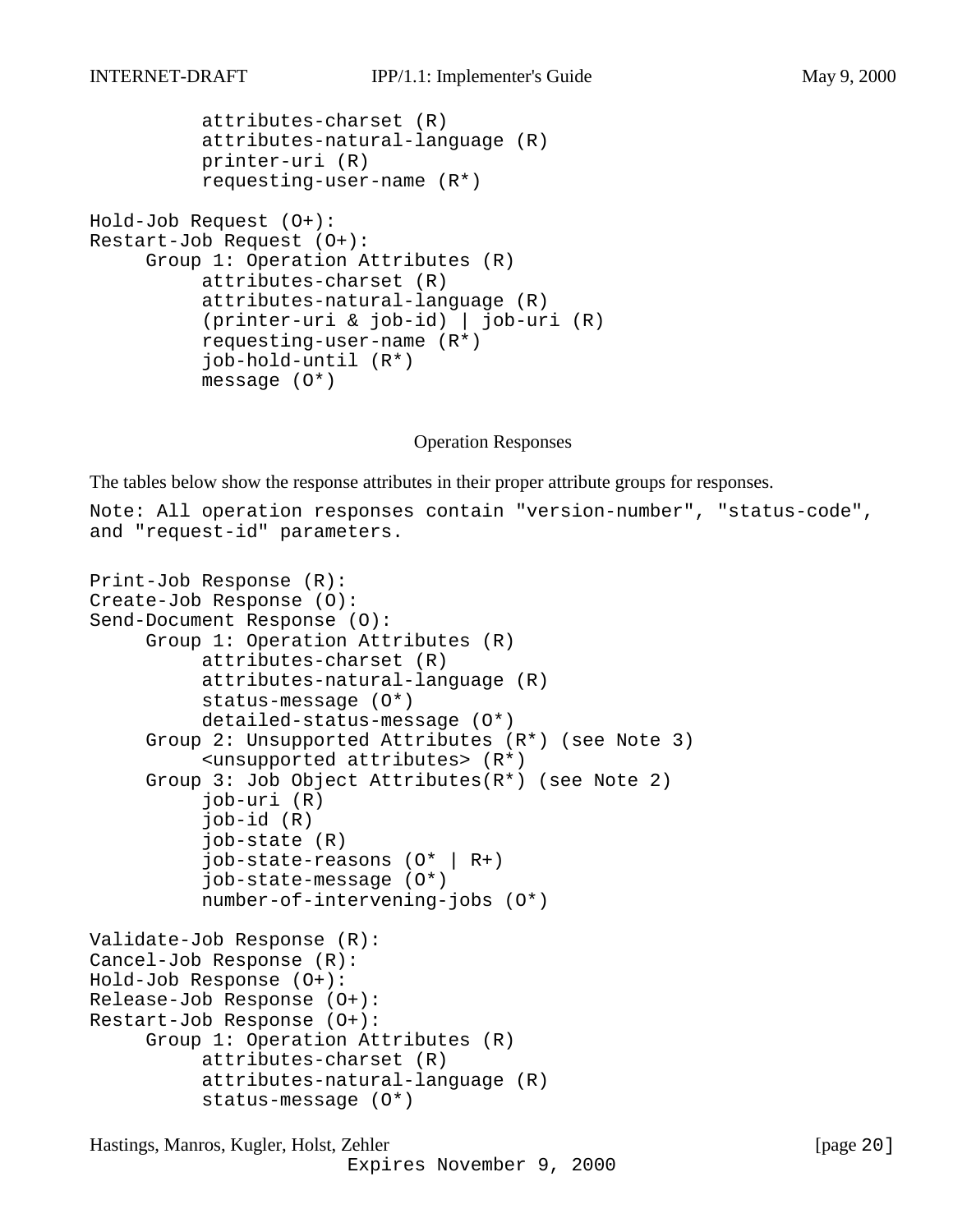```
detailed-status-message (O*)
     Group 2: Unsupported Attributes (R*) (see Note 3)
          <unsupported attributes> (R*)
Print-URI Response (O):
Send-URI Response (O):
     Group 1: Operation Attributes (R)
          attributes-charset (R)
          attributes-natural-language (R)
          status-message (O*)
          detailed-status-message (O*)
          document-access-error (O*)
     Group 2: Unsupported Attributes (R*) (see Note 3)
          <unsupported attributes> (R*)
     Group 3: Job Object Attributes(R*) (see Note 2)
          job-uri (R)
          job-id (R)
          job-state (R)
          job-state-reasons (O* | R+)
          job-state-message (O*)
          number-of-intervening-jobs (O*)
Get-Printer-Attributes Response (R):
     Group 1: Operation Attributes (R)
          attributes-charset (R)
          attributes-natural-language (R)
          status-message (O*)
          detailed-status-message (O*)
     Group 2: Unsupported Attributes (R*) (see Note 4)
          <unsupported attributes> (R*)
     Group 3: Printer Object Attributes(R*) (see Note 2)
          <requested attributes> (R*)
Get-Jobs Response (R):
     Group 1: Operation Attributes (R)
          attributes-charset (R)
          attributes-natural-language (R)
          status-message (O*)
          detailed-status-message (O*)
     Group 2: Unsupported Attributes (R*) (see Note 4)
          <unsupported attributes> (R*)
     Group 3: Job Object Attributes(R*) (see Note 2, 5)
          <requested attributes> (R*)
Get-Job-Attributes Response (R):
     Group 1: Operation Attributes (R)
          attributes-charset (R)
          attributes-natural-language (R)
          status-message (O*)
          detailed-status-message (O*)
```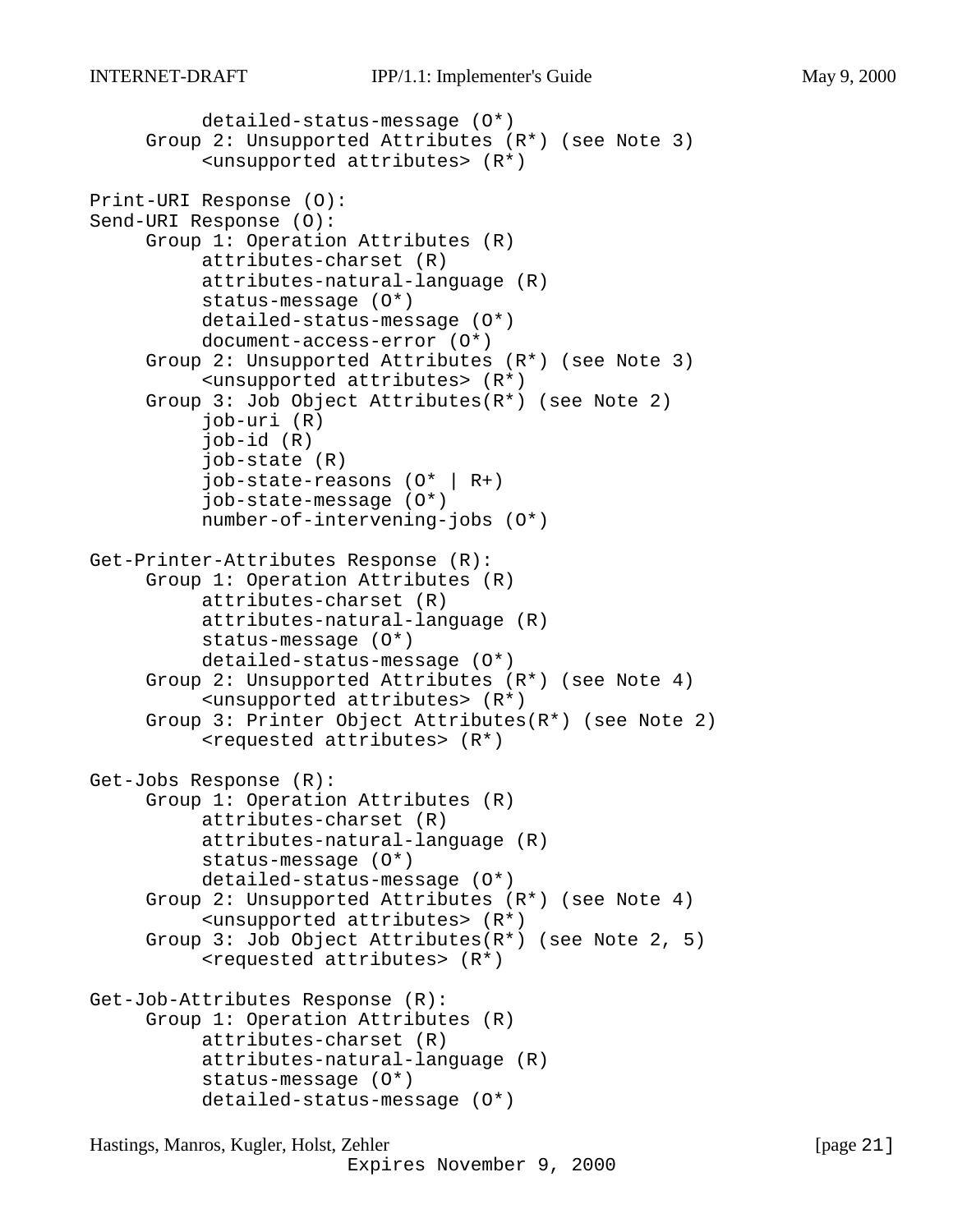```
Group 2: Unsupported Attributes (R*) (see Note 4)
          <unsupported attributes> (R*)
     Group 3: Job Object Attributes(R*) (see Note 2)
          <requested attributes> (R*)
Pause-Printer Response (O+):
Resume-Printer Response (O+):
Purge-Printer Response (O+):
     Group 1: Operation Attributes (R)
          attributes-charset (R)
          attributes-natural-language (R)
          status-message (O*)
          detailed-status-message (O*)
     Group 2: Unsupported Attributes (R*) (see Note 4)
          <unsupported attributes> (R*)
```
Note 2 - the Job Object Attributes and Printer Object Attributes are returned only if the IPP object returns one of the success status codes.

Note 3 - the Unsupported Attributes Group is present only if the client included some Operation and/or Job Template attributes or values that the Printer doesn't support whether a success or an error return.

Note 4 - the Unsupported Attributes Group is present only if the client included some Operation attributes that the Printer doesn't support whether a success or an error return.

Note 5: for the Get-Jobs operation the response contains a separate Job Object Attributes group 3 to N containing requested-attributes for each job object in the response.

3.1.2.1.5 Validate the values of the REQUIRED Operation attributes

An IPP object validates the values supplied by the client of the REQUIRED Operation attribute that the IPP object MUST support. The next section specifies the validation of the values of the OPTIONAL Operation attributes that IPP objects MAY support.

The IPP object performs the following syntactic validation checks of each Operation attribute value:

a) that the length of each Operation attribute value is correct for the attribute syntax tag supplied by the client according to [IPP-MOD] Section 4.1,

b) that the attribute syntax tag is correct for that Operation attribute according to [IPP-MOD] Section 3,

c) that the value is in the range specified for that Operation attribute according to [IPP-MOD] Section 3,

d) that multiple values are supplied by the client only for operation attributes that are multi-valued, i.e., that are 1setOf X according to [IPP-MOD] Section 3.

#### Hastings, Manros, Kugler, Holst, Zehler [page 22] Expires November 9, 2000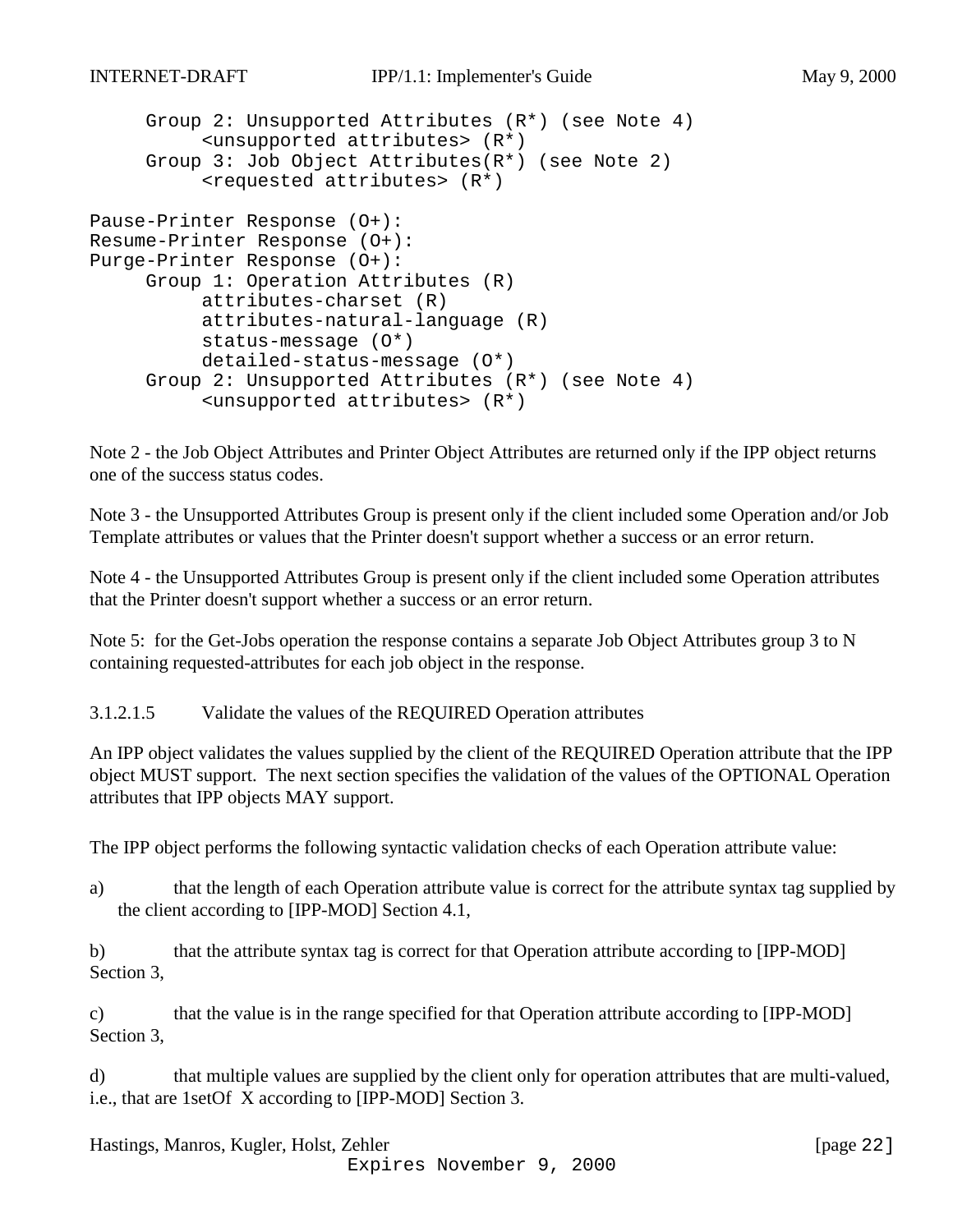If any of these checks fail, the IPP object REJECTS the request and RETURNS the 'client-error-badrequest' or the 'client-error-request-value-too-long' status code. Since such an error is most likely to be an error detected by a client developer, rather than by an end-user, the IPP object NEED NOT return an indication of which attribute had the error in either the Unsupported Attributes Group or the Status Message. The description for each of these syntactic checks is explicitly expressed in the first IF statement in the following table.

In addition, the IPP object checks each Operation attribute value against some Printer object attribute or some hard-coded value if there is no "xxx-supported" Printer object attribute defined. If its value is not among those supported or is not in the range supported, then the IPP object REJECTS the request and RETURNS the error status code indicated in the table by the second IF statement. If the value of the Printer object's "xxx-supported" attribute is 'no-value' (because the system administrator hasn't configured a value), the check always fails.

-----------------------------------------------

attributes-charset (charset)

IF NOT a single non-empty 'charset' value, REJECT/RETURN 'client-error-bad-request'. IF the value length is greater than 63 octets, REJECT/RETURN 'client-error-request-value-too-long'. IF NOT in the Printer object's "charset-supported" attribute, REJECT/RETURN "client-error-charsetnot-supported".

attributes-natural-language(naturalLanguage)

IF NOT a single non-empty 'naturalLanguage' value, REJECT/RETURN 'client-error-bad-request'. IF the value length is greater than 63 octets, REJECT/RETURN 'client-error-request-value-too-long'. ACCEPT the request even if not a member of the set in the Printer object's "generated-natural-languagesupported" attribute. If the supplied value is not a member of the Printer object's "generated-naturallanguage-supported" attribute, use the Printer object's "natural-language-configured" value.

#### requesting-user-name

IF NOT a single 'name' value, REJECT/RETURN 'client-error-bad-request'. IF the value length is greater than 255 octets, REJECT/RETURN 'client-error-request-value-too-long'. IF the IPP object can obtain a better-authenticated name, use it instead.

#### job-name(name)

IF NOT a single 'name' value, REJECT/RETURN 'client-error-bad-request'.

IF the value length is greater than 255 octets, REJECT/RETURN 'client-error-request-value-too-long'. IF NOT supplied by the client, the Printer object creates a name from the document-name or documenturi.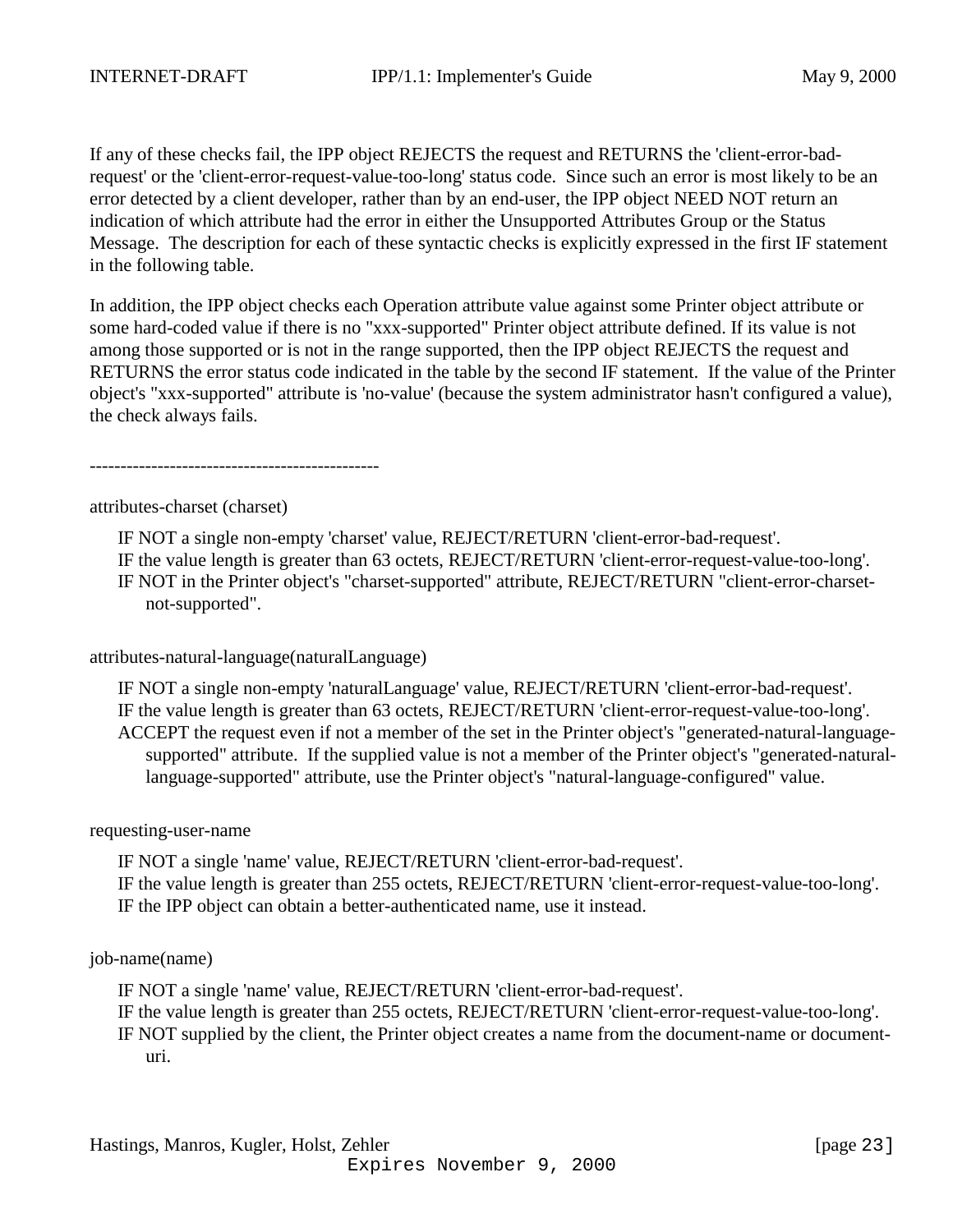document-name (name)

IF NOT a single 'name' value, REJECT/RETURN 'client-error-bad-request'.

IF the value length is greater than 255 octets, REJECT/RETURN 'client-error-request-value-too-long'.

ipp-attribute-fidelity (boolean)

IF NEITHER a single 'true' NOR a single 'false' 'boolean' value, REJECT/RETURN 'client-error-badrequest'.

IF the value length is NOT equal to 1 octet, REJECT/RETURN 'client-error-request-value-too-long' IF NOT supplied by the client, the IPP object assumes the value 'false'.

document-format (mimeMediaType)

IF NOT a single non-empty 'mimeMediaType' value, REJECT/RETURN 'client-error-bad-request'. IF the value length is greater than 255 octets, REJECT/RETURN 'client-error-request-value-too-long'.

- IF NOT in the Printer object's "document-format-supported" attribute, REJECT/RETURN 'client-errordocument-format-not-supported'
- IF NOT supplied by the client, the IPP object assumes the value of the Printer object's "documentformat-default" attribute.

document-uri (uri)

IF NOT a single non-empty 'uri' value, REJECT/RETURN 'client-error-bad-request'.

IF the value length is greater than 1023 octets, REJECT/RETURN 'client-error-request-value-too-long'. IF the URI syntax is not valid, REJECT/RETURN 'client-error-bad-request'.

If the client-supplied URI scheme is not supported, i.e. the value is not in the Printer object's referenceduri-scheme-supported" attribute, the Printer object MUST reject the request and return the 'clienterror-uri-scheme-not-supported' status code. The Printer object MAY check to see if the document exists and is accessible. If the document is not found or is not accessible, REJECT/RETURN 'client-error-not found'.

last-document (boolean)

- IF NEITHER a single 'true' NOR a single 'false' 'boolean' value, REJECT/RETURN 'client-error-badrequest'.
- IF the value length is NOT equal to 1 octet, REJECT/RETURN 'client-error-request-value-too-long'

job-id (integer(1:MAX))

- IF NOT an single 'integer' value equal to 4 octets AND in the range 1 to MAX, REJECT/RETURN 'client-error-bad-request'.
- IF NOT a job-id of an existing Job object, REJECT/RETURN 'client-error-not-found' or 'client-errorgone' status code, if keep track of recently deleted jobs.

requested-attributes (1setOf keyword)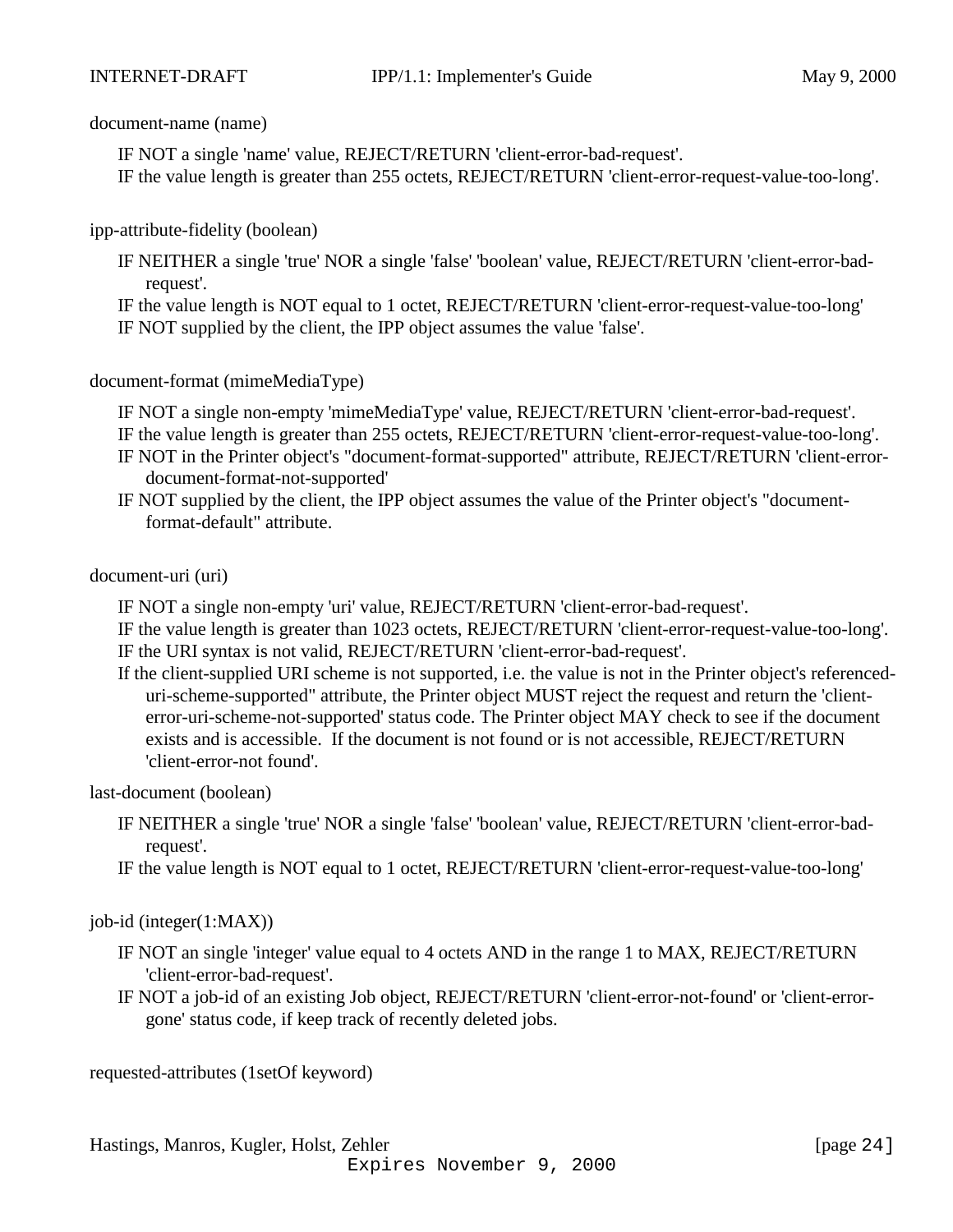<span id="page-24-0"></span>IF NOT one or more 'keyword' values, REJECT/RETURN 'client-error-bad-request'.

IF the value length is greater than 255 octets, REJECT/RETURN 'client-error-request-value-too-long'.

Ignore unsupported values, which are the keyword names of unsupported attributes. Don't bother to copy such requested (unsupported) attributes to the Unsupported Attribute response group since the response will not return them.

which-jobs (type2 keyword)

IF NOT a single 'keyword' value, REJECT/RETURN 'client-error-bad-request'.

- IF the value length is greater than 255 octets, REJECT/RETURN 'client-error-request-value-too-long'.
- IF NEITHER 'completed' NOR 'not-completed', copy the attribute and the unsupported value to the Unsupported Attributes response group and REJECT/RETURN 'client-error-attributes-or-valuesnot-supported'.
- Note: a Printer still supports the 'completed' value even if it keeps no completed/canceled/aborted jobs: by returning no jobs when so queried.
- IF NOT supplied by the client, the IPP object assumes the 'not-completed' value.

my-jobs (boolean)

IF NEITHER a single 'true' NOR a single 'false' 'boolean' value, REJECT/RETURN 'client-error-badrequest'.

IF the value length is NOT equal to 1 octet, REJECT/RETURN 'client-error-request-value-too-long' IF NOT supplied by the client, the IPP object assumes the 'false' value.

limit (integer(1:MAX))

- IF NOT a single 'integer' value equal to 4 octets AND in the range 1 to MAX, REJECT/RETURN 'client-error-bad-request'.
- IF NOT supplied by the client, the IPP object returns all jobs, no matter how many.

-----------------------------------------------

# 3.1.2.1.6 Validate the values of the OPTIONAL Operation attributes

OPTIONAL Operation attributes are those that an IPP object MAY or MAY NOT support. An IPP object validates the values of the OPTIONAL attributes supplied by the client. The IPP object performs the same syntactic validation checks for each OPTIONAL attribute value as in Section 3.1.2.1.5. As in Section 3.1.2.1.5, if any fail, the IPP object REJECTS the request and RETURNS the 'client-error-bad-request' or the 'client-error-request-value-too-long' status code.

In addition, the IPP object checks each Operation attribute value against some Printer attribute or some hard-coded value if there is no "xxx-supported" Printer attribute defined. If its value is not among those supported or is not in the range supported, then the IPP object REJECTS the request and RETURNS the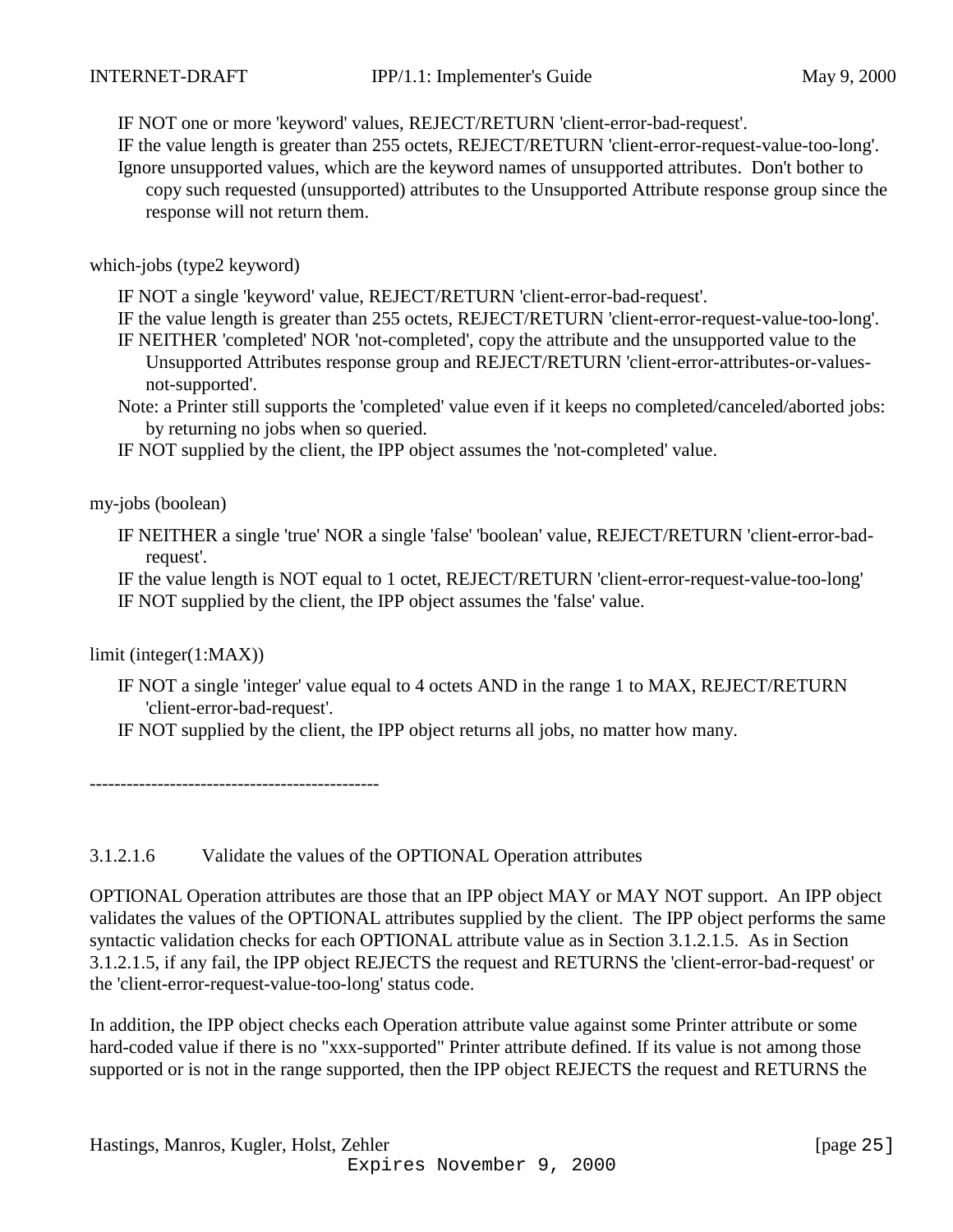error status code indicated in the table. If the value of the Printer object's "xxx-supported" attribute is 'novalue' (because the system administrator hasn't configured a value), the check always fails.

If the IPP object doesn't recognize/support an attribute, the IPP object treats the attribute as an unknown or unsupported attribute (see the last row in the table below).

-----------------------------------------------

document-natural-language (naturalLanguage)

IF NOT a single non-empty 'naturalLanguage' value, REJECT/RETURN 'client-error-bad-request'. IF the value length is greater than 63 octets, REJECT/RETURN 'client-error-request-value-too-long'. IF NOT a value that the Printer object supports in document formats, (no corresponding "xxxsupported" Printer attribute), REJECT/RETURN 'client-error-natural-language-not-supported'.

compression (type3 keyword)

IF NOT a single 'keyword' value, REJECT/RETURN 'client-error-bad-request'.

IF the value length is greater than 255 octets, REJECT/RETURN 'client-error-request-value-too-long'. IF NOT in the Printer object's "compression-supported" attribute, copy the attribute and the unsupported value to the Unsupported Attributes response group and REJECT/RETURN 'client-error-attributesor-values-not-supported'.

Note to IPP/1.0 implementers: Support for the compression attribute was optional in IPP/1.0. However, an IPP/1.0 object SHOULD at least check for the "compression" attribute being present and reject the create request, if they don't support "compression". Not checking is a bug, since the data will be unintelligible. job-k-octets (integer(0:MAX))

IF NOT a single 'integer' value equal to 4 octets,

REJECT/RETURN 'client-error-bad-request'.

IF NOT in the range of the Printer object's "job-k-octets-supported" attribute, copy the attribute and the unsupported value to the Unsupported Attributes response group and REJECT/RETURN 'clienterror-attributes-or-values-not-supported'.

job-impressions (integer(0:MAX))

IF NOT a single 'integer' value equal to 4 octets,

REJECT/RETURN 'client-error-bad-request'.

IF NOT in the range of the Printer object's "job-impressions-supported" attribute, copy the attribute and the unsupported value to the Unsupported Attributes response group and REJECT/RETURN 'clienterror-attributes-or-values-not-supported'.

job-media-sheets (integer(0:MAX))

IF NOT a single 'integer' value equal to 4 octets, REJECT/RETURN 'client-error-bad-request'.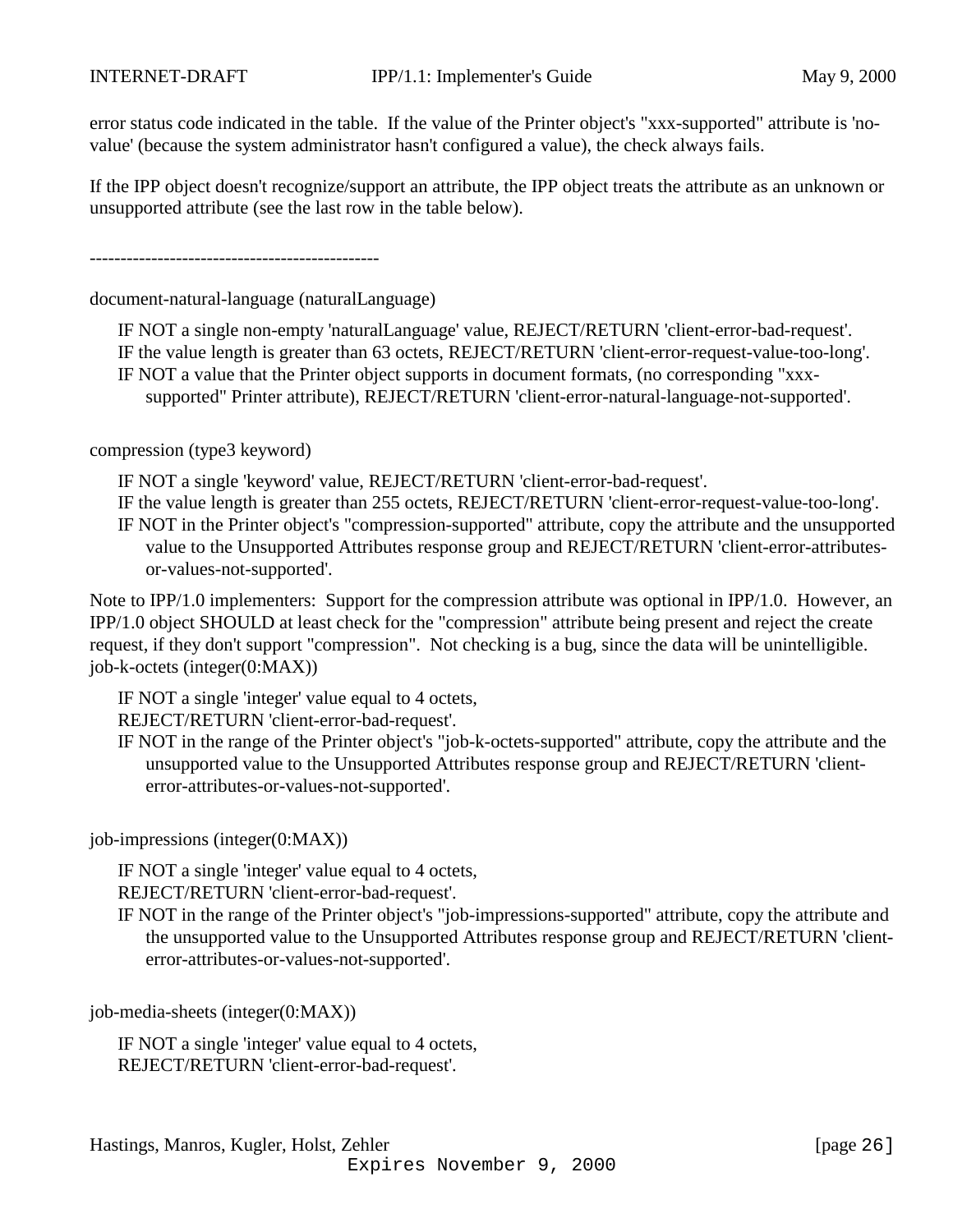IF NOT in the range of the Printer object's "job-media-sheets-supported" attribute, copy the attribute and the unsupported value to the Unsupported Attributes response group and REJECT/RETURN 'client-error-attributes-or-values-not-supported'.

message (text $(127)$ )

IF NOT a single 'text' value, REJECT/RETURN 'client-error-bad-request'. IF the value length is greater than 127 octets, REJECT/RETURN 'client-error-request-value-too-long'.

unknown or unsupported attribute

- IF the attribute syntax supplied by the client is supported but the length is not legal for that attribute syntax, REJECT/RETURN 'client-error-request-value-too-long'.
- ELSE copy the attribute and value to the Unsupported Attributes response group and change the attribute value to the "out-of-band" 'unsupported' value, but otherwise ignore the attribute.

Note: Future Operation attributes may be added to the protocol specification that may occur anywhere in the specified group. When the operation is otherwise successful, the IPP object returns the 'successful-okignored-or-substituted-attributes' status code. Ignoring unsupported Operation attributes in all operations is analogous to the handling of unsupported Job Template attributes in the create and Validate-Job operations when the client supplies the "ipp-attribute-fidelity" Operation attribute with the 'false' value. This last rule is so that we can add OPTIONAL Operation attributes to future versions of IPP so that older clients can interwork with new IPP objects and newer clients can inter-work with older IPP objects. (If the new attribute cannot be ignored without performing unexpectedly, the major version number would have been increased in the protocol document and in the request). This rule for Operation attributes is independent of the value of the "ipp-attribute-fidelity" attribute. For example, if an IPP object doesn't support the OPTIONAL "jobk-octets" attribute', the IPP object treats "job-k-octets" as an unknown attribute and only checks the length for the 'integer' attribute syntax supplied by the client. If it is not four octets, the IPP object REJECTS the request and RETURNS the 'client-error-bad-request' status code, else the IPP object copies the attribute to the Unsupported Attribute response group, setting the value to the "out-of-band" 'unsupported' value, but otherwise ignores the attribute.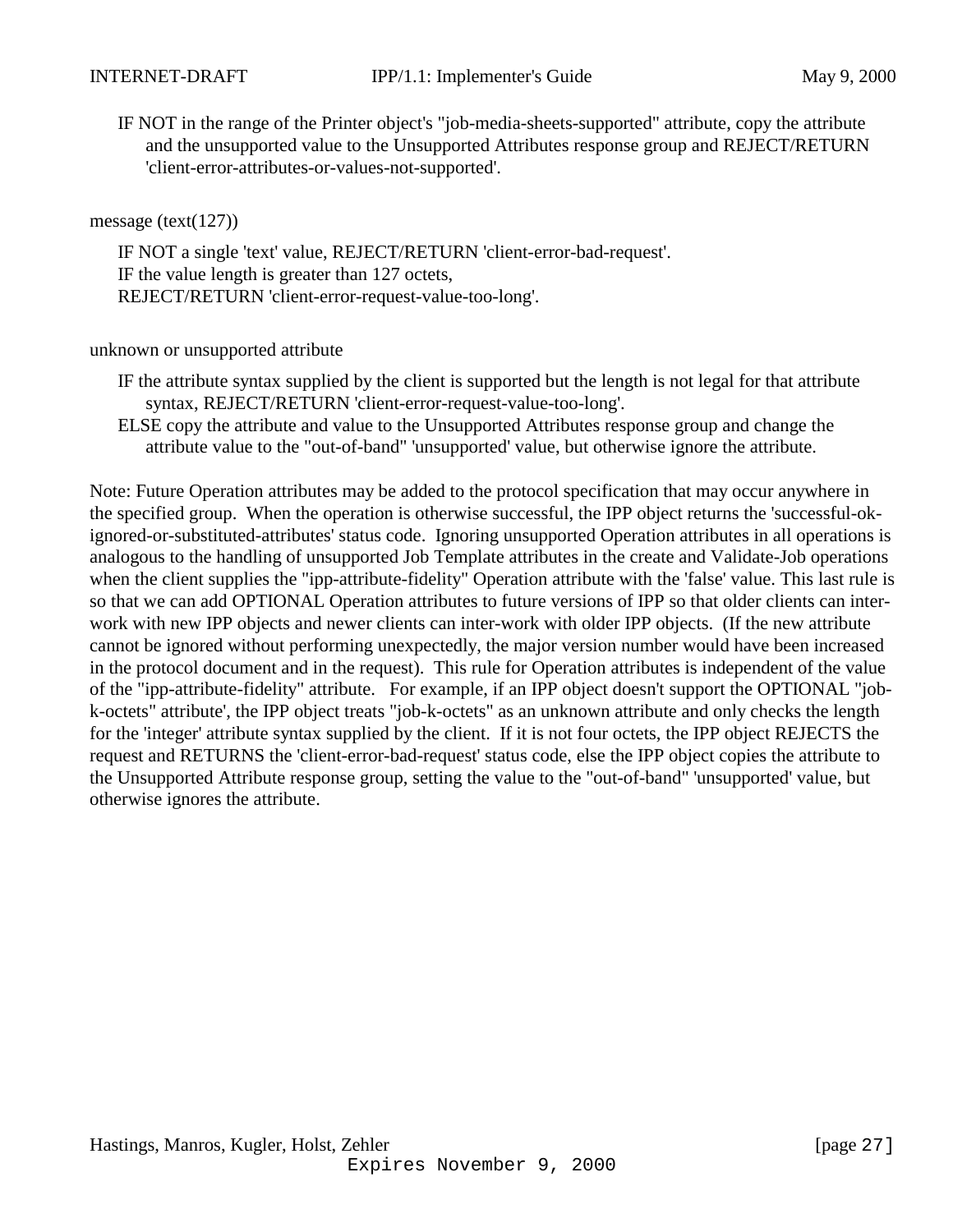<span id="page-27-0"></span>3.1.2.2 Suggested Additional Processing Steps for Operations that Create/Validate Jobs and Add **Documents** 

This section in combination with the previous section recommends the processing steps for the Print-Job, Validate-Job, Print-URI, Create-Job, Send-Document, and Send-URI operations that IPP objects SHOULD use. These are the operations that create jobs, validate a Print-Job request, and add documents to a job.

IIG Sect # Flow IPP error status codes ---------- ---- ---------------------- | v No 3.1.2.2.1 <ipp-attribute-fidelity> ------------------+ <supplied?> |  $\text{Yes}$  | | ipp-attribute-fidelity = no | |<------------------------------+ v No 3.1.2.2.2 <Printer is> --> server-error-not-accepting-jobs <accepting jobs?> Yes| v err [3.1.2.3](#page-28-0) <Validate values of> --> client-error-bad-request <Job template attributes> client-error-request-value-too-long <(length, tag, range,> <multi-value)> ok| v err [3.1.2.3](#page-28-0) <Validate values with> --> client-error-bad-request <supported values> client-error-attributes-or-valuesok| not-supported v err [3.1.2.3.1](#page-33-0) <Any conflicting> --> client-error-conflicting-attributes <Job Template attr values> client-error-attributes-or-valuesok| not-supported  $\overline{v}$ 

3.1.2.2.1 Default "ipp-attribute-fidelity" if not supplied

The Printer object checks to see if the client supplied an "ipp-attribute-fidelity" Operation attribute. If the attribute is not supplied by the client, the IPP object assumes that the value is 'false'.

3.1.2.2.2 Check that the Printer object is accepting jobs

If the value of the Printer objects "printer-is-accepting-jobs" is 'false', the Printer object REJECTS the request and RETURNS the 'server-error-not-accepting-jobs' status code.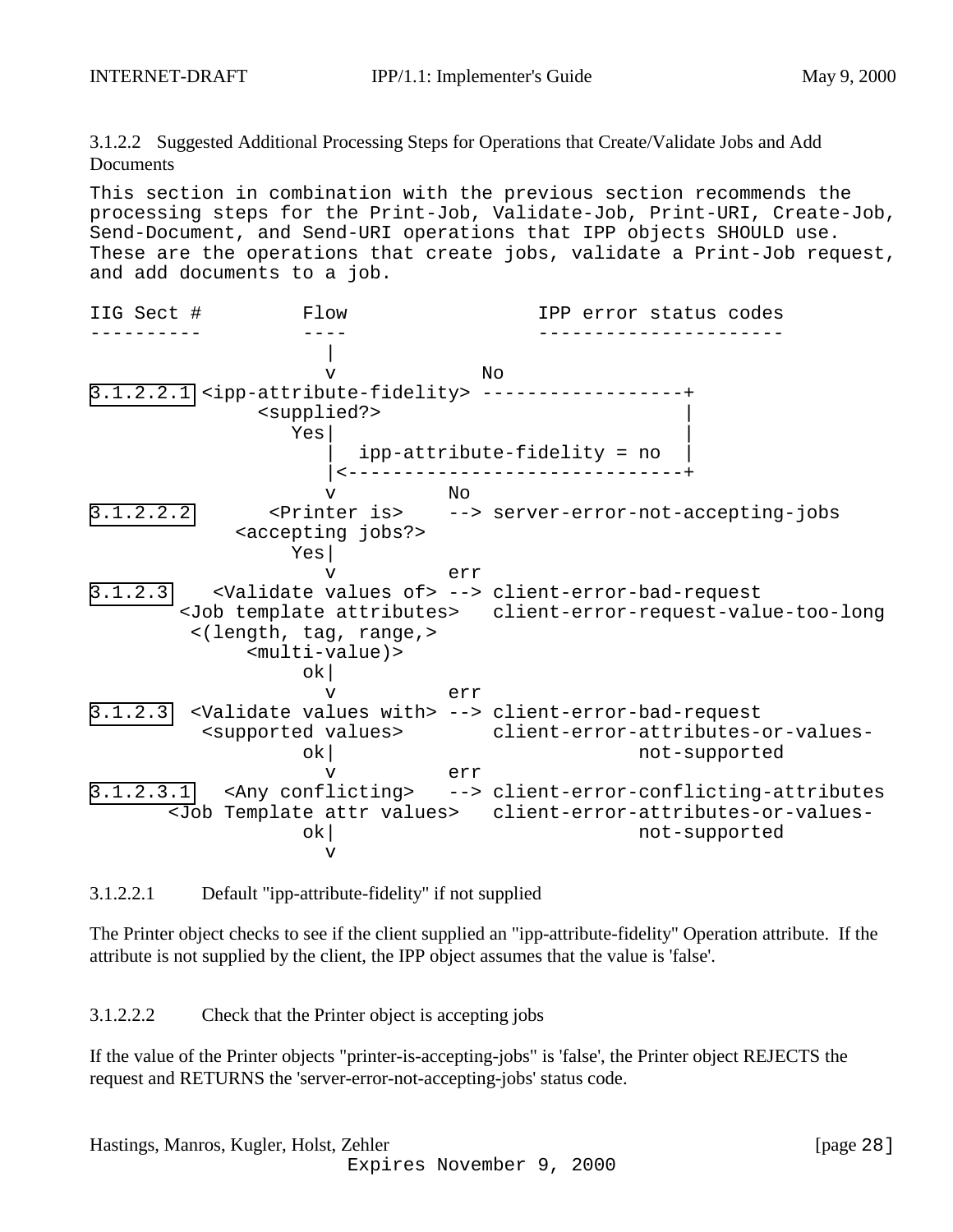# <span id="page-28-0"></span>3.1.2.2.3 Validate the values of the Job Template attributes

An IPP object validates the values of all Job Template attribute supplied by the client. The IPP object performs the analogous syntactic validation checks of each Job Template attribute value that it performs for Operation attributes (see Section 3.1.2.1.5.):

a) that the length of each value is correct for the attribute syntax tag supplied by the client according to [IPP-MOD] Section 4.1.

b) that the attribute syntax tag is correct for that attribute according to [IPP-MOD] Sections 4.2 to 4.4.

c) that multiple values are supplied only for multi-valued attributes, i.e., that are 1setOf X according to [IPP-MOD] Sections 4.2 to 4.4.

As in Section 3.1.2.1.5, if any of these syntactic checks fail, the IPP object REJECTS the request and RETURNS the 'client-error-bad-request' or 'client-error-request-value-too-long' status code as appropriate, independent of the value of the "ipp-attribute-fidelity". Since such an error is most likely to be an error detected by a client developer, rather than by an end-user, the IPP object NEED NOT return an indication of which attribute had the error in either the Unsupported Attributes Group or the Status Message. The description for each of these syntactic checks is explicitly expressed in the first IF statement in the following table.

Each Job Template attribute MUST occur no more than once. If an IPP Printer receives a create request with multiple occurrences of a Job Template attribute, it MAY:

- 1. reject the operation and return the 'client-error-bad-request' error status code
- 2. accept the operation and use the first occurrence of the attribute
- 3. accept the operation and use the last occurrence of the attribute

depending on implementation. Therefore, clients MUST NOT supply multiple occurrences of the same Job Template attribute in the Job Attributes group in the request.

## 3.1.2.3 Algorithm for job validation

The process of validating a Job-Template attribute "xxx" against a Printer attribute "xxx-supported" can use the following validation algorithm (see section 3.2.1.2 in [ipp-mod]).

To validate the value U of Job-Template attribute "xxx" against the value V of Printer "xxx-supported", perform the following algorithm:

1. If U is multi-valued, validate each value X of U by performing the algorithm in [Table 7](#page-29-0) with each value X. Each validation is separate from the standpoint of returning unsupported values. Example: If U is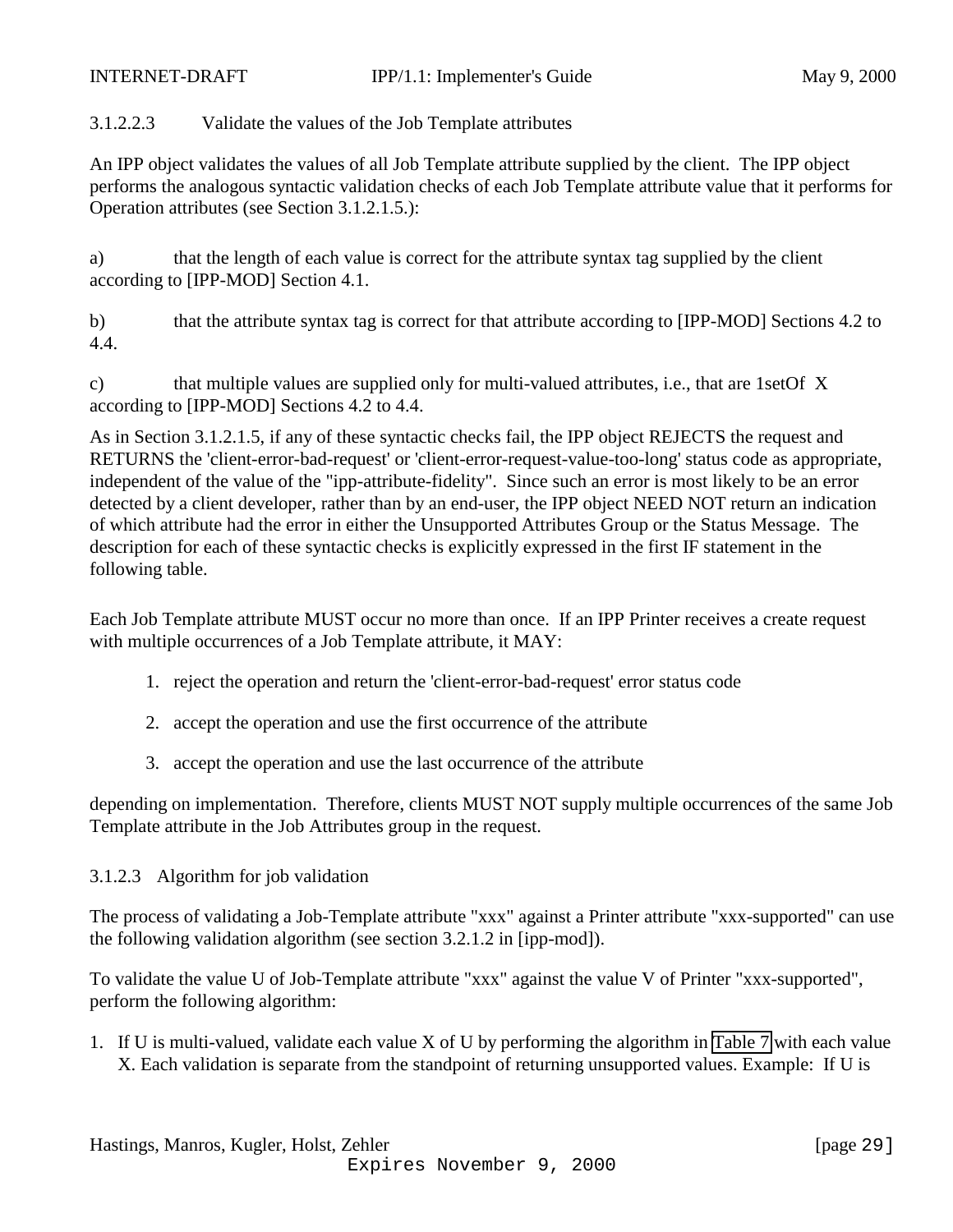<span id="page-29-0"></span>"finishings" that the client supplies with 'staple', 'bind' values, then X takes on the successive values: 'staple', then 'bind'

- 2. If V is multi-valued, validate X against each Z of V by performing the algorithm in Table 7 with each value Z. If a value Z validates, the validation for the attribute value X succeeds. If it fails, the algorithm is applied to the next value Z of V. If there are no more values Z of V, validation fails. Example" If V is "sides-supported" with values: 'one-sided', 'two-sided-long', and 'two-sided-short', then Z takes on the successive values: 'one-sided', 'two-sided-long', and 'two-sided-short'. If the client supplies "sides" with 'two-sided-long', the first comparison fails ('one-sided' is not equal to 'two-sided-long'), the second comparison succeeds ('two-sided-long' is equal to 'two-sided-long"), and the third comparison ('twosided-short' with 'two-sided-long') is not even performed.
- 3. If both U and V are single-valued, let X be U and Z be V and use the validation rules in Table 7.

| Attribute syntax<br>$\mathrm{of}\,X$ | attribute syntax of Z | validated if:                       |
|--------------------------------------|-----------------------|-------------------------------------|
| integer                              | rangeOfInteger        | X is within the range of Z          |
| uri                                  | uriScheme             | the uri scheme in X is equal to $Z$ |
| any                                  | boolean               | the value of Z is TRUE              |
| any                                  | any                   | X and Z are of the same type and    |
|                                      |                       | are equal.                          |

**Table 7 - Rules for validating single values X against Z**

If the value of the Printer object's "xxx-supported" attribute is 'no-value' (because the system administrator hasn't configured a value), the check always fails. If the check fails, the IPP object copies the attribute to the Unsupported Attributes response group with its unsupported value. If the attribute contains more than one value, each value is checked and each unsupported value is separately copied, while supported values are not copied. If an IPP object doesn't recognize/support a Job Template attribute, i.e., there is no corresponding Printer object "xxx-supported" attribute, the IPP object treats the attribute as an unknown or unsupported attribute (see the last row in the table below).

If some Job Template attributes are supported for some document formats and not for others or the values are different for different document formats, the IPP object SHOULD take that into account in this validation using the value of the "document-format" supplied by the client (or defaulted to the value of the Printer's "document-format-default" attribute, if not supplied by the client). For example, if "number-up" is supported for the 'text/plain' document format, but not for the 'application/postscript' document format, the check SHOULD (though it NEED NOT) depend on the value of the "document-format" operation attribute. See "document-format" in [IPP-MOD] section 3.2.1.1 and 3.2.5.1.

Note: whether the request is accepted or rejected is determined by the value of the "ipp-attribute-fidelity" attribute in a subsequent step, so that all Job Template attribute supplied are examined and all unsupported attributes and/or values are copied to the Unsupported Attributes response group.

-----------------------------------------------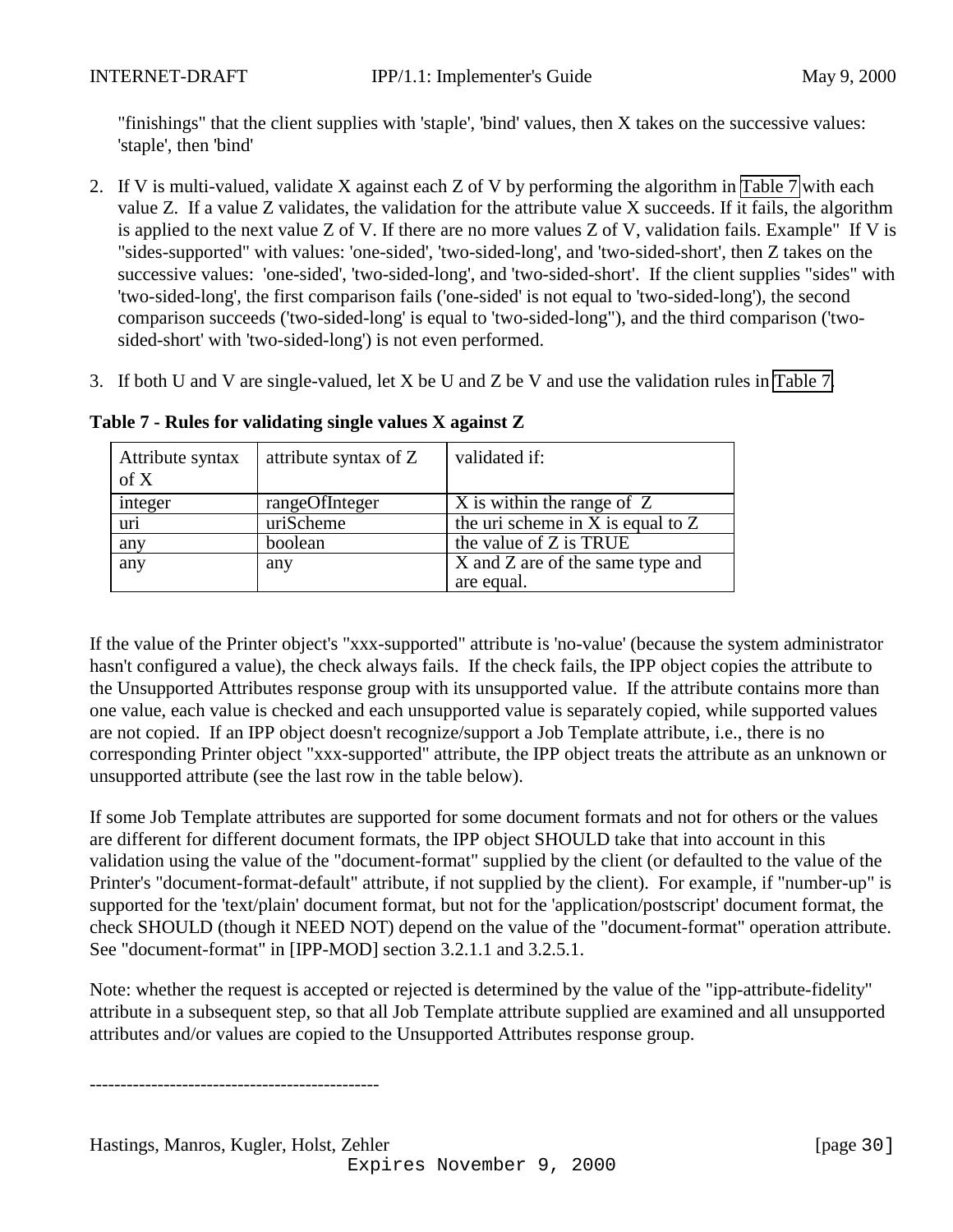job-priority (integer(1:100))

- IF NOT a single 'integer' value with a length equal to 4 octets, REJECT/RETURN 'client-error-badrequest'.
- IF NOT supplied by the client, use the value of the Printer object's "job-priority-default" attribute at job submission time.
- IF NOT in the range 1 to 100, inclusive, copy the attribute and the unsupported value to the Unsupported Attributes response group.
- Map the value to the nearest supported value in the range 1:100 as specified by the number of discrete values indicated by the value of the Printer's "job-priority-supported" attribute. See the formula in [IPP-MOD] Section 4.2.1.

job-hold-until (type3 keyword | name)

IF NOT a single 'keyword' or 'name' value, REJECT/RETURN 'client-error-bad-request'.

IF the value length is greater than 255 octets, REJECT/RETURN 'client-error-request-value-too-long'.

- IF NOT supplied by the client, use the value of the Printer object's "job-hold-until" attribute at job submission time.
- IF NOT in the Printer object's "job-hold-until-supported" attribute, copy the attribute and the unsupported value to the Unsupported Attributes response group.

job-sheets (type3 keyword | name)

IF NOT a single 'keyword' or 'name' value, REJECT/RETURN 'client-error-bad-request'.

IF the value length is greater than 255 octets, REJECT/RETURN 'client-error-request-value-too-long'. IF NOT in the Printer object's "job-sheets-supported" attribute, copy the attribute and the unsupported value to the Unsupported Attributes response group.

multiple-document-handling (type2 keyword)

IF NOT a single 'keyword' value, REJECT/RETURN 'client-error-bad-request'.

IF the value length is greater than 255 octets, REJECT/RETURN 'client-error-request-value-too-long'. IF NOT in the Printer object's "multiple-document-handling-supported" attribute, copy the attribute and

the unsupported value to the Unsupported Attributes response group.

copies (integer(1:MAX))

IF NOT a single 'integer' value with a length equal to 4 octets, REJECT/RETURN 'client-error-bad-request'. IF NOT in range of the Printer object's "copies-supported" attribute copy the attribute and the unsupported value to the Unsupported Attributes response group.

finishings (1setOf type2 enum)

IF NOT an 'enum' value(s) each with a length equal to 4 octets, REJECT/RETURN 'client-error-badrequest'.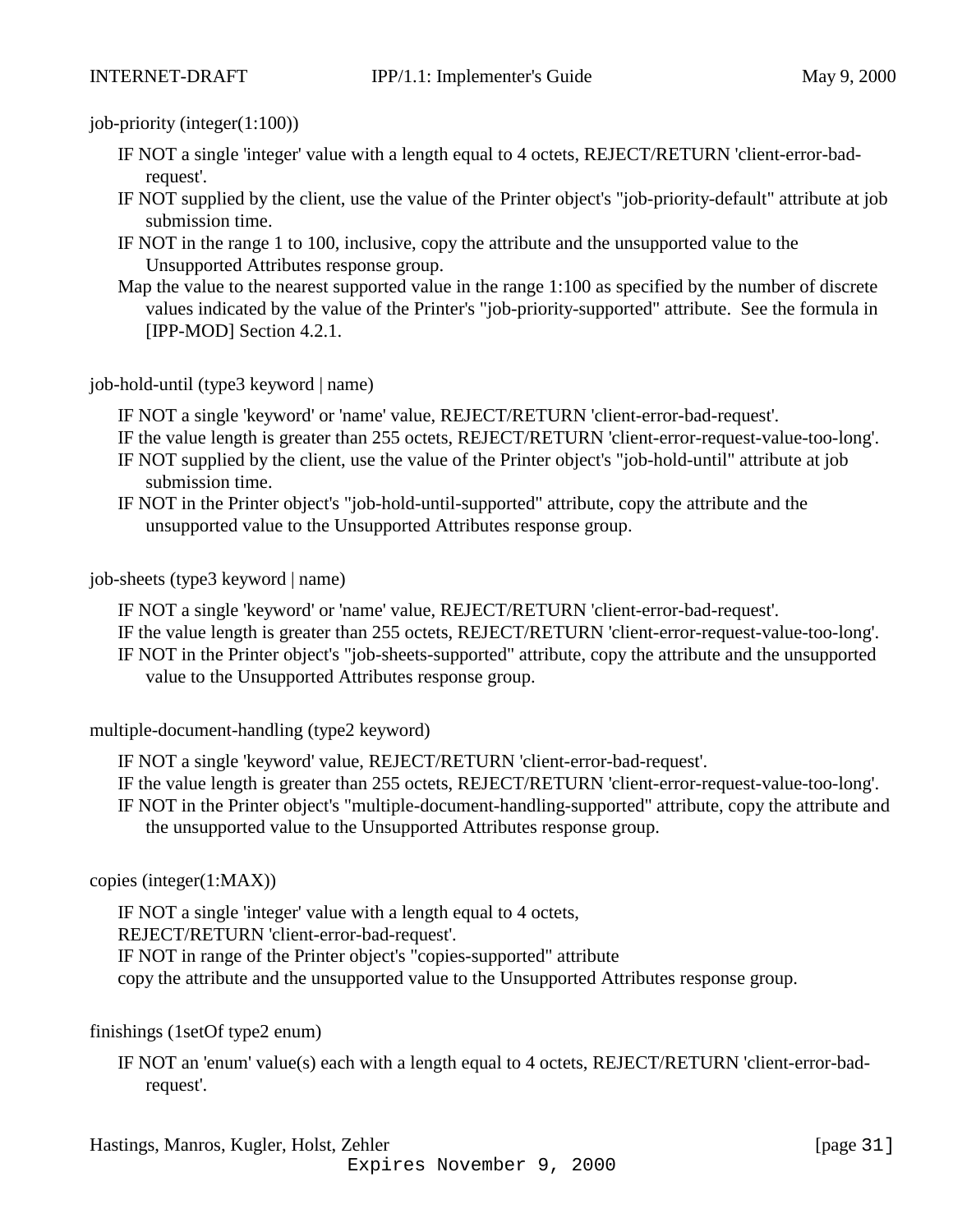IF NOT in the Printer object's "finishings-supported" attribute, copy the attribute and the unsupported value(s), but not any supported values, to the Unsupported Attributes response group.

#### page-ranges (1setOf rangeOfInteger(1:MAX))

- IF NOT a 'rangeOfInteger' value(s) each with a length equal to 8 octets, REJECT/RETURN 'clienterror-bad-request'.
- IF first value is greater than second value in any range, the ranges are not in ascending order, or ranges overlap, REJECT/RETURN 'client-error-bad-request'.
- IF the value of the Printer object's "page-ranges-supported" attribute is 'false', copy the attribute to the Unsupported Attributes response group and set the value to the "out-of-band" 'unsupported' value.

#### sides (type2 keyword)

IF NOT a single 'keyword' value, REJECT/RETURN 'client-error-bad-request'.

IF the value length is greater than 255 octets, REJECT/RETURN 'client-error-request-value-too-long'. IF NOT in the Printer object's "sides-supported" attribute, copy the attribute and the unsupported value to the Unsupported Attributes response group.

#### number-up (integer(1:MAX))

IF NOT a single 'integer' value with a length equal to 4 octets,

REJECT/RETURN 'client-error-bad-request'.

IF NOT a value or in the range of one of the values of the Printer object's "number-up-supported" attribute, copy the attribute and value to the Unsupported Attribute response group.

#### orientation-requested (type2 enum)

IF NOT a single 'enum' value with a length equal to 4 octets,

REJECT/RETURN 'client-error-bad-request'.

IF NOT in the Printer object's "orientation-requested-supported" attribute, copy the attribute and the unsupported value to the Unsupported Attributes response group.

media (type3 keyword | name)

IF NOT a single 'keyword' or 'name' value, REJECT/RETURN 'client-error-bad-request'.

IF the value length is greater than 255 octets, REJECT/RETURN 'client-error-request-value-too-long'.

IF NOT in the Printer object's "media-supported" attribute, copy the attribute and the unsupported value to the Unsupported Attributes response group.

printer-resolution (resolution)

IF NOT a single 'resolution' value with a length equal to 9 octets,

REJECT/RETURN 'client-error-bad-request'.

IF NOT in the Printer object's "printer-resolution-supported" attribute, copy the attribute and the unsupported value to the Unsupported Attributes response group.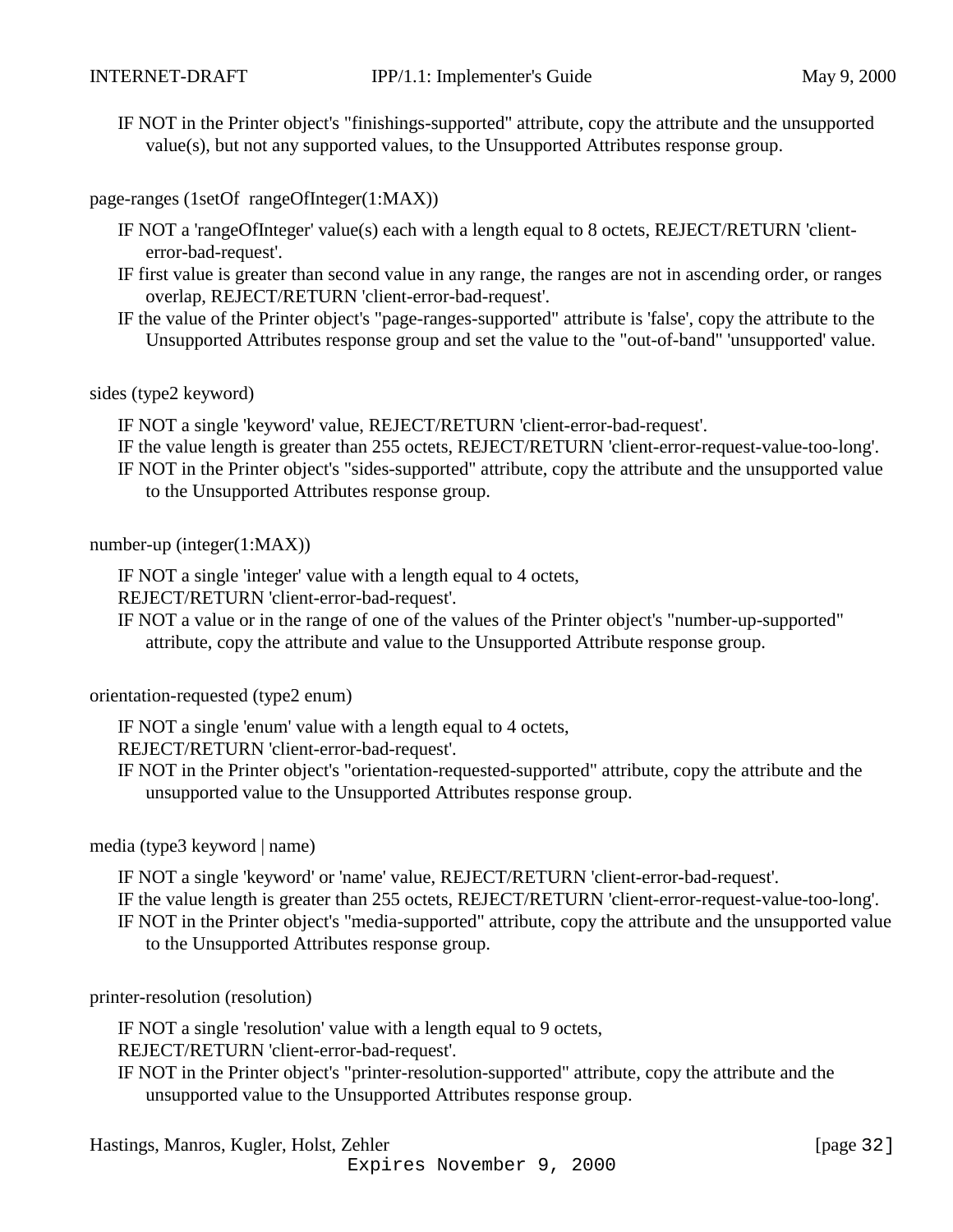print-quality (type2 enum)

IF NOT a single 'enum' value with a length equal to 4 octets,

REJECT/RETURN 'client-error-bad-request'.

IF NOT in the Printer object's "print-quality-supported" attribute, copy the attribute and the unsupported value to the Unsupported Attributes response group.

unknown or unsupported attribute (i.e., there is no corresponding Printer object "xxx-supported" attribute)

IF the attribute syntax supplied by the client is supported but the length is not legal for that attribute syntax,

REJECT/RETURN 'client-error-bad-request' if the length of the attribute syntax is fixed or 'client-errorrequest-value-too-long' if the length of the attribute syntax is variable.

ELSE copy the attribute and value to the Unsupported Attributes response group and change the attribute value to the "out-of-band" 'unsupported' value. Any remaining Job Template Attributes are either unknown or unsupported Job Template attributes and are validated algorithmically according to their attribute syntax for proper length (see below).

-----------------------------------------------

If the attribute syntax is supported AND the length check fails, the IPP object REJECTS the request and RETURNS the 'client-error-bad-request' if the length of the attribute syntax is fixed or the 'client-errorrequest-value-too-long' status code if the length of the attribute syntax is variable. Otherwise, the IPP object copies the unsupported Job Template attribute to the Unsupported Attributes response group and changes the attribute value to the "out-of-band" 'unsupported' value. The following table shows the length checks for all attribute syntaxes. In the following table: "<=" means less than or equal, "=" means equal to:

| Name                            | Octet length check for read-write attributes          |
|---------------------------------|-------------------------------------------------------|
|                                 | 'textWithLanguage <= 1023 AND 'naturalLanguage' <= 63 |
| 'textWithoutLanguage' <= 1023   |                                                       |
|                                 | 'nameWithLanguage' <= 255 AND 'naturalLanguage' <= 63 |
| 'nameWithoutLanguage' $\le$ 255 |                                                       |
| 'keyword'                       | $\leq$ 255                                            |
| 'enum'                          | $= 4$                                                 |
| 'uri'                           | $\leq$ 1023                                           |
| 'uriScheme'                     | $\leq$ 63                                             |
| 'charset'                       | $\leq$ 63                                             |
| 'naturalLanguage' <= 63         |                                                       |
| 'mimeMediaType' <= 255          |                                                       |
| $'octetString'$ <= 1023         |                                                       |
| 'boolean'                       | $= 1$                                                 |
| 'integer'                       | $= 4$                                                 |
| 'rangeOfInteger'                | $= 8$                                                 |
| 'dateTime'                      | $= 11$                                                |
| 'resolution'                    | $= 9$                                                 |
| 'lsetOf X'                      |                                                       |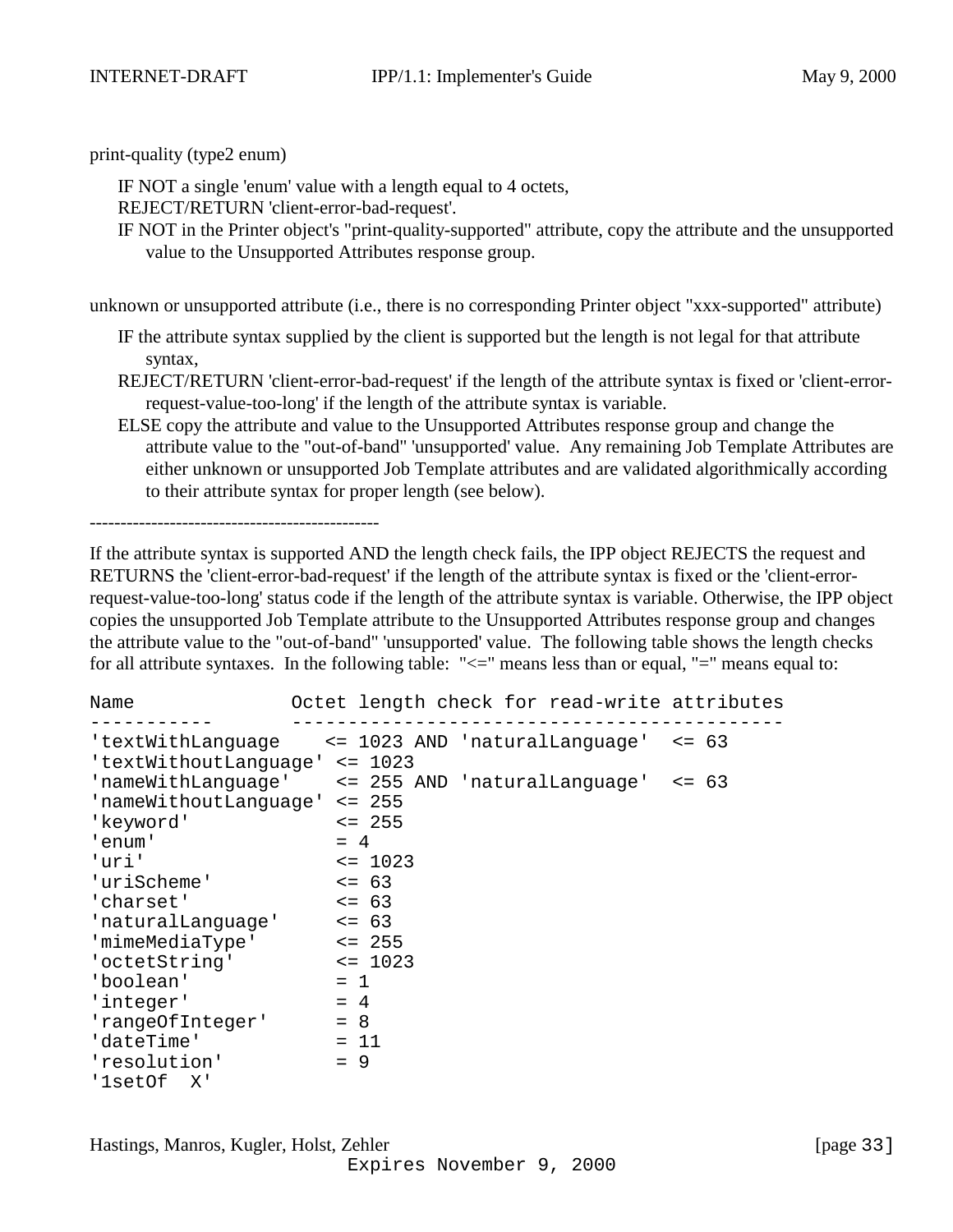<span id="page-33-0"></span>Note: It's possible for a Printer to receive a zero length keyword in a request. Since this is a keyword, its value needs to be compared with the supported values. Assuming that the printer doesn't have any values in its corresponding "xxx-supported" attribute that are keywords of zero length, the comparison will fail. Then the request will be accepted or rejected depending on the value of "ipp-attributes-fidelity" being 'false' or 'true', respectively. No special handling is required for

# 3.1.2.3.1 Check for conflicting Job Template attributes values

Once all the Operation and Job Template attributes have been checked individually, the Printer object SHOULD check for any conflicting values among all the supported values supplied by the client. For example, a Printer object might be able to staple and to print on transparencies, however due to physical stapling constraints, the Printer object might not be able to staple transparencies. The IPP object copies the supported attributes and their conflicting attribute values to the Unsupported Attributes response group. The Printer object only copies over those attributes that the Printer object either ignores or substitutes in order to resolve the conflict, and it returns the original values which were supplied by the client. For example suppose the client supplies "finishings" equals 'staple' and "media" equals 'transparency', but the Printer object does not support stapling transparencies. If the Printer chooses to ignore the stapling request in order to resolve the conflict, the Printer objects returns "finishings" equal to 'staple' in the Unsupported Attributes response group. If any attributes are multi-valued, only the conflicting values of the attributes are copied.

Note: The decisions made to resolve the conflict (if there is a choice) is implementation dependent.

## 3.1.2.3.2 Decide whether to REJECT the request

If there were any unsupported Job Template attributes or unsupported/conflicting Job Template attribute values and the client supplied the "ipp-attribute-fidelity" attribute with the 'true' value, the Printer object REJECTS the request and return the status code:

- (1) 'client-error-conflicting-attributes' status code, if there were any conflicts between attributes supplied by the client.
- (2) 'client-error-attributes-or-values-not-supported' status code, otherwise.

Note: Unsupported Operation attributes or values that are returned do not affect the status returned in this step. If the unsupported Operation attribute was a serious error, the above already rejected the request in a previous step. If control gets to this step with unsupported Operation attributes being returned, they are not serious errors.

In general, the final results of Job processing are unknown at Job submission time. The client has to rely on notifications or polling to find out what happens at Job processing time. However, there are cases in which some Printers can determine at Job submission time that Job processing is going to fail. As an optimization, we'd like to have the Printer reject the Job in these cases.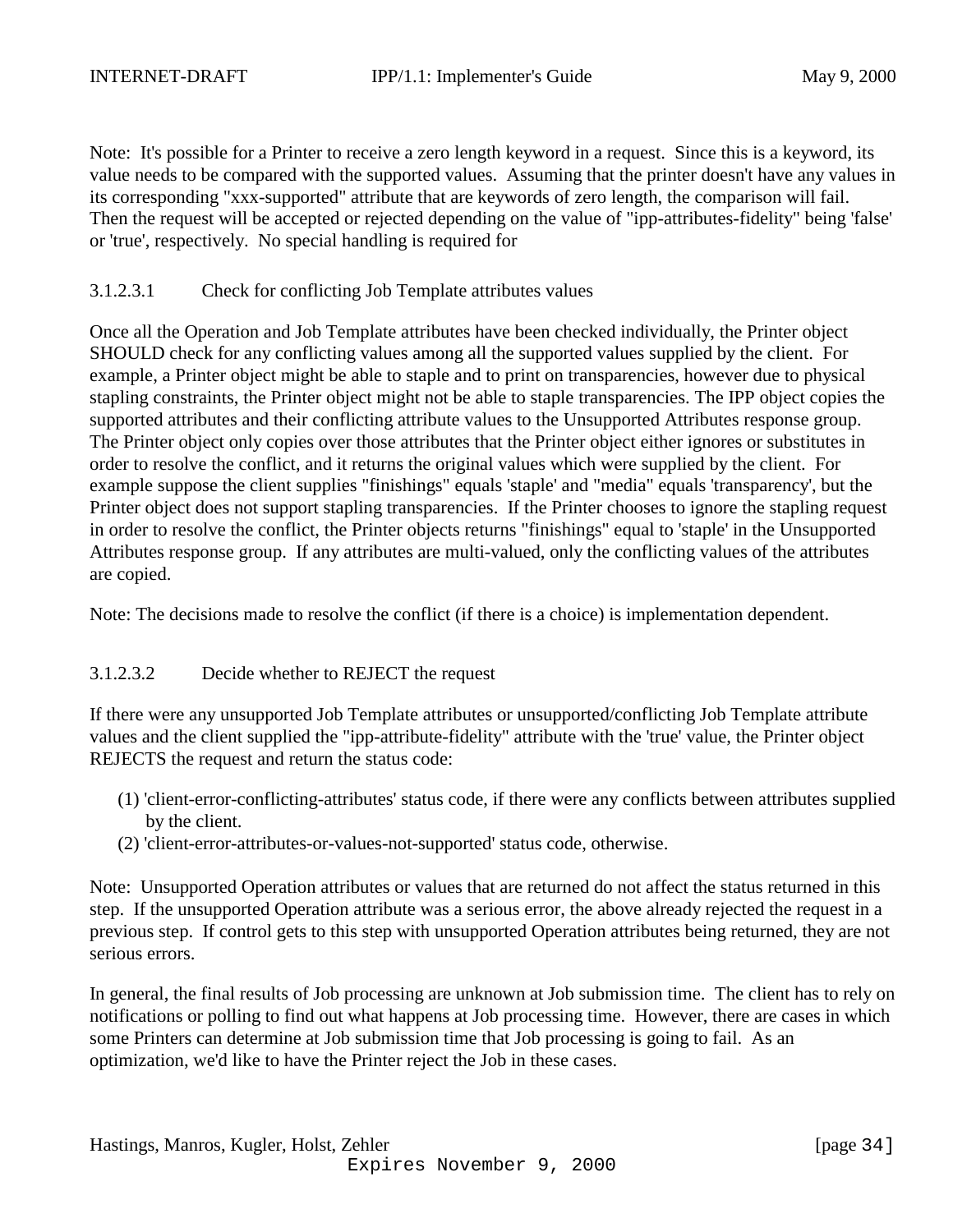<span id="page-34-0"></span>There are three types of "processing" errors that might be detectable at Job submission time:

1. 'client-error-document-format-not-supported' : For the Print-Job, Send-Document, Print-URI, and Send-URI operations, if all these conditions are true:

- the Printer supports auto-sensing,
- · the request "document-format" operation attribute is 'application/octet-stream',
- the Printer receives document data before responding,
- the Printer auto-senses the document format before responding,
- the sensed document format is not supported by the Printer

then the Printer should respond with 'client-error-document-format-not-supported' status.

2. 'client-error-compression-error': For the Print-Job, Send-Document, Print-URI, and Send-URI operations, if all these conditions are true:

- · the client supplies a supported value for the "compression" operation attribute in the request
- the Printer receives document data before responding,
- · the Printer attempts to decompress the document data before responding,
	- · the document data cannot be decompressed using the algorithm specified by the

# "compression" operation attribute

then the Printer should respond with 'client-error-compression-error' status.

3. 'client-error-document-access-error': For the Print-URI, and Send-URI operations, if the Printer attempts and fails to pull the referenced document data before responding, it should respond with 'client-errordocument-access-error' status.

Some Printers are not able to detect these errors until Job processing time. In that case, the errors are recorded in the corresponding job-state and job-state reason attributes. (There is no standard way for a client to determine whether a Printer can detect these errors at Job submission time.) For example, if autosensing happens AFTER the job is accepted (as opposed to auto-sensing at submit time before returning the response), the implementation aborts the job, puts the job in the 'aborted' state and sets the 'unsupporteddocument-format' value in the job's "job-state-reasons".

A client should always provide a valid "document-format" operation attribute whenever practical. In the absence of other information, a client itself may sniff the document data to determine document format.

Auto sensing at Job submission time may be more difficult for the Printer when combined with compression. For auto-sensed Jobs, a client may be better off deferring compression to the transfer protocol layer, e.g.; by using the HTTP Content-Encoding header.

3.1.2.3.3 For the Validate-Job operation, RETURN one of the success status codes

If the requested operation is the Validate-Job operation, the Printer object returns: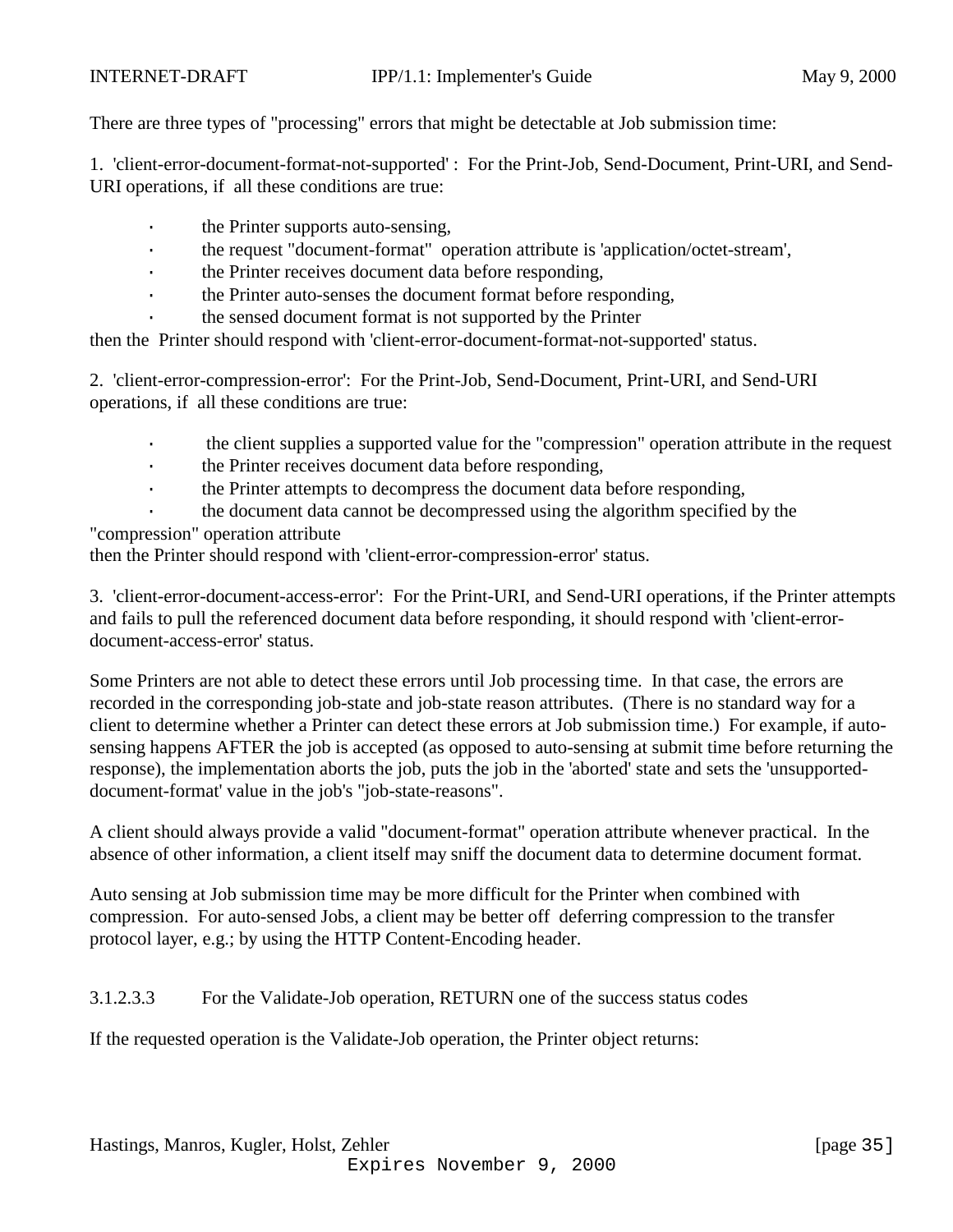- <span id="page-35-0"></span>(1) the "successful-ok" status code, if there are no unsupported or conflicting Job Template attributes or values.
- (2) the "successful-ok-conflicting-attributes, if there are any conflicting Job Template attribute or values.
- (3) the "successful-ok-ignored-or-substituted-attributes, if there are only unsupported Job Template attributes or values.

Note: Unsupported Operation attributes or values that are returned do not affect the status returned in this step. If the unsupported Operation attribute was a serious error, the above already rejected the request in a previous step. If control gets to this step with unsupported Operation attributes being returned, they are not serious errors.

# 3.1.2.3.4 Create the Job object with attributes to support

If "ipp-attribute-fidelity" is set to 'false' (or it was not supplied by the client), the Printer object:

- (1) creates a Job object, assigns a unique value to the job's "job-uri" and "job-id" attributes, and initializes all of the job's other supported Job Description attributes.
- (2) removes all unsupported attributes from the Job object.
- (3) for each unsupported value, removes either the unsupported value or substitutes the unsupported attribute value with some supported value. If an attribute has no values after removing unsupported values from it, the attribute is removed from the Job object (so that the normal default behavior at job processing time will take place for that attribute).
- (4) for each conflicting value, removes either the conflicting value or substitutes the conflicting attribute value with some other supported value. If an attribute has no values after removing conflicting values from it, the attribute is removed from the Job object (so that the normal default behavior at job processing time will take place for that attribute).

If there were no attributes or values flagged as unsupported, or the value of 'ipp-attribute-fidelity" was 'false', the Printer object is able to accept the create request and create a new Job object. If the "ippattribute-fidelity" attribute is set to 'true', the Job Template attributes that populate the new Job object are necessarily all the Job Template attributes supplied in the create request. If the "ipp-attribute-fidelity" attribute is set to 'false', the Job Template attributes that populate the new Job object are all the client supplied Job Template attributes that are supported or that have value substitution. Thus, some of the requested Job Template attributes may not appear in the Job object because the Printer object did not support those attributes. The attributes that populate the Job object are persistently stored with the Job object for that Job. A Get-Job-Attributes operation on that Job object will return only those attributes that are persistently stored with the Job object.

Note: All Job Template attributes that are persistently stored with the Job object are intended to be "override values"; that is, they that take precedence over whatever other embedded instructions might be in the document data itself. However, it is not possible for all Printer objects to realize the semantics of "override". End users may query the Printer's "pdl-override-supported" attribute to determine if the Printer either attempts or does not attempt to override document data instructions with IPP attributes.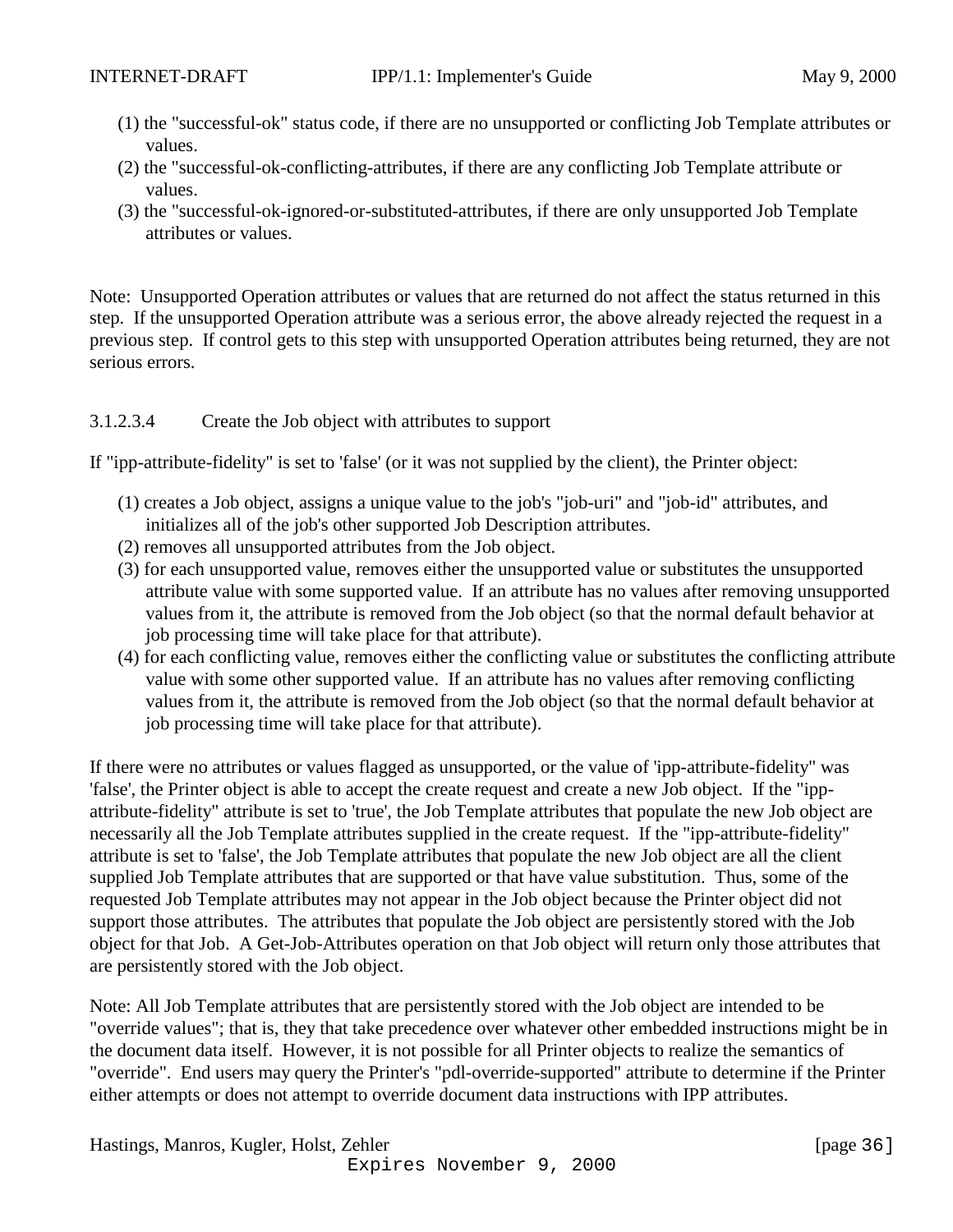<span id="page-36-0"></span>There are some cases, where a Printer supports a Job Template attribute and has an associated default value set for that attribute. In the case where a client does not supply the corresponding attribute, the Printer does not use its default values to populate Job attributes when creating the new Job object; only Job Template attributes actually in the create request are used to populate the Job object. The Printer's default values are only used later at Job processing time if no other IPP attribute or instruction embedded in the document data is present.

Note: If the default values associated with Job Template attributes that the client did not supply were to be used to populate the Job object, then these values would become "override values" rather than defaults. If the Printer supports the 'attempted' value of the "pdl-override-supported" attribute, then these override values could replace values specified within the document data. This is not the intent of the default value mechanism. A default value for an attribute is used only if the create request did not specify that attribute (or it was ignored when allowed by "ipp-attribute-fidelity" being 'false') and no value was provided within the content of the document data.

If the client does not supply a value for some Job Template attribute, and the Printer does not support that attribute, as far as IPP is concerned, the result of processing that Job (with respect to the missing attribute) is undefined.

# 3.1.2.3.5 Return one of the success status codes

Once the Job object has been created, the Printer object accepts the request and returns to the client:

- (1) the 'successful-ok' status code, if there are no unsupported or conflicting Job Template attributes or values.
- (2) the 'successful-ok-conflicting-attributes' status code, if there are any conflicting Job Template attribute or values.
- (3) the 'successful-ok-ignored-or-substituted-attributes' status code, if there are only unsupported Job Template attributes or values.

Note: Unsupported Operation attributes or values that are returned do not affect the status returned in this step. If the unsupported Operation attribute was a serious error, the above already rejected the request in a previous step. If control gets to this step with unsupported Operation attributes being returned, they are not serious errors.

The Printer object also returns Job status attributes that indicate the initial state of the Job ('pending', 'pending-held', 'processing', etc.), etc. See Print-Job Response, [IPP-MOD] section 3.2.1.2.

# 3.1.2.3.6 Accept appended Document Content

The Printer object accepts the appended Document Content data and either starts it printing, or spools it for later processing.

## 3.1.2.3.7 Scheduling and Starting to Process the Job

# Hastings, Manros, Kugler, Holst, Zehler [page 37]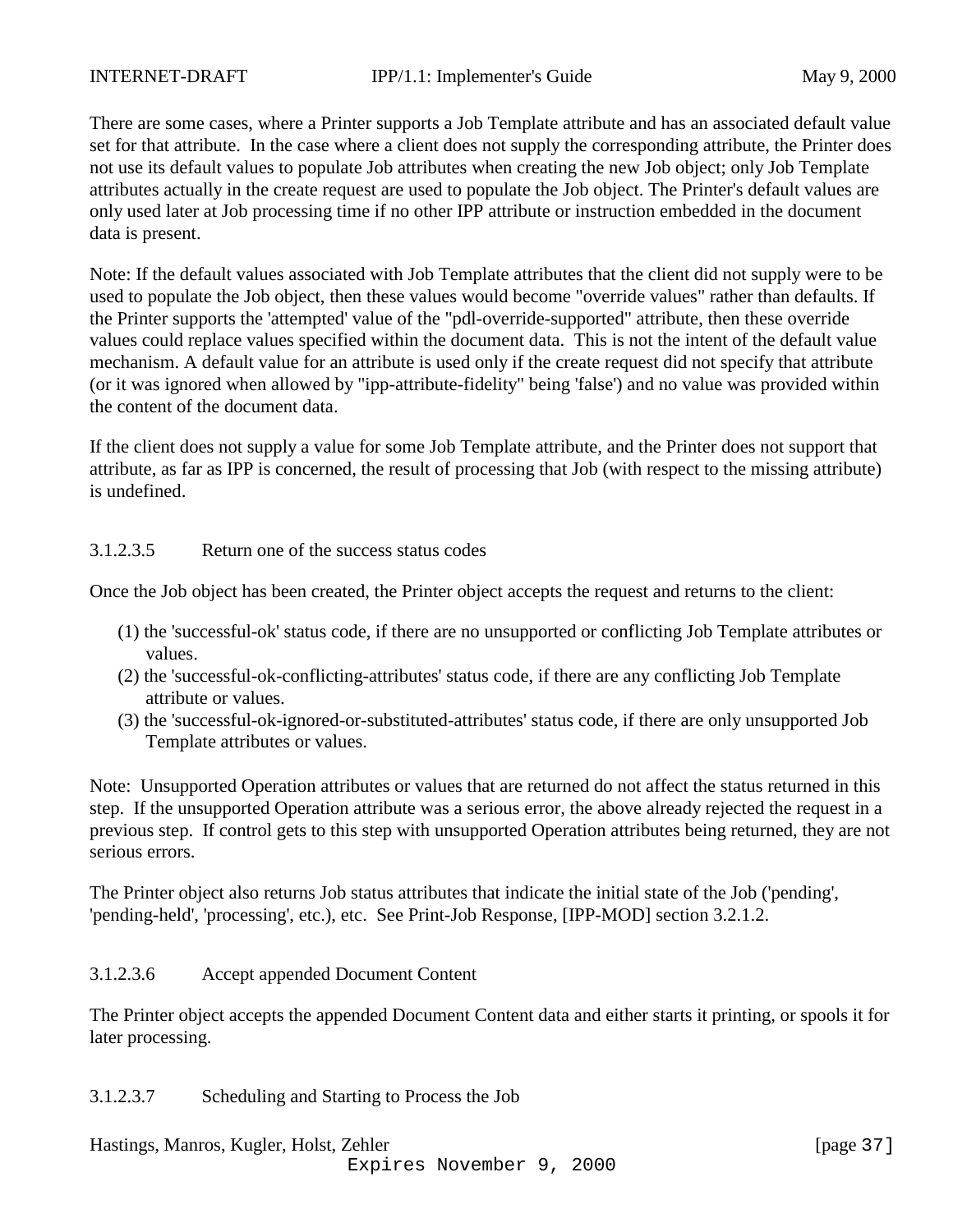<span id="page-37-0"></span>The Printer object uses its own configuration and implementation specific algorithms for scheduling the Job in the correct processing order. Once the Printer object begins processing the Job, the Printer changes the Job's state to 'processing'. If the Printer object supports PDL override (the "pdl-override-supported" attribute set to 'attempted'), the implementation does its best to see that IPP attributes take precedence over embedded instructions in the document data.

# 3.1.2.3.8 Completing the Job

The Printer object continues to process the Job until it can move the Job into the 'completed' state. If an Cancel-Job operation is received, the implementation eventually moves the Job into the 'canceled' state. If the system encounters errors during processing that do not allow it to progress the Job into a completed state, the implementation halts all processing, cleans up any resources, and moves the Job into the 'aborted' state.

# 3.1.2.3.9 Destroying the Job after completion

Once the Job moves to the 'completed', 'aborted', or 'canceled' state, it is an implementation decision as to when to destroy the Job object and release all associated resources. Once the Job has been destroyed, the Printer would return either the "client-error-not-found" or "client-error-gone" status codes for operations directed at that Job.

Note: the Printer object SHOULD NOT re-use a "job-uri" or "job-id" value for a sufficiently long time after a job has been destroyed, so that stale references kept by clients are less likely to access the wrong (newer) job.

# 3.1.2.3.10 Interaction with "ipp-attribute-fidelity"

Some Printer object implementations may support "ipp-attribute-fidelity" set to 'true' and "pdl-overridesupported" set to 'attempted' and yet still not be able to realize exactly what the client specifies in the create request. This is due to legacy decisions and assumptions that have been made about the role of job instructions embedded within the document data and external job instructions that accompany the document data and how to handle conflicts between such instructions. The inability to be 100% precise about how a given implementation will behave is also compounded by the fact that the two special attributes, "ippattribute-fidelity" and "pdl-"override-supported", apply to the whole job rather than specific values for each attribute. For example, some implementations may be able to override almost all Job Template attributes except for "number-up". Character Sets, natural languages, and internationalization

This section discusses character set support, natural language support and internationalization.

# 3.1.2.3.11 Character set code conversion support

IPP clients and IPP objects are REQUIRED to support UTF-8. They MAY support additional charsets. It is RECOMMENDED that an IPP object also support US-ASCII, since many clients support US-ASCII, and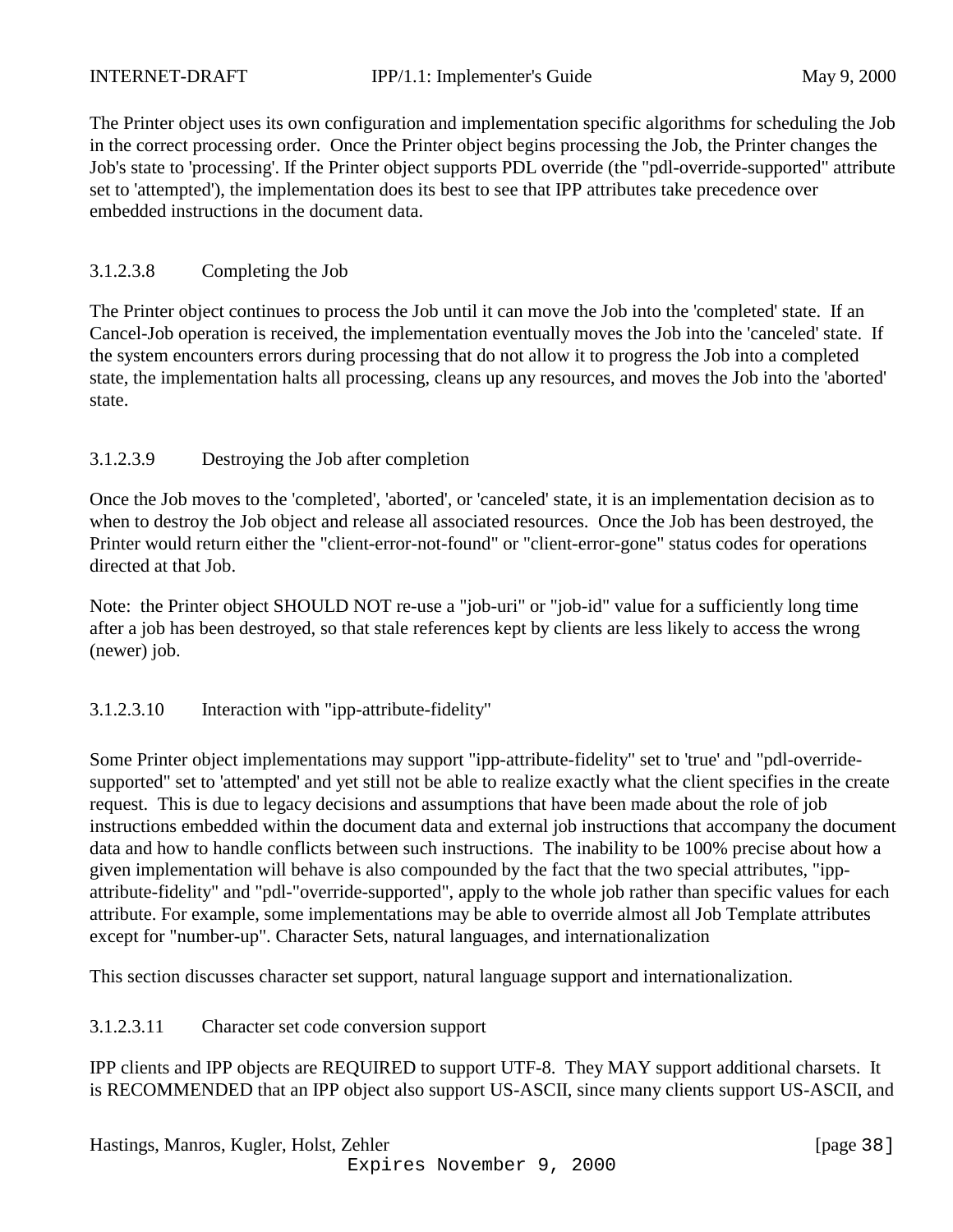<span id="page-38-0"></span>indicate that UTF-8 and US-ASCII are supported by populating the Printer's "charset-supported" with 'utf-8' and 'us-ascii' values. An IPP object is required to code covert with as little loss as possible between the charsets that it supports, as indicated in the Printer's "charsets-supported" attribute.

How should the server handle the situation where the "attributes-charset" of the response itself is "us-ascii", but one or more attributes in that response is in the "utf-8" format?

Example: Consider a case where a client sends a Print-Job request with "utf-8" as the value of "attributescharset" and with the "job-name" attribute supplied. Later another client submits a Get-Job-Attribute or Get-Jobs request. This second request contains the "attributes-charset" with value "us-ascii" and "requested-attributes" attribute with exactly one value "job-name".

According to the IPP-Mod document (section 3.1.4.2), the value of the "attributes-charset" for the response of the second request must be "us-ascii" since that is the charset specified in the request. The "job-name" value, however, is in "utf-8" format. Should the request be rejected even though both "utf-8" and "us-ascii" charsets are supported by the server? or should the "job-name" value be converted to "us-ascii" and return "successful-ok-conflicting-attributes" (0x0002) as the status code?

Answer: An IPP object that supports both utf-8 (REQUIRED) and us-ascii, the second paragraph of section 3.1.4.2 applies so that the IPP object MUST accept the request, perform code set conversion between these two charsets with "the highest fidelity possible" and return 'successful-ok', rather than a warning 'successful-ok-conflicting-attributes, or an error. The printer will do the best it can to convert between each of the character sets that it supports--even if that means providing a string of question marks because none of the characters are representable in US ASCII. If it can't perform such conversion, it MUST NOT advertise us-ascii as a value of its "attributes-charset-supported" and MUST reject any request that requests 'us-ascii'.

One IPP object implementation strategy is to convert all request text and name values to a Unicode internal representation. This is 16-bit and virtually universal. Then convert to the specified operation attributescharset on output.

Also it would be smarter for a client to ask for 'utf-8', rather than 'us-ascii' and throw away characters that it doesn't understand, rather than depending on the code conversion of the IPP object.

3.1.2.3.12 What charset to return when an unsupported charset is requested (Issue 1.19)?

Section 3.1.4.1 Request Operation attributes was clarified in November 1998 as follows:

All clients and IPP objects MUST support the 'utf-8' charset [RFC2044] and MAY support additional charsets provided that they are registered with IANA [IANA-CS]. If the Printer object does not support the client supplied charset value, the Printer object MUST reject the request, set the "attributes-charset" to 'utf-8' in the response, and return the 'client-error-charset-not-supported' status code and any 'text' or 'name' attributes using the 'utf-8' charset.

Since the client and IPP object MUST support UTF-8, returning any text or name attributes in UTF-8 when the client requests a charset that is not supported should allow the client to display the text or name.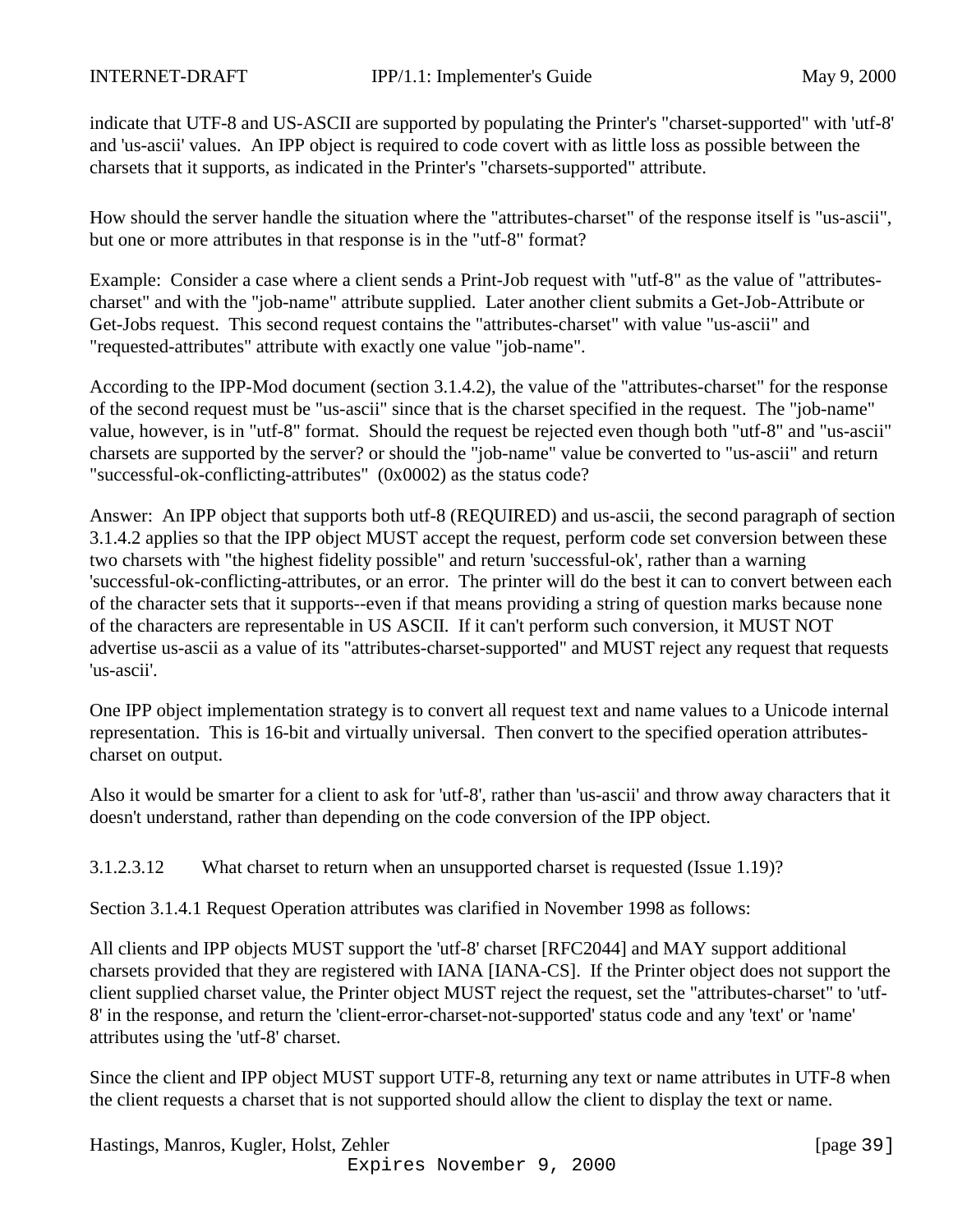<span id="page-39-0"></span>Since such an error is a client error, rather than a user error, the client should check the status code first so that it can avoid displaying any other returned 'text' and 'name' attributes that are not in the charset requested.

Furthermore, [ipp-mod] section 14.1.4.14 client-error-charset-not-supported (0x040D) was clarified in November 1998 as follows:

For any operation, if the IPP Printer does not support the charset supplied by the client in the "attributescharset" operation attribute, the Printer MUST reject the operation and return this status and any 'text' or 'name' attributes using the 'utf-8' charset (see Section 3.1.4.1).

# 3.1.2.3.13 Natural Language Override (NLO)

The 'text' and 'name' attributes each have two forms. One has an implicit natural language, and the other has an explicit natural language. The 'textWithoutLanguage' and 'textWithLanguage' are the two 'text' forms. The 'nameWithoutLanguage" and 'nameWithLanguage are the two 'name' forms. If a receiver (IPP object or IPP client) supports an attribute with attribute syntax 'text', it MUST support both forms in a request and a response. A sender (IPP client or IPP object) MAY send either form for any such attribute. When a sender sends a WithoutLanguage form, the implicit natural language is specified in the "attributesnatural-language" operation attribute, which all senders MUST include in every request and response.

When a sender sends a WithLanguage form, it MAY be different from the implicit natural language supplied by the sender or it MAY be the same. The receiver MUST treat either form equivalently.

There is an implementation decision for senders, whether to always send the WithLanguage forms or use the WithoutLanguage form when the attribute's natural language is the same as the request or response. The former approach makes the sender implementation simpler. The latter approach is more efficient on the wire and allows inter-working with non-conforming receivers that fail to support the WithLanguage forms. As each approach have advantages, the choice is completely up to the implementer of the sender.

Furthermore, when a client receives a 'text' or 'name' job attribute that it had previously supplied, that client MUST NOT expect to see the attribute in the same form, i.e., in the same WithoutLanguage or WithLanguage form as the client supplied when it created the job. The IPP object is free to transform the attribute from the WithLanguage form to the WithoutLanguage form and vice versa, as long as the natural language is preserved. However, in order to meet this latter requirement, it is usually simpler for the IPP object implementation to store the natural language explicitly with the attribute value, i.e., to store using an internal representation that resembles the WithLanguage form.

The IPP Printer MUST copy the natural language of a job, i.e., the value of the "attributes-natural-language" operation attribute supplied by the client in the create operation, to the Job object as a Job Description attribute, so that a client is able to query it. In returning a Get-Job-Attributes response, the IPP object MAY return one of three natural language values in the response's "attributes-natural-language" operation attribute: (1) that requested by the requester, (2) the natural language of the job, or (3) the configured natural language of the IPP Printer, if the requested language is not supported by the IPP Printer.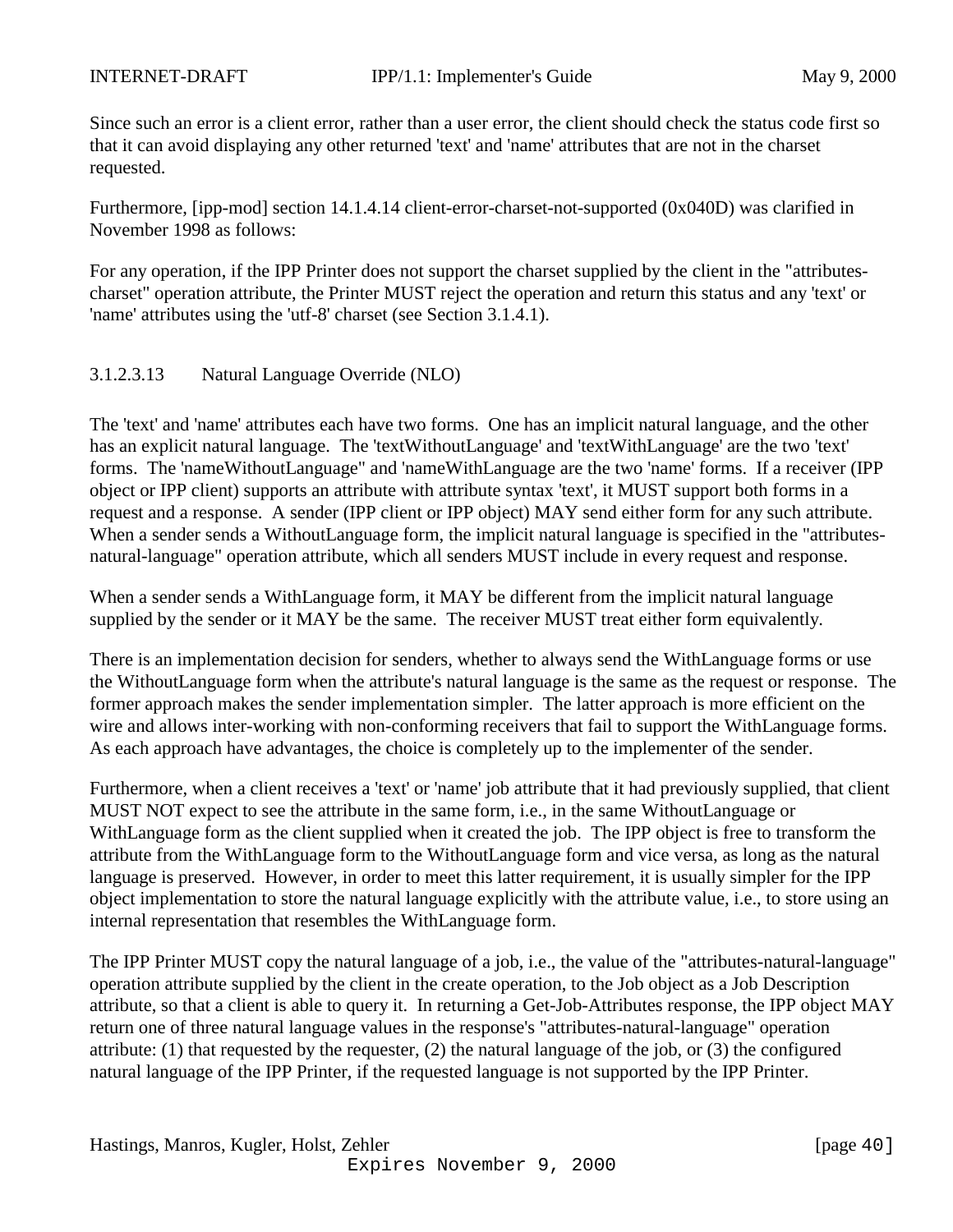<span id="page-40-0"></span>This "attributes-natural-language" Job Description attribute is useful for an IPP object implementation that prints start sheets in the language of the user who submitted the job. This same Job Description attribute is useful to a multi-lingual operator who has to communicate with different job submitters in different natural languages. This same Job Description attribute is expected to be used in the future to generate notification messages in the natural language of the job submitter.

Early drafts of [IPP-MOD] contained a job-level natural language override (NLO) for the Get-Jobs response. A job-level (NLO) is an (unrequested) Job Attribute which then specified the implicit natural language for any other WithoutLanguage job attributes returned in the response for that job. Interoperability testing of early implementations showed that no one was implementing the job-level NLO in Get-Job responses. So the job-level NLO was eliminated from the Get-Jobs response. This simplification makes all requests and responses consistent in that the implicit natural language for any WithoutLanguage 'text' or 'name' form is always supplied in the request's or response's "attributes-naturallanguage" operation attribute.

## 3.1.3 Status codes returned by operation

This section corresponds to [IPP-MOD] section 3.1.6 "Operation Response Status Codes and Status Messages". This section lists all status codes once in the first operation (Print-Job). Then it lists the status codes that are different or specialized for subsequent operations under each operation.

# 3.1.3.1 Printer Operations

# 3.1.3.1.1 Print-Job

The Printer object MUST return one of the following "status-code" values for the indicated reason. Whether all of the document data has been accepted or not before returning the success or error response depends on implementation. See Section 13 in [IPP-MOD] for a more complete description of each status code.

For the following success status codes, the Job object has been created and the "job-id", and "job-uri" assigned and returned in the response:

successful-ok: no request attributes were substituted or ignored.

- successful-ok-ignored-or-substituted-attributes: some supplied (1) attributes were ignored or (2) unsupported attribute syntaxes or values were substituted with supported values or were ignored. Unsupported attributes, attribute syntax's, or values MUST be returned in the Unsupported Attributes group of the response.
- successful-ok-conflicting-attributes: some supplied attribute values conflicted with the values of other supplied attributes and were either substituted or ignored. Attributes or values which conflict with other attributes and have been substituted or ignored MUST be returned in the Unsupported Attributes group of the response as supplied by the client.

[ipp-mod] section 3.1.6 Operation Status Codes and Messages states: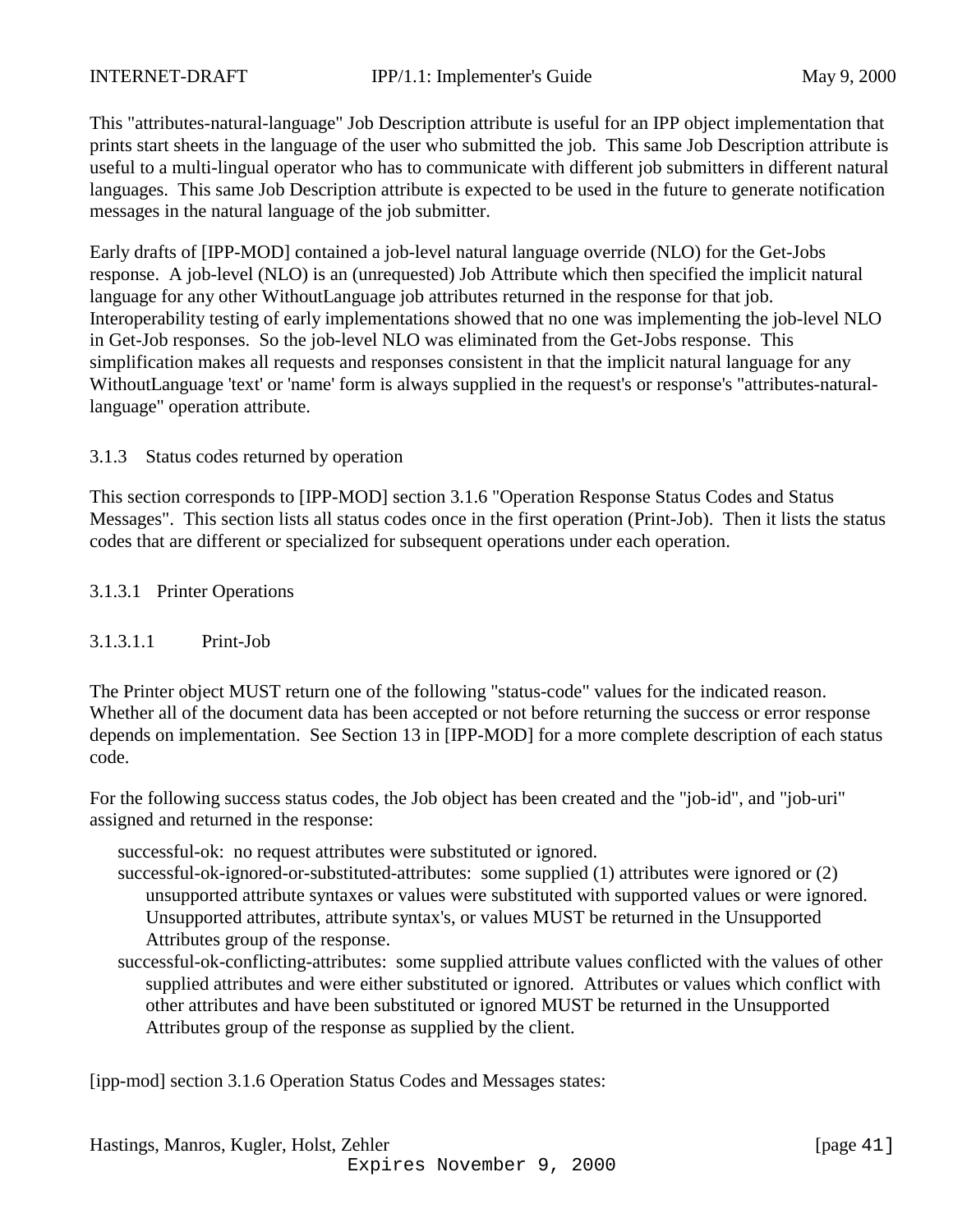If the Printer object supports the "status-message" operation attribute, it SHOULD use the REQUIRED 'utf-8' charset to return a status message for the following error status codes (see section 13 in [IPP-MOD]): 'client-error-bad-request', 'client-error-charset-not-supported', 'server-error-internal-error', 'server-erroroperation-not-supported', and 'server-error-version-not-supported'. In this case, it MUST set the value of the "attributes-charset" operation attribute to 'utf-8' in the error response.

For the following error status codes, no job is created and no "job-id" or "job-uri" is returned:

client-error-bad-request: The request syntax does not conform to the specification.

client-error-forbidden: The request is being refused for authorization or authentication reasons. The implementation security policy is to not reveal whether the failure is one of authentication or authorization.

client-error-not-authenticated: Either the request requires authentication information to be supplied or the authentication information is not sufficient for authorization.

client-error-not-authorized: The requester is not authorized to perform the request on the target object. client-error-not-possible: The request cannot be carried out because of the state of the system. See also

'server-error-not-accepting-jobs' status code, which MUST take precedence if the Printer object's "printer-accepting-jobs" attribute is 'false'.

client-error-timeout: not applicable.

client-error-not-found: the target object does not exist.

client-error-gone: the target object no longer exists and no forwarding address is known.

client-error-request-entity-too-large: the size of the request and/or print data exceeds the capacity of the IPP Printer to process it.

client-error-request-value-too-long: the size of request variable length attribute values, such as 'text' and 'name' attribute syntax's, exceed the maximum length specified in [IPP-MOD] for the attribute and

MUST be returned in the Unsupported Attributes Group.

client-error-document-format-not-supported: the document format supplied is not supported. The "document-format" attribute with the unsupported value MUST be returned in the Unsupported Attributes Group. This error SHOULD take precedence over any other 'xxx-not-supported' error, except 'client-error-charset-not-supported'.

client-error-attributes-or-values-not-supported: one or more supplied attributes, attribute syntax's, or values are not supported and the client supplied the "ipp-attributes-fidelity" operation attribute with a 'true' value. They MUST be returned in the Unsupported Attributes Group as explained below.

client-error-uri-scheme-not-supported: not applicable.

- client-error-charset-not-supported: the charset supplied in the "attributes-charset" operation attribute is not supported. The Printer's "configured-charset" MUST be returned in the response as the value of the "attributes-charset" operation attribute and used for any 'text' and 'name' attributes returned in the error response. This error SHOULD take precedence over any other error, unless the request syntax is so bad that the client's supplied "attributes-charset" cannot be determined.
- client-error-conflicting-attributes: one or more supplied attribute values conflicted with each other and the client supplied the "ipp-attributes-fidelity" operation attribute with a 'true' value. They MUST be returned in the Unsupported Attributes Group as explained below.

server-error-internal-error: an unexpected condition prevents the request from being fulfilled.

server-error-operation-not-supported: not applicable (since Print-Job is REQUIRED).

server-error-service-unavailable: the service is temporarily overloaded.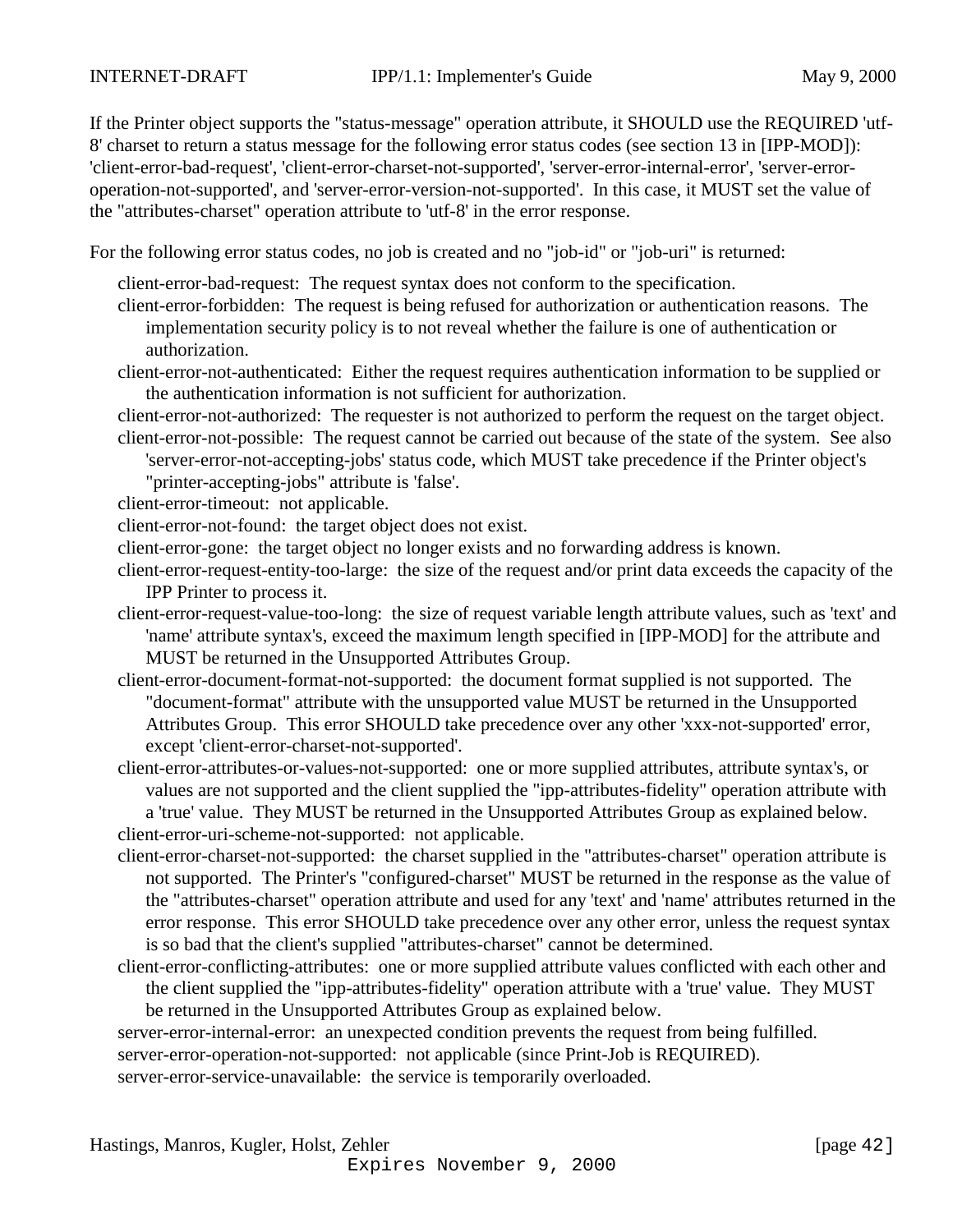- <span id="page-42-0"></span>server-error-version-not-supported: the version in the request is not supported. The "closest" version number supported MUST be returned in the response.
- server-error-device-error: a device error occurred while receiving or spooling the request or document data or the IPP Printer object can only accept one job at a time.

server-error-temporary-error: a temporary error such as a buffer full write error, a memory overflow, or a disk full condition occurred while receiving the request and/or the document data.

server-error-not-accepting-jobs: the Printer object's "printer-is-not-accepting-jobs" attribute is 'false'. server-error-busy: the Printer is too busy processing jobs to accept another job at this time.

server-error-job-canceled: the job has been canceled by an operator or the system while the client was transmitting the document data.

## 3.1.3.1.2 Print-URI

All of the Print-Job status codes described in Section [3.1.3.1.1](#page-40-0) Print-Job Response are applicable to Print-URI with the following specializations and differences. See Section 14 for a more complete description of each status code.

client-error-uri-scheme-not-supported: the URI scheme supplied in the "document-uri" operation attribute is not supported and is returned in the Unsupported Attributes group. server-error-operation-not-supported: the Print-URI operation is not supported.

#### 3.1.3.1.3 Validate-Job

All of the Print-Job status codes described in Section [3.1.3.1.1](#page-40-0) Print-Job Response are applicable to Validate-Job. See Section 13 in [IPP-MOD] for a more complete description of each status code.

#### 3.1.3.1.4 Create-Job

All of the Print-Job status codes described in Section [3.1.3.1.1](#page-40-0) Print-Job Response are applicable to Create-Job with the following specializations and differences. See Section 13 in [IPP-MOD] for a more complete description of each status code.

server-error-operation-not-supported: the Create-Job operation is not supported.

# 3.1.3.1.5 Get-Printer-Attributes

All of the Print-Job status codes described in Section [3.1.3.1.1](#page-40-0) Print-Job Response are applicable to the Get-Printer-Attributes operation with the following specialization's and differences. See Section 13 in [IPP-MOD] for a more complete description of each status code.

For the following success status codes, the requested attributes are returned in Group 3 in the response:

successful-ok: no request attributes were substituted or ignored (same as Print-Job) and no requested attributes were unsupported.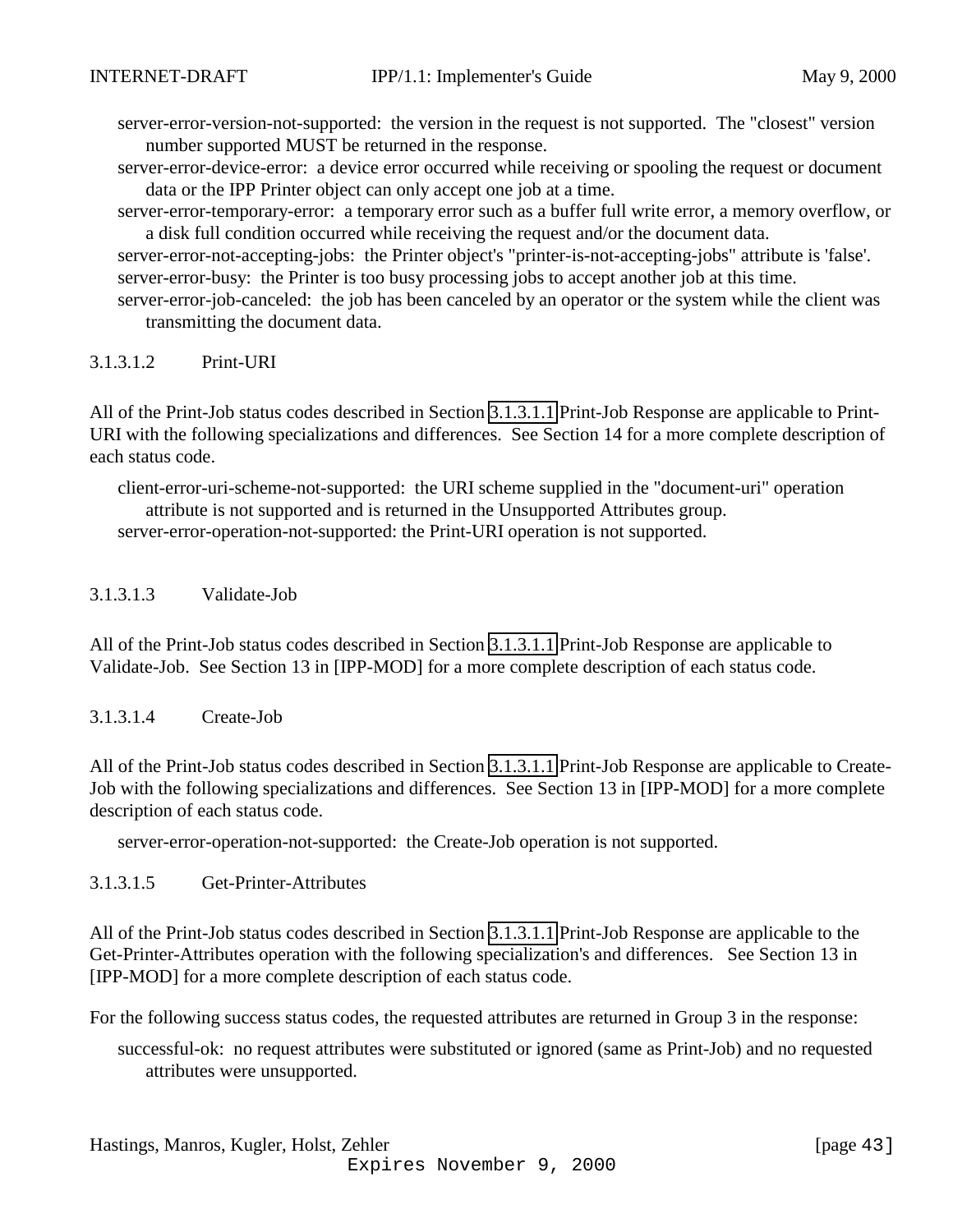<span id="page-43-0"></span>successful-ok-ignored-or-substituted-attributes: same as Print-Job, except the "requested-attributes" operation attribute MAY, but NEED NOT, be returned with the unsupported values. successful-ok-conflicting-attributes: same as Print-Job.

For the error status codes, Group 3 is returned containing no attributes or is not returned at all:

client-error-not-possible: Same as Print-Job, in addition the Printer object is not accepting any requests. client-error-request-entity-too-large: same as Print-job, except that no print data is involved. client-error-attributes-or-values-not-supported: not applicable, since unsupported operation attributes

MUST be ignored and 'successful-ok-ignored-or-substituted-attributes' returned. client-error-conflicting-attributes: same as Print-Job, except that "ipp-attribute-fidelity" is not involved. server-error-operation-not-supported: not applicable (since Get-Printer-Attributes is REQUIRED). server-error-device-error: same as Print-Job, except that no document data is involved. server-error-temporary-error: same as Print-Job, except that no document data is involved. server-error-not-accepting-jobs: not applicable.. server-error-busy: same as Print-Job, except the IPP object is too busy to accept even query requests.

server-error-job-canceled: not applicable..

#### 3.1.3.1.6 Get-Jobs

All of the Print-Job status codes described in Section [3.1.3.1.1](#page-40-0) Print-Job Response are applicable to the Get-Jobs operation with the following specialization's and differences. See Section 13 in [IPP-MOD] for a more complete description of each status code.

For the following success status codes, the requested attributes are returned in Group 3 in the response:

- successful-ok: no request attributes were substituted or ignored (same as Print-Job) and no requested attributes were unsupported.
- successful-ok-ignored-or-substituted-attributes: same as Print-Job, except the "requested-attributes" operation attribute MAY, but NEED NOT, be returned with the unsupported values. successful-ok-conflicting-attributes: same as Print-Job.

For any error status codes, Group 3 is returned containing no attributes or is not returned at all. The following brief error status code descriptions contain unique information for use with Get-Jobs operation. See section 14 for the other error status codes that apply uniformly to all operations:

client-error-not-possible: Same as Print-Job, in addition the Printer object is not accepting any requests. client-error-request-entity-too-large: same as Print-job, except that no print data is involved. client-error-document-format-not-supported: not applicable.

client-error-attributes-or-values-not-supported: not applicable, since unsupported operation attributes MUST be ignored and 'successful-ok-ignored-or-substituted-attributes' returned.

client-error-conflicting-attributes: same as Print-Job, except that "ipp-attribute-fidelity" is not involved. server-error-operation-not-supported: not applicable (since Get-Jobs is REQUIRED). server-error-device-error: same as Print-Job, except that no document data is involved.

server-error-temporary-error: same as Print-Job, except that no document data is involved.

server-error-not-accepting-jobs: not applicable.

server-error-job-canceled: not applicable.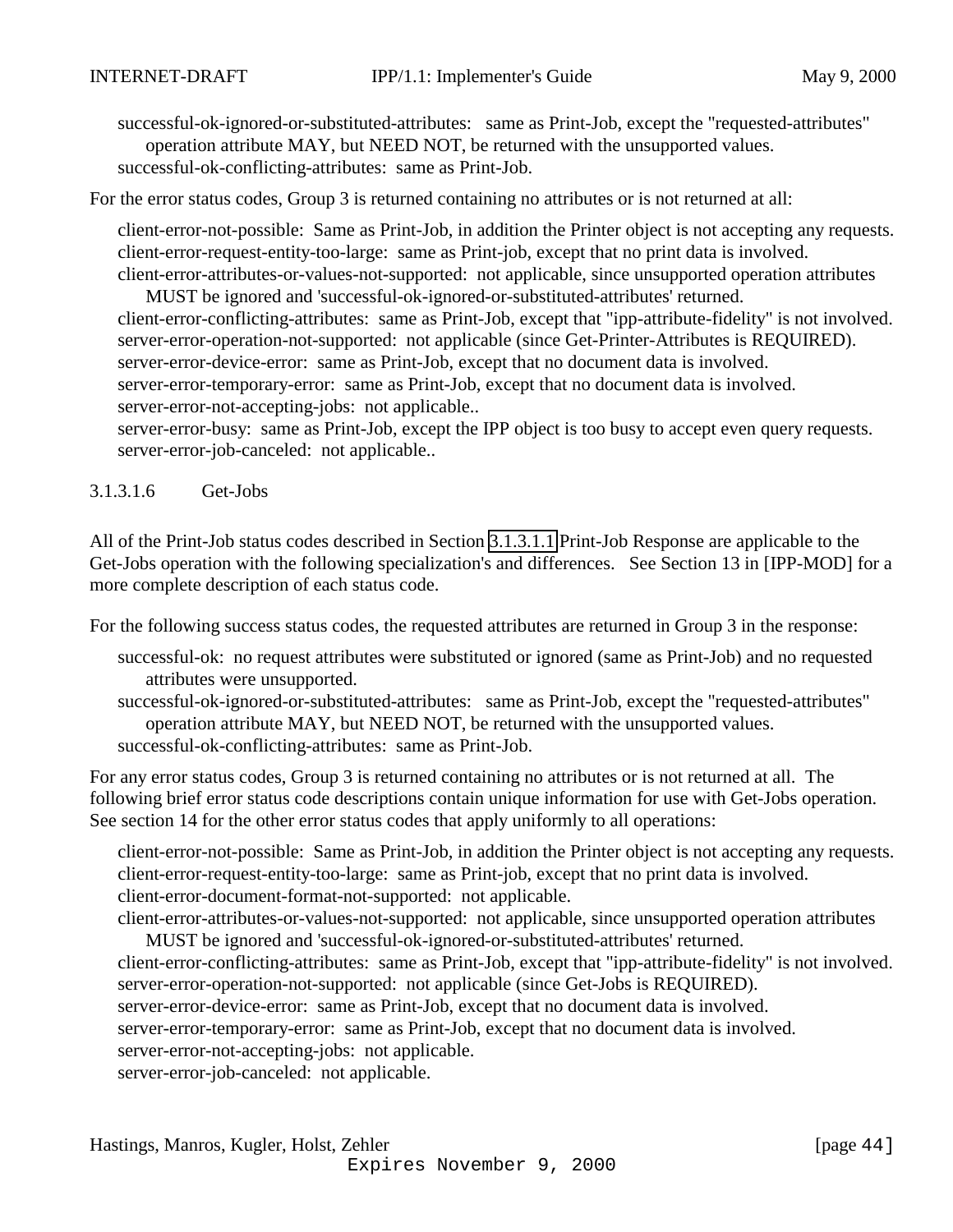# <span id="page-44-0"></span>3.1.3.1.7 Pause-Printer

All of the Print-Job status codes described in Section [3.1.3.1.1](#page-40-0) Print-Job Response are applicable to Pause-Printer with the following specializations and differences. See Section 13 in [IPP-MOD] for a more complete description of each status code.

For the following success status codes, the Printer object is being stopped from scheduling jobs on all its devices.

successful-ok: no request attributes were substituted or ignored (same as Print-Job). successful-ok-ignored-or-substituted-attributes: same as Print-Job. successful-ok-conflicting-attributes: same as Print-Job.

For any of the error status codes, the Printer object has not been stopped from scheduling jobs on all its devices.

client-error-not-possible: not applicable.

client-error-not-found: the target Printer object does not exist.

client-error-gone: the target Printer object no longer exists and no forwarding address is known. client-error-request-entity-too-large: same as Print-Job, except no document data is involved.

client-error-document-format-not-supported: not applicable.

client-error-conflicting-attributes: same as Print-Job, except that the Printer's "printer-is-acceptingjobs" attribute is not involved.

server-error-operation-not-supported: the Pause-Printer operation is not supported. server-error-device-error: not applicable.

server-error-temporary-error: same as Print-Job, except no document data is involved. server-error-not-accepting-jobs: not applicable.

server-error-job-canceled: not applicable.

# 3.1.3.1.8 Resume-Printer

All of the Print-Job status code descriptions in Section [3.1.3.1.1](#page-40-0) Print-Job Response with the specialization's described for Pause-Printer are applicable to Resume-Printer. See Section 13 in [IPP-MOD] for a more complete description of each status code.

For the following success status codes, the Printer object resumes scheduling jobs on all its devices.

successful-ok: no request attributes were substituted or ignored (same as Print-Job). successful-ok-ignored-or-substituted-attributes: same as Print-Job. successful-ok-conflicting-attributes: same as Print-Job.

For any of the error status codes, the Printer object does not resume scheduling jobs.

server-error-operation-not-supported: the Resume-Printer operation is not supported.

3.1.3.1.8.1 What about Printers unable to change state due to an error condition?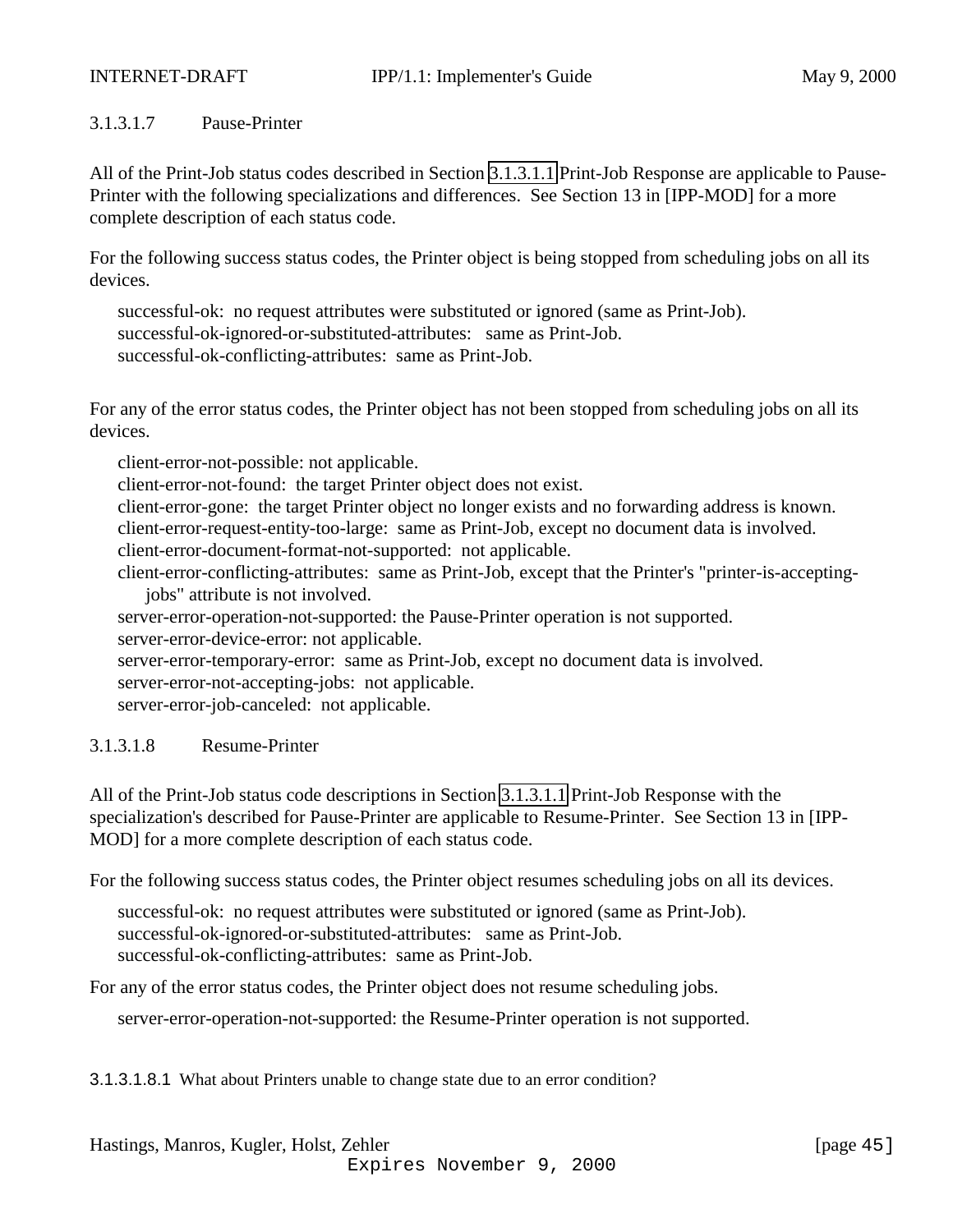<span id="page-45-0"></span>If, in case, the IPP printer is unable to change its state due to some problem with the actual printer device (say, it is shut down or there is a media-jam as indicated in [ipp-mod]), what should be the result of the "Resume-printer" operation? Should it still change the 'printer-state-reasons' and return success or should it fail ?

The 'resume-printer' operation must clear the 'paused' or 'moving-to-paused' 'printer-state-message'. The operation must return a 'successful-ok' status code.

3.1.3.1.8.2 How is 'printer-state' handled on Resume-Printer?

If "Resume-Printer" succeeds, what should be the value of 'Printer-state' and who should take care of the 'Printer-state' later on ?

The "Resume-Printer" operation may change the "printer-state-reasons" value.

The "printer-state" will change to one of three states:

- 1) 'idle' no additional jobs and no error conditions present
- 2) 'processing' job available and no error conditions present
- 3) current state (i.e. no change) an error condition is present (e.g. media jam)

 In the third case the 'printer-state-reason' will be cleared by automata when it detects the error condition no longer exists. The 'printer-state' will move to 'idle' or 'processing' when conditions permit. (i.e. no more error conditions)

# 3.1.3.1.9 Purge-Printer

All of the Print-Job status code descriptions in Section [3.1.3.1.1](#page-40-0) Print-Job Response with the specialization's described for Pause-Printer are applicable to Purge-Printer. See Section 13 in [IPP-MOD] for a more complete description of each status code.

For the following success status codes, the Printer object purges all it's jobs.

successful-ok: no request attributes were substituted or ignored (same as Print-Job). successful-ok-ignored-or-substituted-attributes: same as Print-Job. successful-ok-conflicting-attributes: same as Print-Job.

For any of the error status codes, the Printer object does not purge any jobs.

server-error-operation-not-supported: the Purge-Printer operation is not supported.

3.1.3.2 Job Operations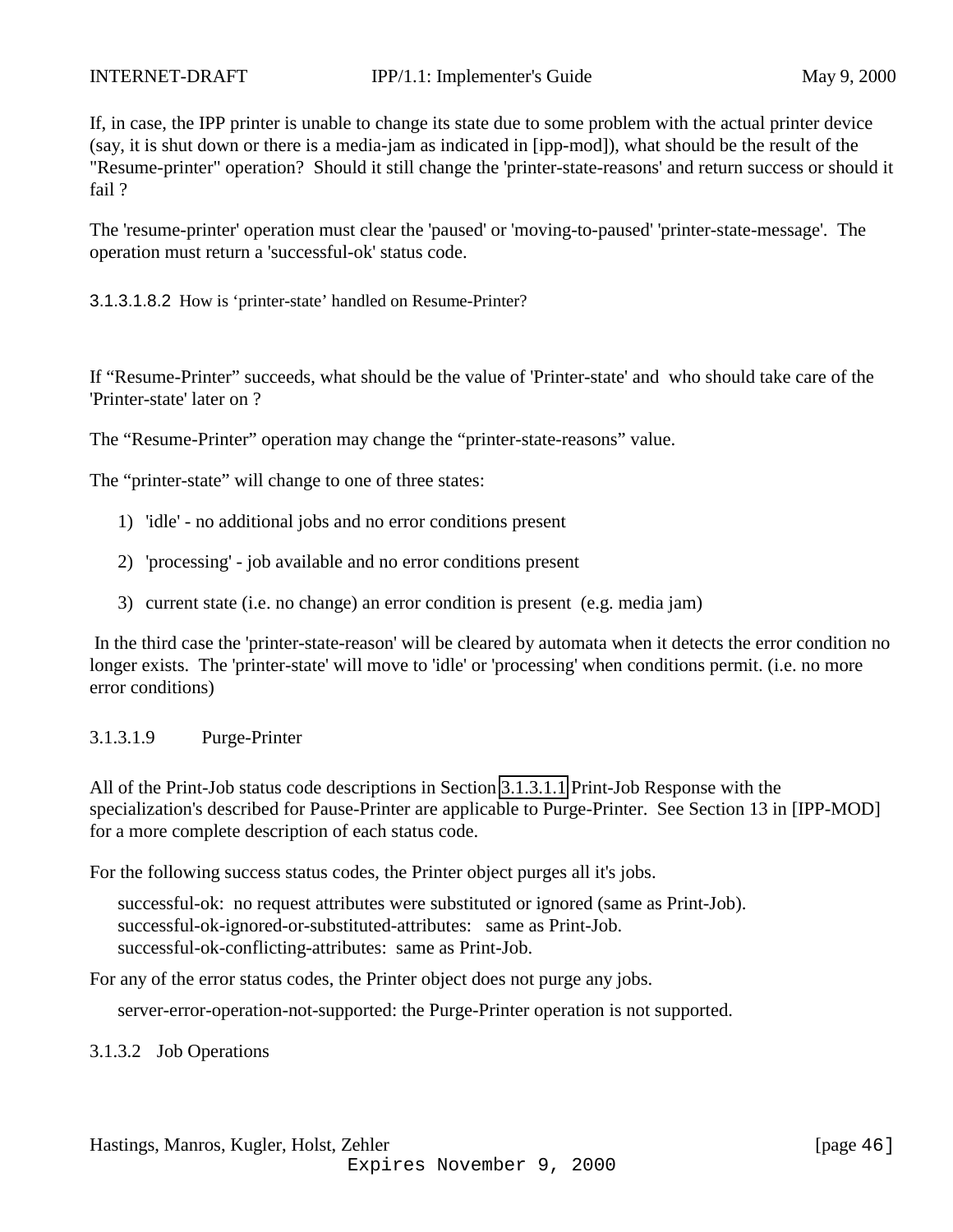# <span id="page-46-0"></span>3.1.3.2.1 Send-Document

All of the Print-Job status codes described in Section [3.1.3.1.1](#page-40-0) Print-Job Response are applicable to the Get-Printer-Attributes operation with the following specialization's and differences. See Section 13 in [IPP-MOD] for a more complete description of each status code.

For the following success status codes, the document has been added to the specified Job object and the job's "number-of-documents" attribute has been incremented:

successful-ok: no request attributes were substituted or ignored (same as Print-Job). successful-ok-ignored-or-substituted-attributes: same as Print-Job. successful-ok-conflicting-attributes: same as Print-Job.

For the error status codes, no document has been added to the Job object and the job's "number-ofdocuments" attribute has not been incremented:

client-error-not-possible: Same as Print-Job, except that the Printer's "printer-is-accepting-jobs" attribute is not involved, so that the client is able to finish submitting a multi-document job after this attribute has been set to 'true'. Another condition is that the state of the job precludes Send-Document, i.e., the job has already been closed out by the client. However, if the IPP Printer closed out the job due to timeout, the 'client-error-timeout' error status SHOULD be returned instead.

client-error-timeout: This request was sent after the Printer closed the job, because it has not received a Send-Document or Send-URI operation within the Printer's "multiple-operation-time-out" period . client-error-request-entity-too-large: same as Print-Job.

client-error-conflicting-attributes: same as Print-Job, except that "ipp-attributes-fidelity" operation attribute is not involved..

server-error-operation-not-supported: the Send-Document request is not supported. server-error-not-accepting-jobs: not applicable.

server-error-job-canceled: the job has been canceled by an operator or the system while the client was transmitting the data.

## 3.1.3.2.2 Send-URI

All of the Print-Job status code descriptions in Section [3.1.3.1.1](#page-40-0) Print-Job Response with the specialization's described for Send-Document are applicable to Send-URI. See Section 13 in [IPP-MOD] for a more complete description of each status code.

client-error-uri-scheme-not-supported: the URI scheme supplied in the "document-uri" operation attribute is not supported and the "document-uri" attribute MUST be returned in the Unsupported Attributes group.

server-error-operation-not-supported: the Send-URI operation is not supported.

3.1.3.2.3 Cancel-Job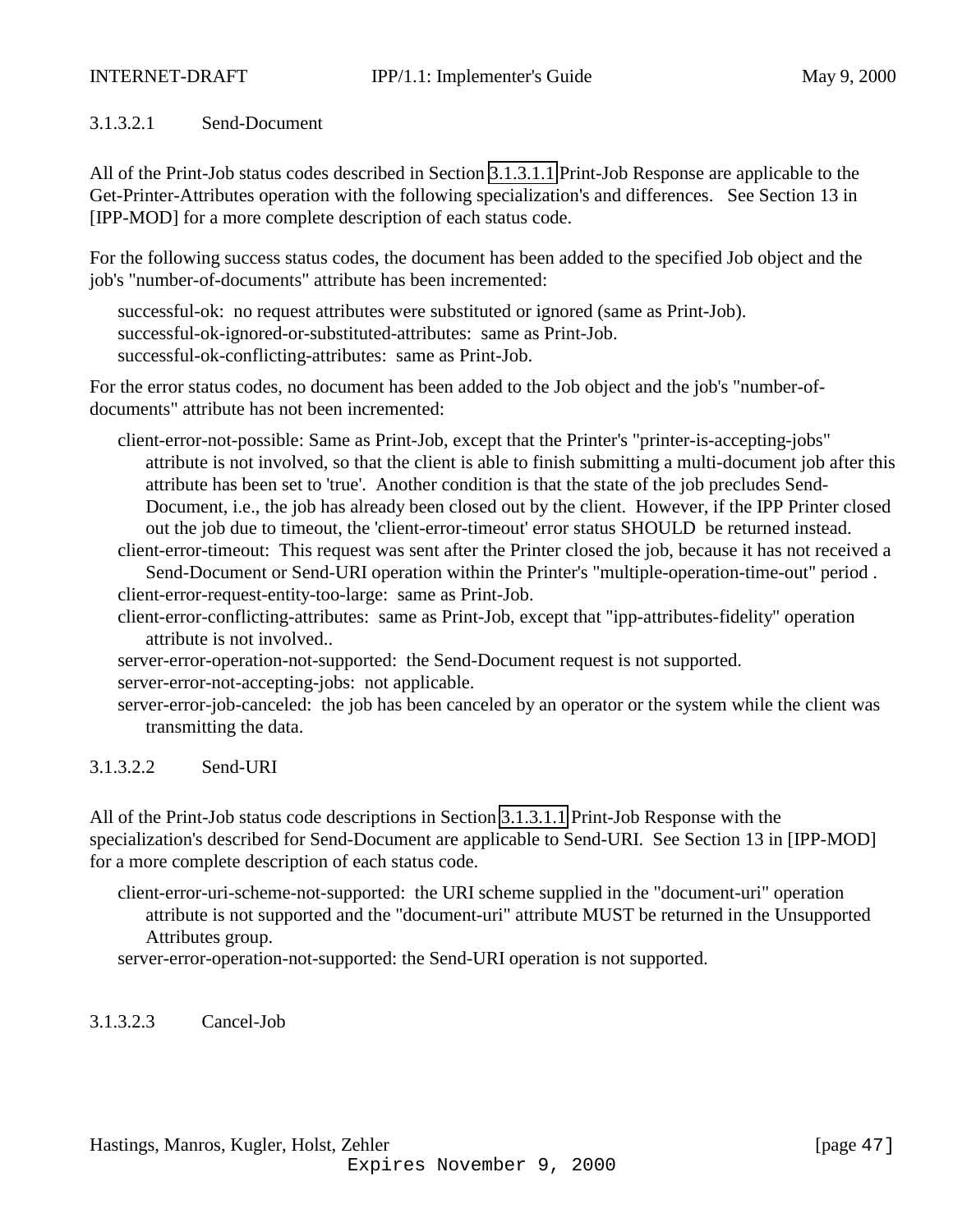<span id="page-47-0"></span>All of the Print-Job status codes described in Section [3.1.3.1.1](#page-40-0) Print-Job Response are applicable to Cancel-Job with the following specializations and differences. See Section 13 in [IPP-MOD] for a more complete description of each status code.

For the following success status codes, the Job object is being canceled or has been canceled:

successful-ok: no request attributes were substituted or ignored (same as Print-Job). successful-ok-ignored-or-substituted-attributes: same as Print-Job. successful-ok-conflicting-attributes: same as Print-Job.

For any of the error status codes, the Job object has not been canceled or was previously canceled.

client-error-not-possible: The request cannot be carried out because of the state of the Job object ('completed', 'canceled', or 'aborted') or the state of the system.

client-error-not-found: the target Printer and/or Job object does not exist.

client-error-gone: the target Printer and/or Job object no longer exists and no forwarding address is known.

client-error-request-entity-too-large: same as Print-Job, except no document data is involved. client-error-document-format-not-supported: not applicable.

- client-error-attributes-or-values-not-supported: not applicable, since unsupported operation attributes and values MUST be ignored.
- client-error-conflicting-attributes: same as Print-Job, except that the Printer's "printer-is-acceptingjobs" attribute is not involved.
- server-error-operation-not-supported: not applicable (Cancel-Job is REQUIRED).
- server-error-device-error: same as Print-Job, except no document data is involved.
- server-error-temporary-error: same as Print-Job, except no document data is involved.

server-error-not-accepting-jobs: not applicable..

server-error-job-canceled: not applicable.

# 3.1.3.2.4 Get-Job-Attributes

All of the Print-Job status codes described in Section [3.1.3.1.1](#page-40-0) Print-Job Response are applicable to Get-Job-Attributes with the following specializations and differences. See Section 13 in [IPP-MOD] for a more complete description of each status code.

For the following success status codes, the requested attributes are returned in Group 3 in the response:

- successful-ok: no request attributes were substituted or ignored (same as Print-Job) and no requested attributes were unsupported.
- successful-ok-ignored-or-substituted-attributes: same as Print-Job, except the "requested-attributes" operation attribute MAY, but NEED NOT, be returned with the unsupported values. successful-ok-conflicting-attributes: same as Print-Job.

For the error status codes, Group 3 is returned containing no attributes or is not returned at all.

client-error-not-possible: Same as Print-Job, in addition the Printer object is not accepting any requests. client-error-document-format-not-supported: not applicable. client-error-attributes-or-values-not-supported: not applicable.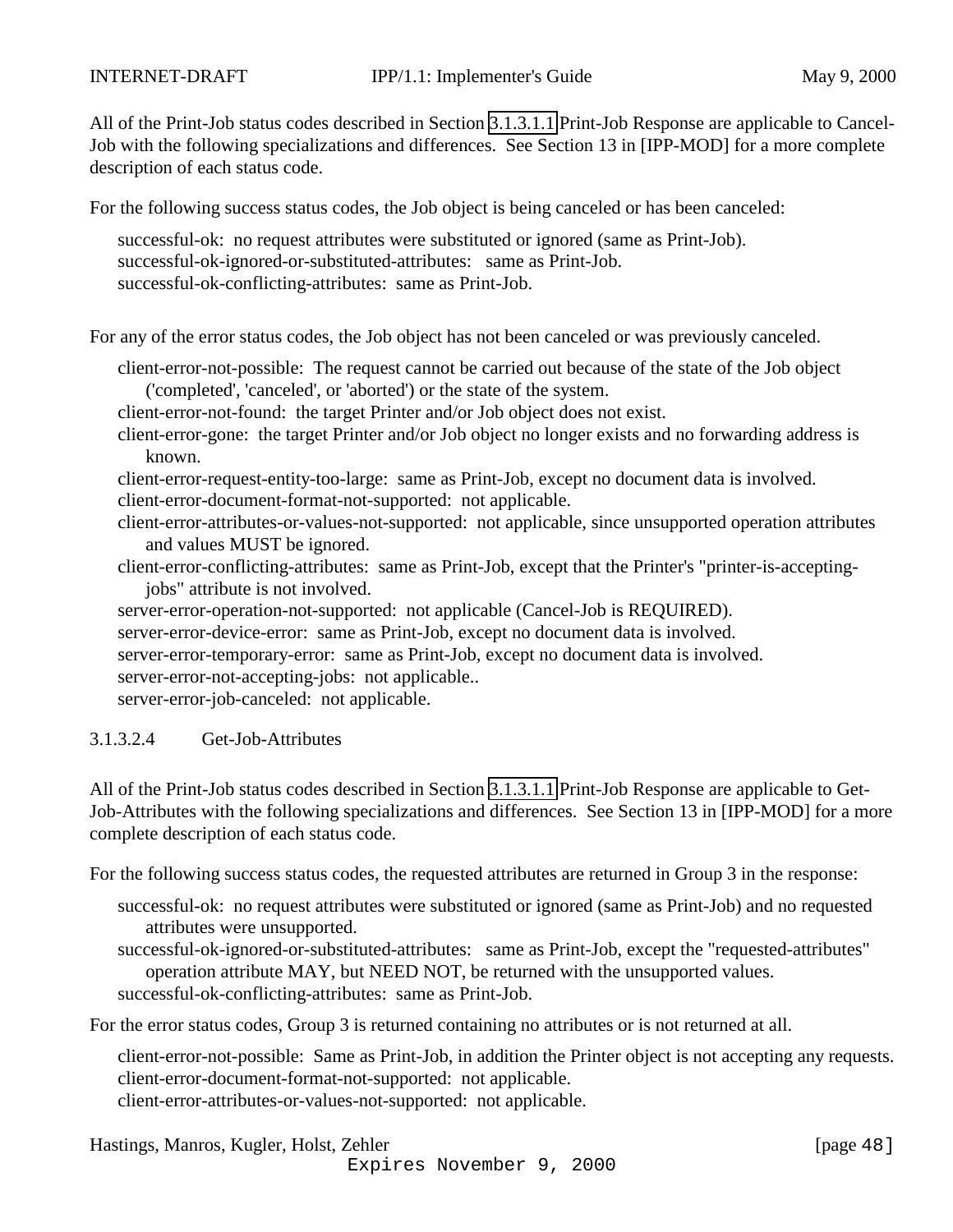<span id="page-48-0"></span>client-error-uri-scheme-not-supported: not applicable. client-error-conflicting-attributes: not applicable server-error-operation-not-supported: not applicable (since Get-Job-Attributes is REQUIRED). server-error-device-error: same as Print-Job, except no document data is involved. server-error-temporary-error: sane as Print-Job, except no document data is involved.. server-error-not-accepting-jobs: not applicable. server-error-job-canceled: not applicable.

3.1.3.2.5 Hold-Job

All of the Print-Job status codes described in Section [3.1.3.1.1](#page-40-0) Print-Job Response are applicable to Hold-Job with the following specializations and differences. See Section 13 in [IPP-MOD] for a more complete description of each status code.

For the following success status codes, the Job object is being held or has been held:

successful-ok: no request attributes were substituted or ignored (same as Print-Job). successful-ok-ignored-or-substituted-attributes: same as Print-Job. successful-ok-conflicting-attributes: same as Print-Job.

For any of the error status codes, the Job object has not been held or was previously held.

client-error-not-possible: The request cannot be carried out because of the state of the Job object ('completed', 'canceled', or 'aborted') or the state of the system.

client-error-not-found: the target Printer and/or Job object does not exist.

client-error-gone: the target Printer and/or Job object no longer exists and no forwarding address is known.

- client-error-request-entity-too-large: same as Print-Job, except no document data is involved. client-error-document-format-not-supported: not applicable.
- client-error-conflicting-attributes: same as Print-Job, except that the Printer's "printer-is-acceptingjobs" attribute is not involved.
- server-error-operation-not-supported: the Hold-Job operation is not supported.
- server-error-device-error: not applicable.
- server-error-temporary-error: same as Print-Job, except no document data is involved.
- server-error-not-accepting-jobs: not applicable.

server-error-job-canceled: not applicable.

## 3.1.3.2.6 Release-Job

All of the Print-Job status code descriptions in Section [3.1.3.1.1](#page-40-0) Print-Job Response with the specialization's described for Hold-Job are applicable to Release-Job. See Section 13 in [IPP-MOD] for a more complete description of each status code.

server-error-operation-not-supported: the Release-Job operation is not supported.

3.1.3.2.7 Restart-Job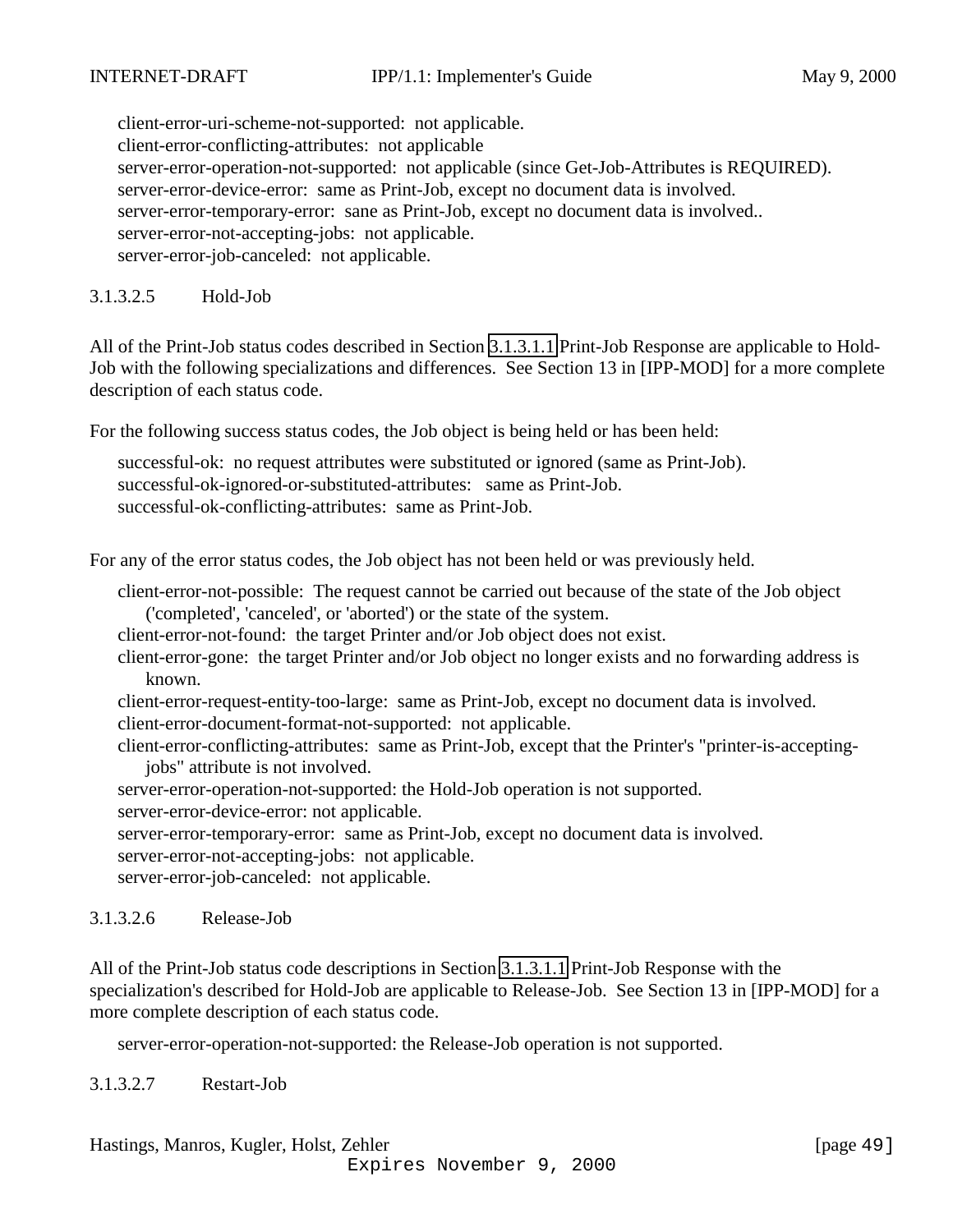<span id="page-49-0"></span>All of the Print-Job status code descriptions in Section [3.1.3.1.1](#page-40-0) Print-Job Response with the specialization's described for Hold-Job are applicable to Restart-Job. See Section 13 in [IPP-MOD] for a more complete description of each status code.

server-error-operation-not-supported: the Restart-Job operation is not supported.

# 3.1.3.2.7.1 Can documents be added to a restarted job?

Assume I give a Create-Job request along with a set of 5 documents . All the documents get printed and the job state is moved to completed . I issue a Restart-Job request on the job. Now the issue is that, if I try to add new documents to the restarted job ,will the Ipp Server permit me to do so or return "client-error-notpossible " and again print those 5 jobs?

A job can not move to the 'completed' state until all the documents have been processed. The 'lastdocument' flag indicates when the last document for a job is being sent from the client. This is the semantic equivalent of closing a job. No documents may be added once a job is closed. Section 3.3.7 of the IPP/1.1 model states "The job is moved to the 'pending' job state and restarts the beginning on the same IPP Printer object with the same attribute values." 'number-of-documents' is a job attribute.

# 3.1.4 Returning unsupported attributes in Get-Xxxx responses (Issue 1.18)

In the Get-Printer-Attributes, Get-Jobs, or Get-Job-Attributes responses, the client cannot depend on getting unsupported attributes returned in the Unsupported Attributes group that the client requested, but are not supported by the IPP object. However, such unsupported requested attributes will not be returned in the Job Attributes or Printer Attributes group (since they are unsupported). Furthermore, the IPP object is REQUIRED to return the 'successful-ok-ignored-or-substituted-attributes' status code, so that the client knows that not all that was requested has been returned.

## 3.1.5 Sending empty attribute groups

The [IPP-MOD] and [IPP-PRO] specifications RECOMMEND that a sender not send an empty attribute group in a request or a response. However, they REQUIRE a receiver to accept an empty attribute group as equivalent to the omission of that group. So a client SHOULD omit the Job Template Attributes group entirely in a create operation that is not supplying any Job Template attributes. Similarly, an IPP object SHOULD omit an empty Unsupported Attributes group if there are no unsupported attributes to be returned in a response.

The [IPP-PRO] specification REQUIRES a receiver to be able to receive either an empty attribute group or an omitted attribute group and treat them equivalently. The term "receiver" means an IPP object for a request and a client for a response. The term "sender' means a client for a request and an IPP object for a response.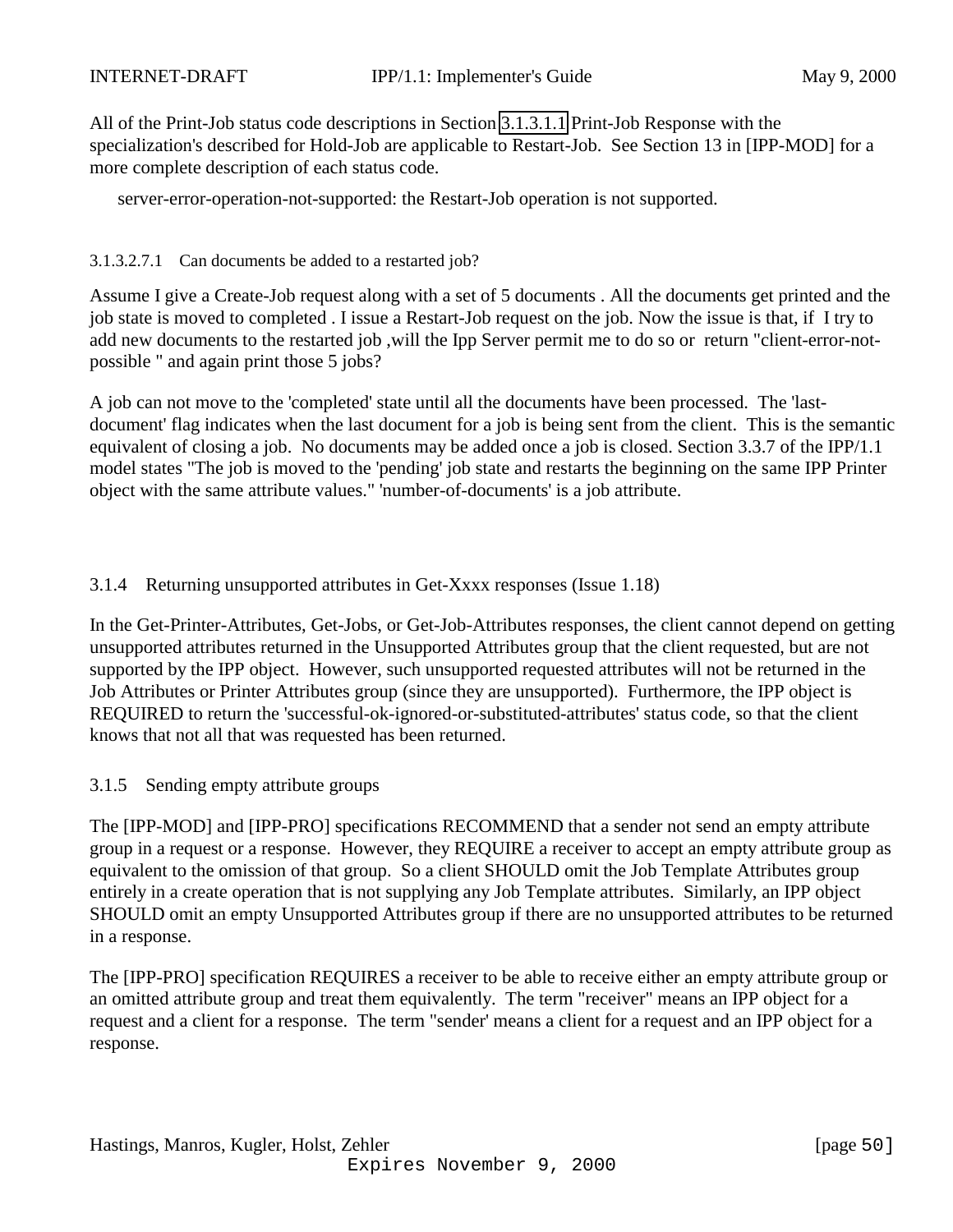<span id="page-50-0"></span>

There is an exception to the rule for Get-Jobs when there are no attributes to be returned. [IPP-PRO] contains the following paragraph:

The syntax allows an xxx-attributes-tag to be present when the xxx-attribute-sequence that follows is empty. The syntax is defined this way to allow for the response of Get-Jobs where no attributes are returned for some job-objects. Although it is RECOMMENDED that the sender not send an xxx-attributes-tag if there are no attributes (except in the Get-Jobs response just mentioned), the receiver MUST be able to decode such syntax.

# 3.2 Printer Operations

## 3.2.1 Print-Job operation

3.2.1.1 Flow controlling the data portion of a Print-Job request (Issue 1.22)

A paused printer, or one that is stopped due to paper out or jam or spool space full or buffer space full, may flow control the data of a Print-Job operation (at the TCP/IP layer), so that the client is not able to send all the document data. Consequently, the Printer will not return a response until the condition is changed.

The Printer should not return a Print-Job response with an error code in any of these conditions, since either the printer will be resumed and/or the condition will be freed either by human intervention or as jobs print.

In writing test scripts to test IPP Printers, the script must also be written not to expect a response, if the printer has been paused, until the printer is resumed, in order to work with all possible implementations.

## 3.2.1.2 Returning job-state in Print-Job response (Issue 1.30)

An IPP client submits a small job via Print-Job. By the time the IPP printer/print server is putting together a response to the operation, the job has finished printing and been removed as an object from the print system. What should the job-state be in the response?

The Model suggests that the Printer return a response before it even accepts the document content. The Job Object Attributes are returned only if the IPP object returns one of the success status codes. Then the jobstate would always be "pending" or "pending-held".

This issue comes up for the implementation of an IPP Printer object as a server that forwards jobs to devices that do not provide job status back to the server. If the server is reasonably certain that the job completed successfully, then it should return the job-state as 'completed'. Also the server can keep the job in its "job history" long after the job is no longer in the device. Then a user could query the server and see that the job was in the 'completed' state and completed as specified by the jobs "time-at-completed" time, which would be the same as the server submitted the job to the device.

An alternative is for the server to respond to the client before or while sending the job to the device, instead of waiting until the server has finished sending the job to the device. In this case, the server can return the job's state as 'pending' with the 'job-outgoing' value in the job's "job-state-reasons" attribute.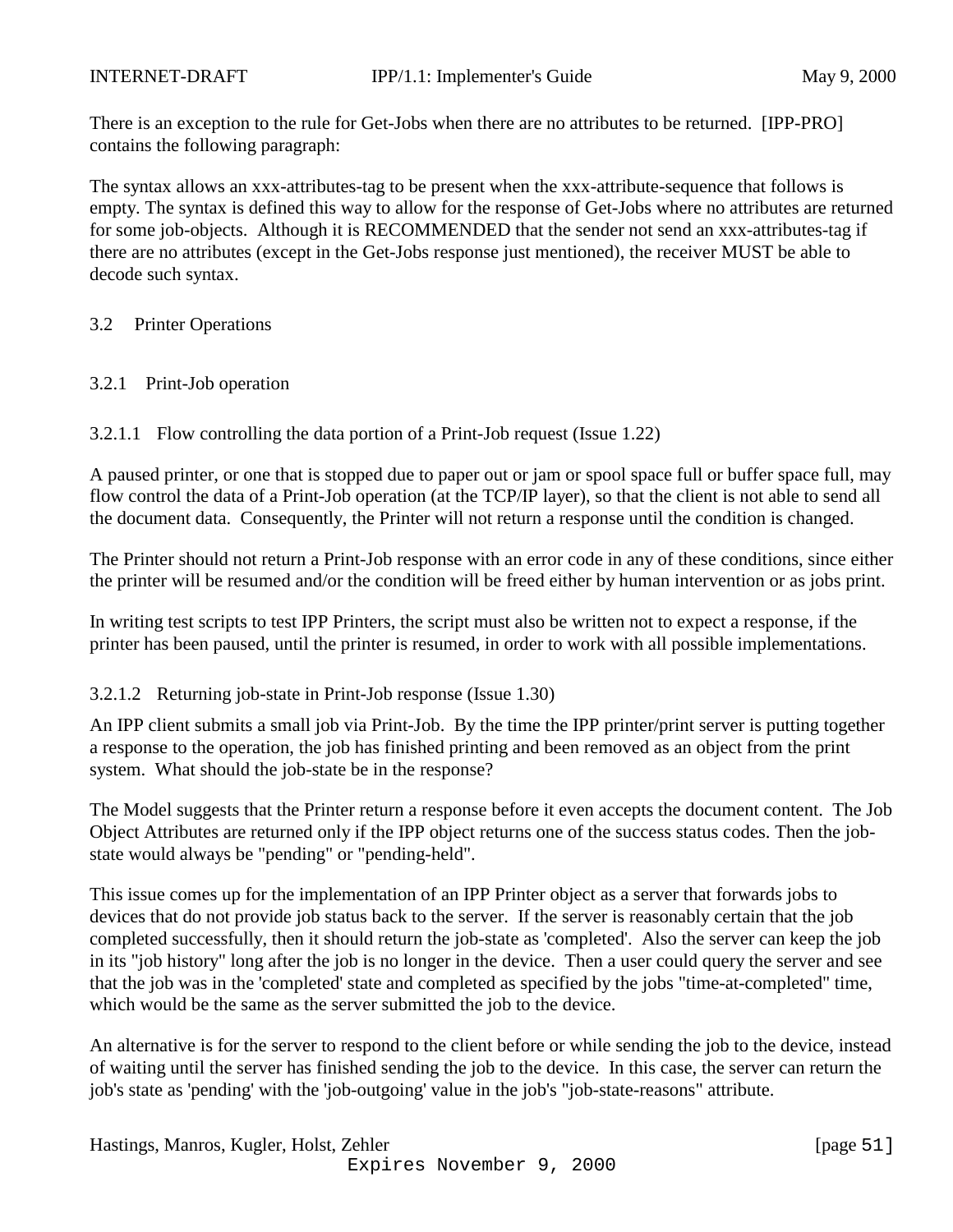<span id="page-51-0"></span>If the server doesn't know for sure whether the job completed successfully (or at all), it could return the (out-of-band) 'unknown' value.

On the other hand, if the server is able to query the device and/or setup some sort of event notification that the device initiates when the job makes state transitions, then the server can return the current job state in the Print-Job response and in subsequent queries because the server knows what the job state is in the device (or can query the device).

All of these alternatives depend on implementation of the server and the device.

# 3.2.2 Get-Printer-Attributes operation

1 If a Printer supports the "printer-make-and-model" attribute and returns the .INF file model name of the printer in that attribute, the Microsoft client will automatically install the correct driver (if available).

2 Clients which poll periodically for printer status or queued-job-count should use the "requestedattributes" operation attribute to limit the scope of the query in order to save Printer and network resources.

# 3.2.3 Get-Jobs operation

3.2.3.1 Get-Jobs, my-jobs='true', and 'requesting-user-name' (Issue 1.39)?

In [IPP-MOD] section 3.2.6.1 'Get-Jobs Request', if the attribute 'my-jobs' is present and set to TRUE, MUST the 'requesting-user-name' attribute be there too, and if it's not present what should the IPP printer do?

[IPP-MOD] Section 8.3 describes the various cases of "requesting-user-name" being present or not for any operation. If the client does not supply a value for "requesting-user-name", the printer MUST assume that the client is supplying some anonymous name, such as "anonymous".

3.2.3.2 Why is there a "limit" attribute in the Get-Jobs operation?

When using the Get-Jobs operation a client implementer might choose to limit the number of jobs that the client shows on the first screenful. For example, if its UI can only display 50 jobs, it can defend itself against a printer that would otherwise return 500 jobs, perhaps taking a long time on a slow dial-up line. The client can then go and ask for a larger number of jobs in the background, while showing the user the first 50 jobs. Since the job history is returned in reverse order, namely the most recently completed jobs are returned first, the user is most likely interested in the first jobs that are returned. Limiting the number of jobs may be especially useful for a client that is requesting 'completed' jobs from a printer that keeps a long job history. Clients that don't mind sometimes getting very large responses, can omit the "limit" attribute in their Get-Jobs requests.

## 3.2.4 Create-Job operation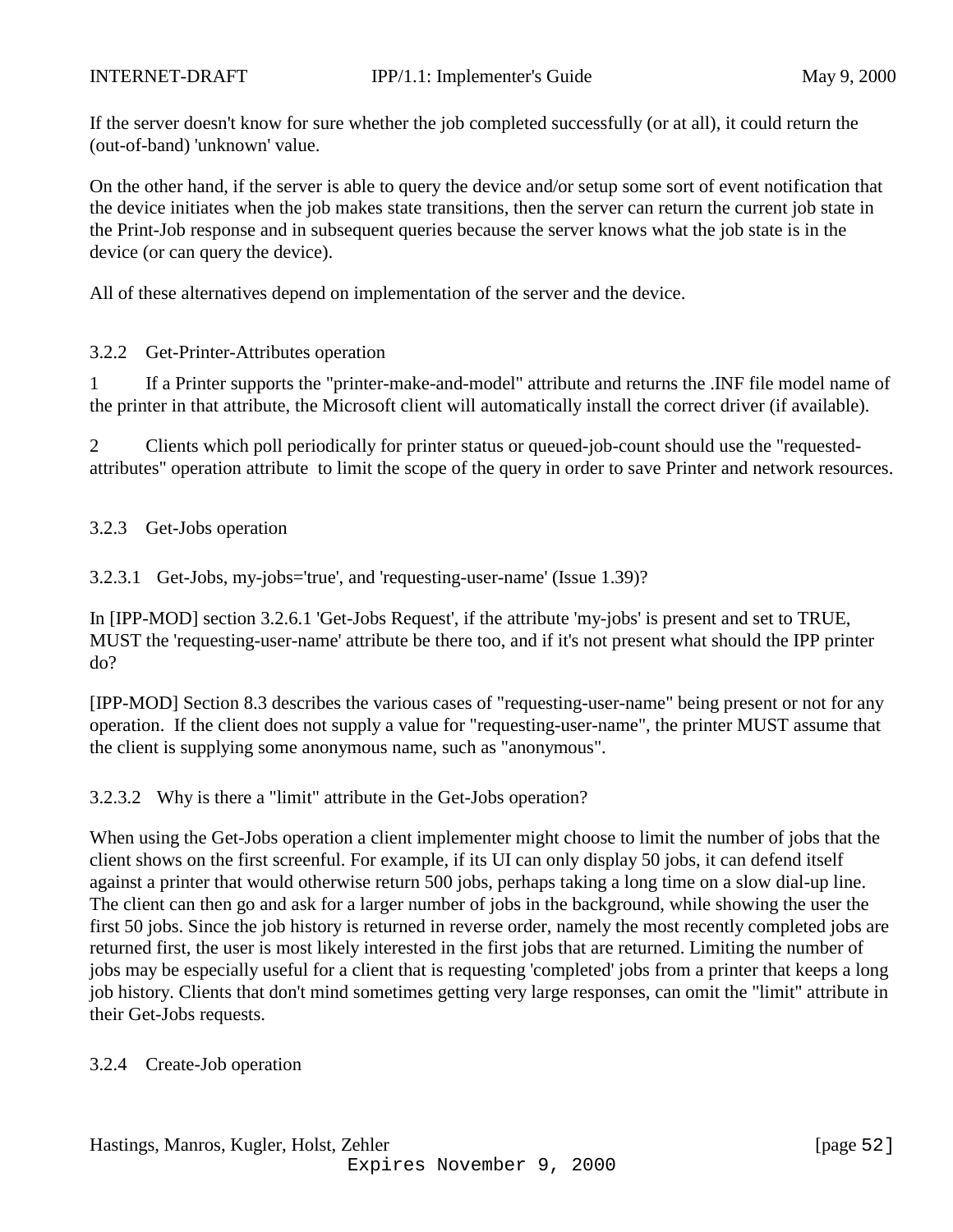<span id="page-52-0"></span>A Printer may respond to a Create-Job operation with "job-state" 'pending' or 'pending-held' and " job-statereason" 'job-data-insufficient' to indicate that operation has been accepted by the Printer, but the Printer is expecting additional document data before it can move the job into the 'processing' state. Alternatively, it may respond with "job-state" 'processing' and "job-state-reason" 'job-incoming' to indicate that the Create-Job operation has been accepted by the Printer, but the Printer is expecting additional Send-Document and/or Send-URI operations and/or is accessing/accepting document data. The second alternative is for non-spooling Printers that don't implement the 'pending' state.

Should the server wait for the "last-document" operation attribute set to 'true' before starting to "process" the job?

It depends on implementation. Some servers spool the entire job, including all document data, before starting to process, so such an implementation would wait for the "last-document" before starting to process the job. If the time-out occurs without the "last-document", then the server takes one of the indicated actions in section 3.3.1 in the [IPP-MOD] document. Other servers will start to process document data as soon as they have some. These are the so-called "non-spooling" printers. Currently, there isn't a way for a client to determine whether the Printer will spool all the data or will start to process (and print) as soon as it has some data.

# 3.3 Job Operations

## 3.3.1 Validate-Job

The Validate-Job operation has been designed so that its implementation may be a part of the Print-Job operation. Therefore, requiring Validate-Job is not a burden on implementers. Also it is useful for client's to be able to count on its presence in all conformance implementations, so that the client can determine before sending a long document, whether the job will be accepted by the IPP Printer or not.

## 3.3.2 Restart-Job

The Restart-Job operation allows the reprocessing of a completed job. Some jobs store the document data on the printer. Jobs created using the Print-Job operation are an example. It is required that the printer retains the job data after the job has moved to a 'completed state' in order for the Restart-Job operation to succeed.

Some jobs contain only a reference to the job data. A job created using the Print-URI is an example of such a job. When the Restart-Job operation is issued the job is reprocessed. The job data MUST be retrieved again to print the job.

It is possible that a job fails while attempting to access the print data. When such a job is the target of a Restart-Job the Printer SHALL attempt to retrieve the job data again.

# **4 Object Attributes**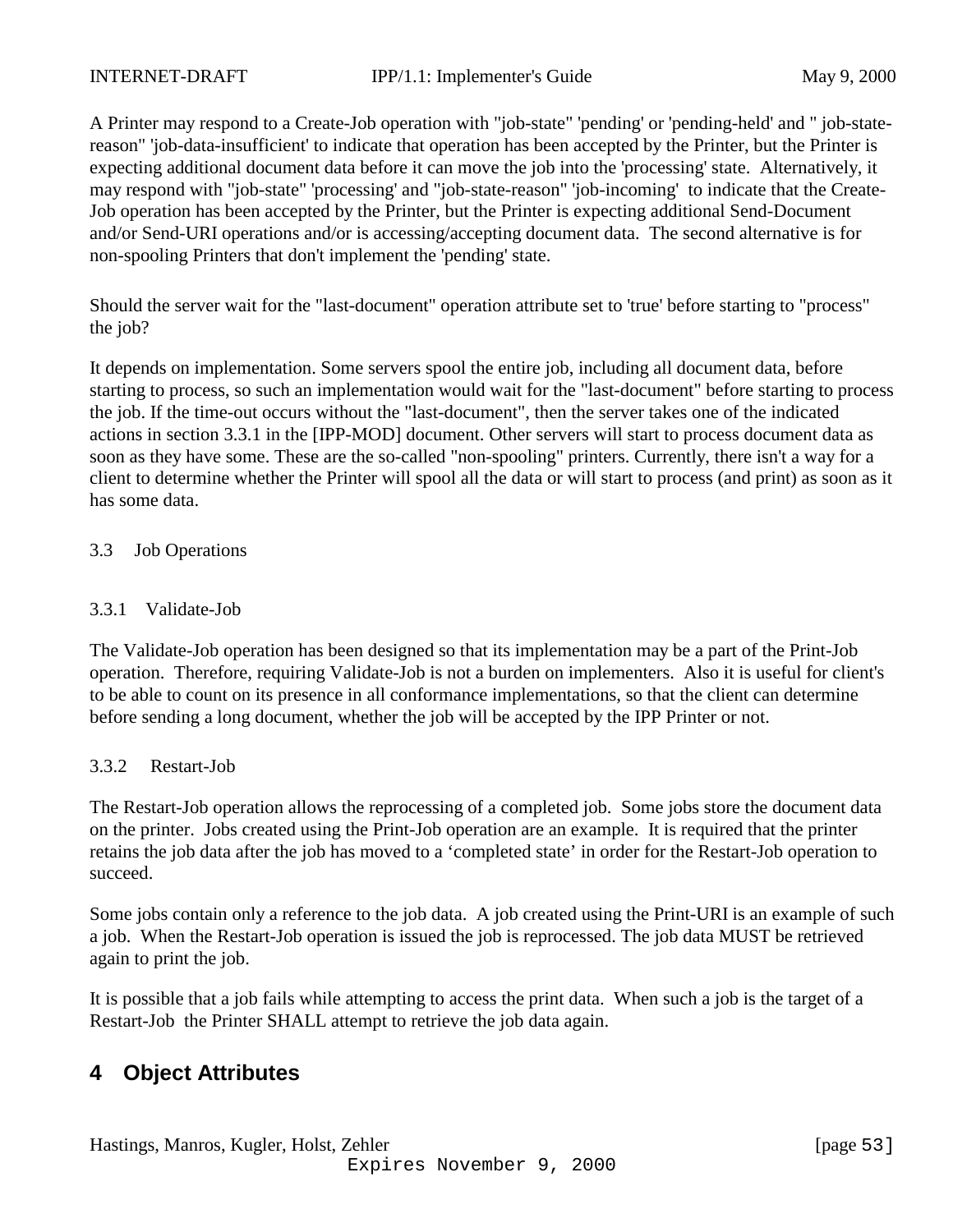<span id="page-53-0"></span>4.1 Attribute Syntax's

4.1.1 The 'none' value for empty sets (Issue 1.37)

[IPP-MOD] states that the 'none' value should be used as the value of a 1setOf when the set is empty. In most cases, sets that are potentially empty contain keywords so the keyword 'none' is used, but for the 3 finishings attributes, the values are enums and thus the empty set is represented by the enum 3. Currently there are no other attributes with 1setOf values, which can be empty and can contain values that are not keywords. This exception requires special code and is a potential place for bugs. It would have been better if we had chosen an out-of-band value, either "no-value" or some new value, such as 'none'. Since we didn't, implementations have to deal with the different representations of 'none', depending on the attribute syntax.

## 4.1.2 Multi-valued attributes (Issue 1.31)

What is the attribute syntax for a multi-valued attribute? Since some attributes support values in more than one data type, such as "media", "job-hold-until", and "job-sheets", IPP semantics associate the attribute syntax with each value, not with the attribute as a whole. The protocol associates the attribute syntax tag with each value. Don't be fooled, just because the attribute syntax tag comes before the attribute keyword. All attribute values after the first have a zero length attribute keyword as the indication of a subsequent value of the same attribute.

## 4.1.3 Case Sensitivity in URIs (issue 1.6)

IPP client and server implementations must be aware of the diverse uppercase/lowercase nature of URIs. RFC 2396 defines URL schemes and Host names as case insensitive but reminds us that the rest of the URL may well demonstrate case sensitivity. When creating URL's for fields where the choice is completely arbitrary, it is probably best to select lower case. However, this cannot be guaranteed and implementations MUST NOT rely on any fields being case-sensitive or case-insensitive in the URL beyond the URL scheme and host name fields.

The reason that the IPP specification does not make any restrictions on URIs, is so that implementations of IPP may use off-the-shelf components that conform to the standards that define URIs, such as RFC 2396 and the HTTP/1.1 specifications [RFC2616]. See these specifications for rules of matching, comparison, and case-sensitivity.

It is also recommended that System Administrators and implementations avoid creating URLs for different printers that differ only in their case. For example, don't have Printer1 and printer1 as two different IPP **Printers** 

Example of equivalent URI's

[http://abc.com:80/~smith/home.html](http://abc.com/~smith/home.html)

[http://ABC.com/%7Esmith/home.html](http://abc.com/%7Esmith/home.html)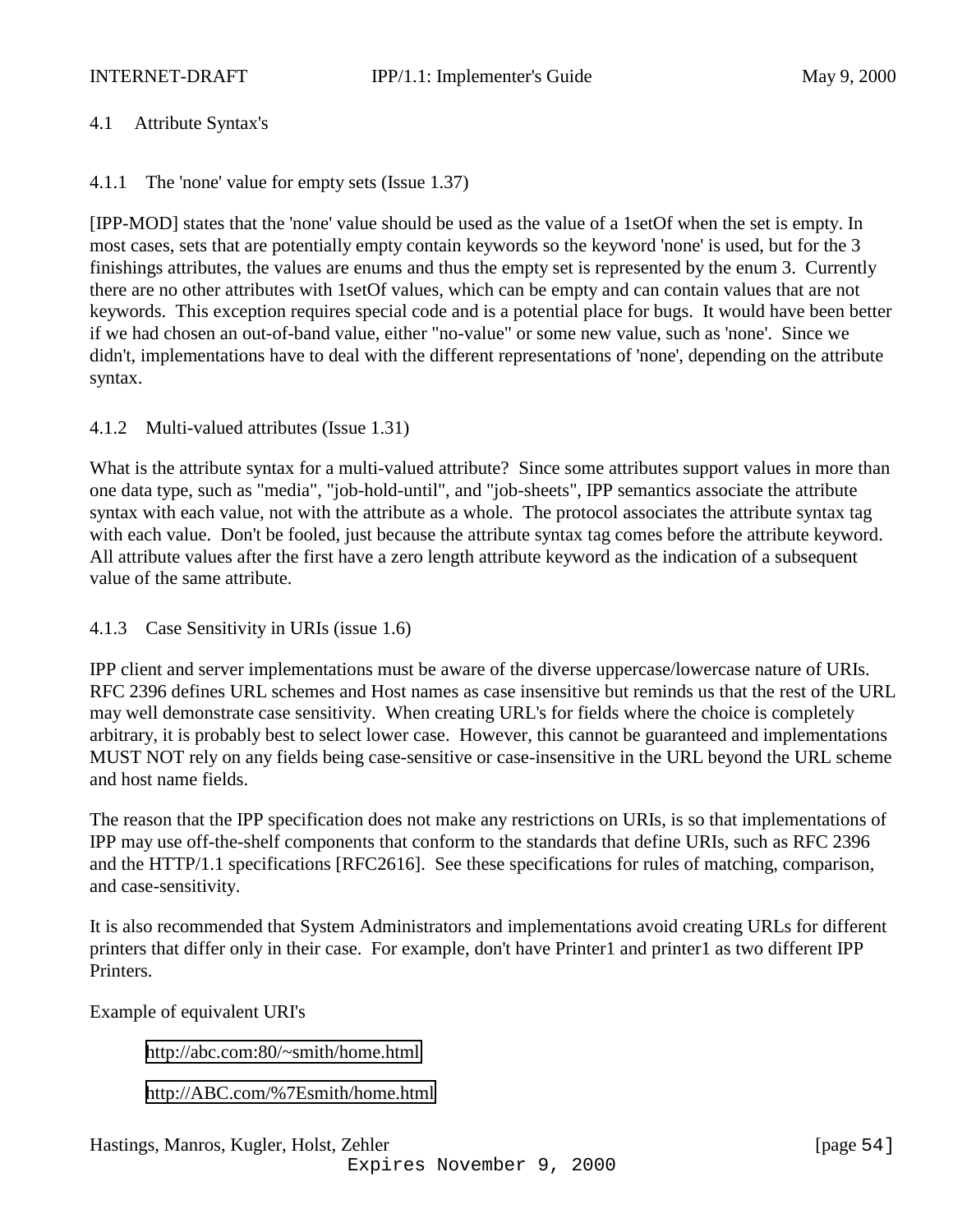http:/ABC.com:/%7esmith/home.html

<span id="page-54-0"></span>Example of equivalent URI's using the IPP scheme

ipp[://abc.com:631/~smith/home.html](http://abc.com/~smith/home.html)

[ipp://ABC.com/%7Esmith/home.html](http://abc.com/%7Esmith/home.html)

http:/ABC.com:631/%7esmith/home.html

The HTTP/1.1 specification [RFC2616] contains more details on comparing URLs.

4.1.4 Maximum length for xxxWithLanguage and xxxWithoutLanguage

The 'textWithLanguage' and 'nameWithLanguage' are compound syntaxes that have two components. The first component is the 'language' component that can contain up to 63 octets. The second component is the 'text' or 'name' component. The maximum length of these are 1023 octets and 255 octets respectively. The definition of attributes with either syntax may further restrict the length. (e.g. printer-name  $(name(127)))$ 

The length of the 'language' component has no effect on the allowable length of 'text' in 'textWithLanguage' or the length of 'name' in 'nameWithLanguage'

4.2 Job Template Attributes

4.2.1 multiple-document-handling(type2 keyword)

4.2.1.1 Support of multiple document jobs

ISSUE: IPP/1.0 is silent on which of the four effects an implementation would perform if it supports Create-Job, but does not support "multiple-document-handling".

A fix to IPP/1.0 would be to require implementing all four values of "multiple-document-handling" if Create-Job is supported at all. Or at least 'single-document-new-sheet' and 'separate-documents-uncollatedcopies'. In any case, an implementation that supports Create-Job SHOULD also support "multipledocument-handling". Support for all four values is RECOMMENDED, but at least the 'single-documentnew-sheet' and 'separate-documents-uncollated-copies' values, along with the "multiple-document-handlingdefault" indicating the default behavior and "multiple-document-handling-supported" values. If an implementation spools the data, it should also support the 'separate-documents-collated-copies' value as well.

4.3 Job Description Attributes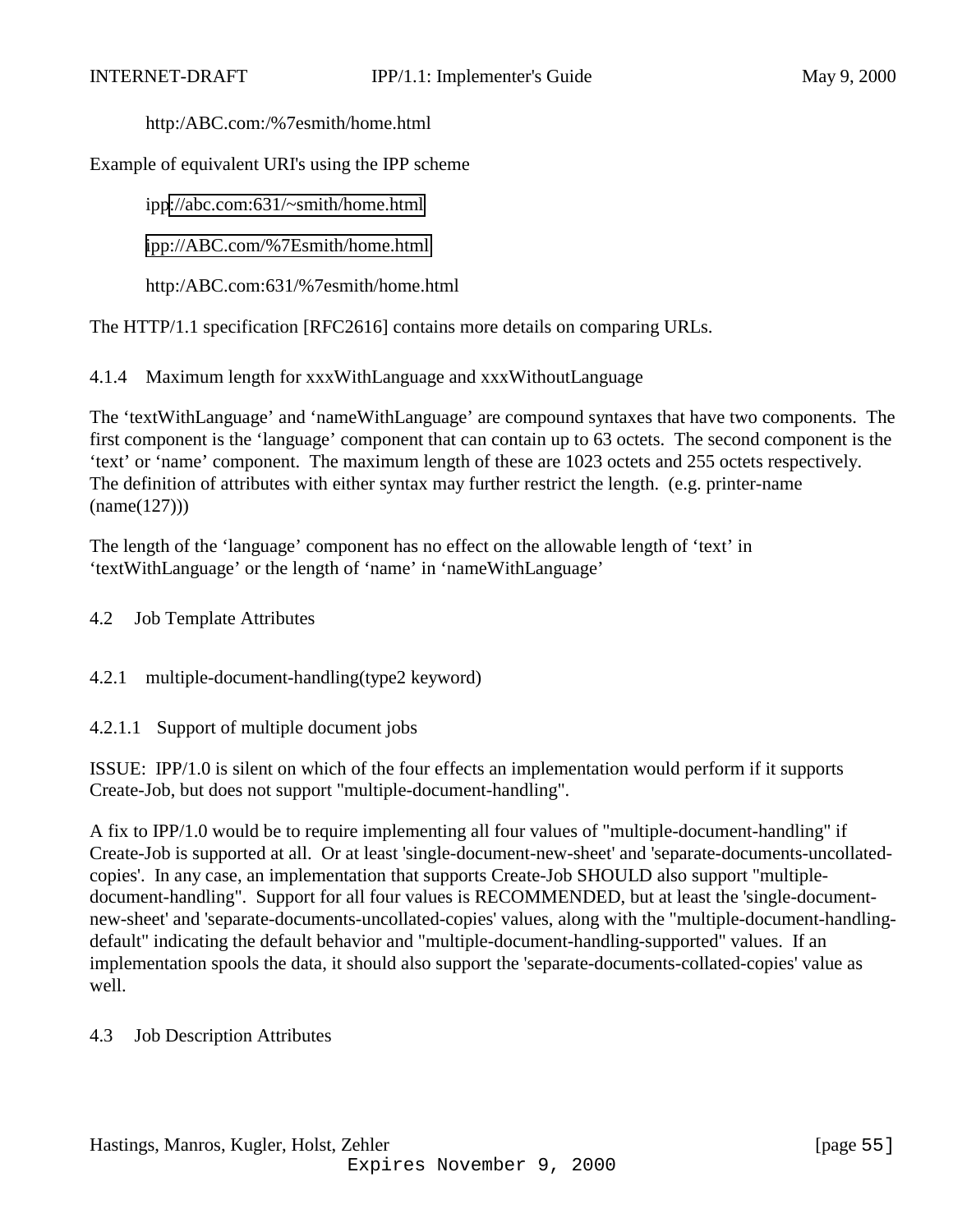<span id="page-55-0"></span>The time-at-creation, time-at-processing, and time-at-completed attributes may be returned in integer time ticks or absolute dateTime syntax. There are various ways for a Printer to get the time of day. Some suggestions:

1. A Printer can get time from an NTP timeserver if there's one reachable on the network . See RFC 1305. Also DHCP option 32 in RFC 2132 returns the IP address of the NTP server.

- 2. Get the date and time at startup from a human operator
- 3. Have an operator set the date and time using a web administrative interface

4. Get the date and time from incoming HTTP requests, though the problems of spoofing need to be considered. Perhaps comparing several HTTP requests could reduce the chances of spoofing.

- 5. Internal date time clock battery driven.
- 6. Query "http://tycho.usno.navy.mil/cgi-bin/timer.pl"
- 4.4 Printer Description Attributes
- 4.4.1 queued-job-count

4.4.1.1 Why is "queued-job-count" RECOMMENDED (Issue 1.14)?

The reason that "queued-job-count" is RECOMMENDED, is that some clients look at that attribute alone when summarizing the status of a list of printers, instead of doing a Get-Jobs to determine the number of jobs in the queue. Implementations that fail to support the "queued-job-count" will cause that client to display 0 jobs when there are actually queued jobs.

We would have made it a REQUIRED Printer attribute, but some implementations had already been completed before the issue was raised, so making it a SHOULD was a compromise.

4.4.1.2 Is "queued-job-count" a good measure of how busy a printer is (Issue 1.15)?

The "queued-job-count" is not a good measure of how busy the printer is when there are held jobs. A future registration could be to add a "held-job-count" (or an "active-job-count") Printer Description attribute if experience shows that such an attribute (combination) is needed to quickly indicate how busy a printer really is.

4.4.2 printer-current-time (dateTime)

A Printer implementation MAY support this attribute by obtaining the date and time by any number of implementation-dependent means at startup or subsequently. Examples include: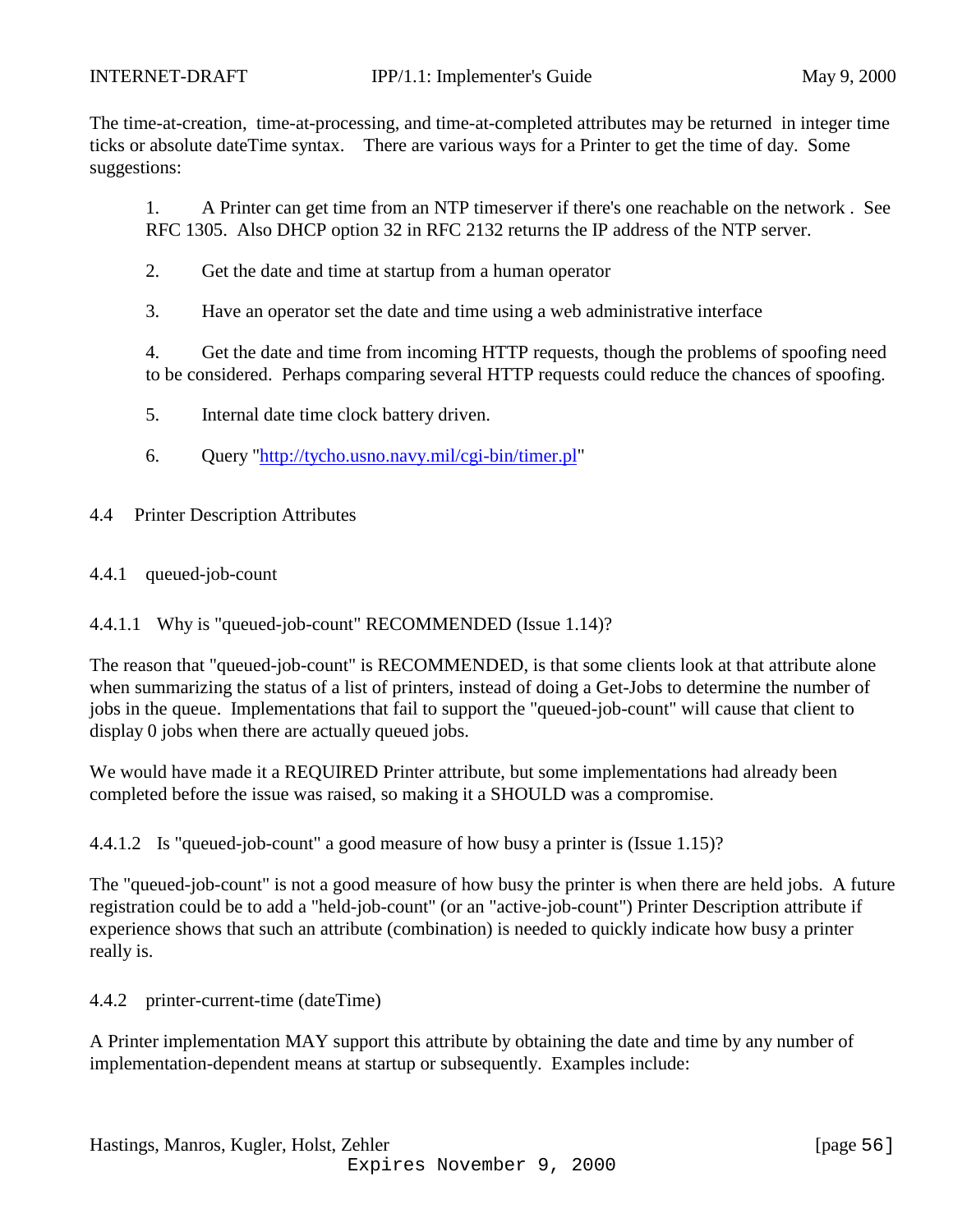<span id="page-56-0"></span>(1) an internal date time clock,

- (2) from the operator at startup using the console,
- (3) from an operator using an administrative web page,
- (4) from HTTP headers supplied in client requests,
- (5) use HTTP to query "http://tycho.usno.navy.mil/cgi-bin/timer.pl"

(6) from the network, using NTP [RFC1305] or DHCP option 32 [RFC2132] that returns the IP address of the NTP server.

If an implementation supports this attribute by obtaining the current time from the network (at startup or later), but the time is not available, then the implementation MUST return the value of this attribute using the out-of-band 'no-value' meaning not configured. See the beginning of section 4.1.

Since the new "date-and-time-at-xxx" Job Description attributes refer to the "printer-current-time", they will be covered also.

## 4.4.3 'Printer-uri

Must the operational attribute for printer-uri match one of the values in printer-uri-supported?

A forgiving printer implementation would not reject the operation. But the implementation has its rights to reject a printer or job operation if the operational attribute printer-uri is not a value of the printer-urisupported. The printer may not be improperly configured. The request obviously reached the printer. The printer could treat the printer-uri as the logical equivalent of a value in the printer-uri-supported. It would be implementation dependent for which value, and associated security policy, would apply. This does also apply to a job object specified with a printer-uri and job-id, or with a job-uri. See section [4.1.3](#page-53-0) for how to compare URI's.

## 4.5 Empty Jobs

The IPP object model does not prohibit a job that contains no documents. Such a job may be created in a number of ways including a 'create-job' followed by an 'add-document' that contains no data and has the 'last-document' flag set.

An empty job is processed just as any other job. The operation that "closes" an empty job is not rejected because the job is empty. If no other conditions exist, other than the job is empty, the response to the operation will indicate success. After the job is scheduled and processed, the job state SHALL be 'completed'

There will be some variation in the value(s) of the 'job-state-reasons' attribute. It is required that if no conditions, other than the job being empty, exist the 'job-state-reasons' SHALL include the 'completd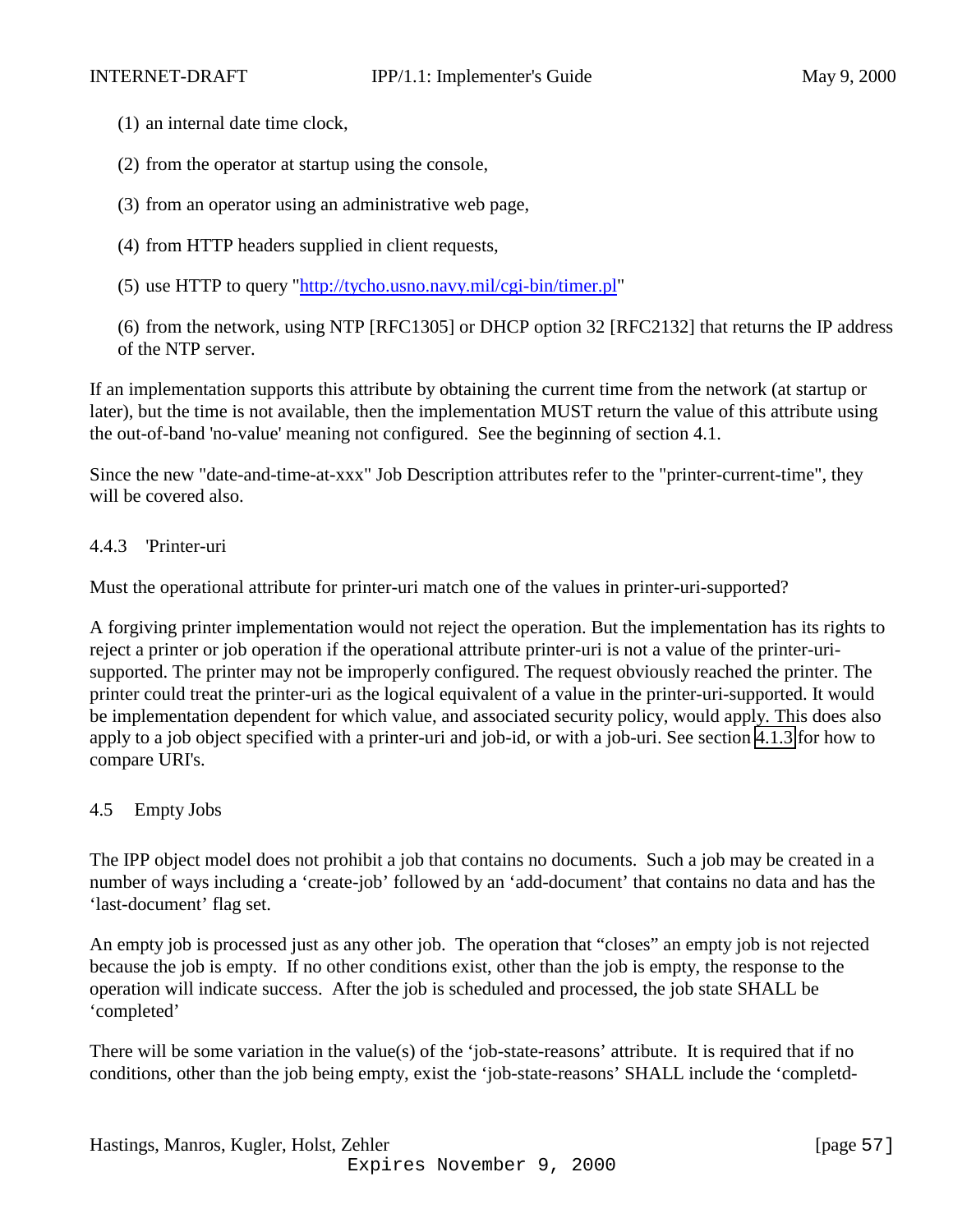<span id="page-57-0"></span>successfully'. If other conditions existed, the 'completed-with-warnings' or 'completed-with-errors' values may be used."

# **5 DNS Considerations**

5.1 IPP Printer with a DNS name

If the IPP printer has a DNS name should there be at least two values for the printer-uri-supported attribute. One URL with the fully qualified DNS name the other with the IP address in the URL?

The printer may contain one or the other or both. It's up to the administrator to configure this attribute.

# **6 Security Considerations**

This section corresponds to the IPP-MOD Section 8 "Security Considerations.

6.1 Querying jobs with IPP that were submitted using other job submission protocols (Issue 1.32)

The following clarification was added to [IPP-MOD] section 8.5:

8.5 Queries on jobs submitted using non-IPP protocols

If the device that an IPP Printer is representing is able to accept jobs using other job submission protocols in addition to IPP, it is RECOMMEND that such an implementation at least allow such "foreign" jobs to be queried using Get-Jobs returning "job-id" and "job-uri" as 'unknown'. Such an implementation NEED NOT support all of the same IPP job attributes as for IPP jobs. The IPP object returns the 'unknown' out-of-band value for any requested attribute of a foreign job that is supported for IPP jobs, but not for foreign jobs.

It is further RECOMMENDED, that the IPP Printer generate "job-id" and "job-uri" values for such "foreign jobs", if possible, so that they may be targets of other IPP operations, such as Get-Job-Attributes and Cancel-Job. Such an implementation also needs to deal with the problem of authentication of such foreign jobs. One approach would be to treat all such foreign jobs as belonging to users other than the user of the IPP client. Another approach would be for the foreign job to belong to 'anonymous'. Only if the IPP client has been authenticated as an operator or administrator of the IPP Printer object, could the foreign jobs be queried by an IPP request. Alternatively, if the security policy were to allow users to query other users' jobs, then the foreign jobs would also be visible to an end-user IPP client using Get-Jobs and Get-Job-Attributes.

Thus IPP MAY be implemented as a "universal" protocol that provides access to jobs submitted with any job submission protocol. As IPP becomes widely implemented, providing a more universal access makes sense.

# **7 Encoding and Transport**

This section discusses various aspects of IPP/1.1 Encoding and Transport [IPP-PRO].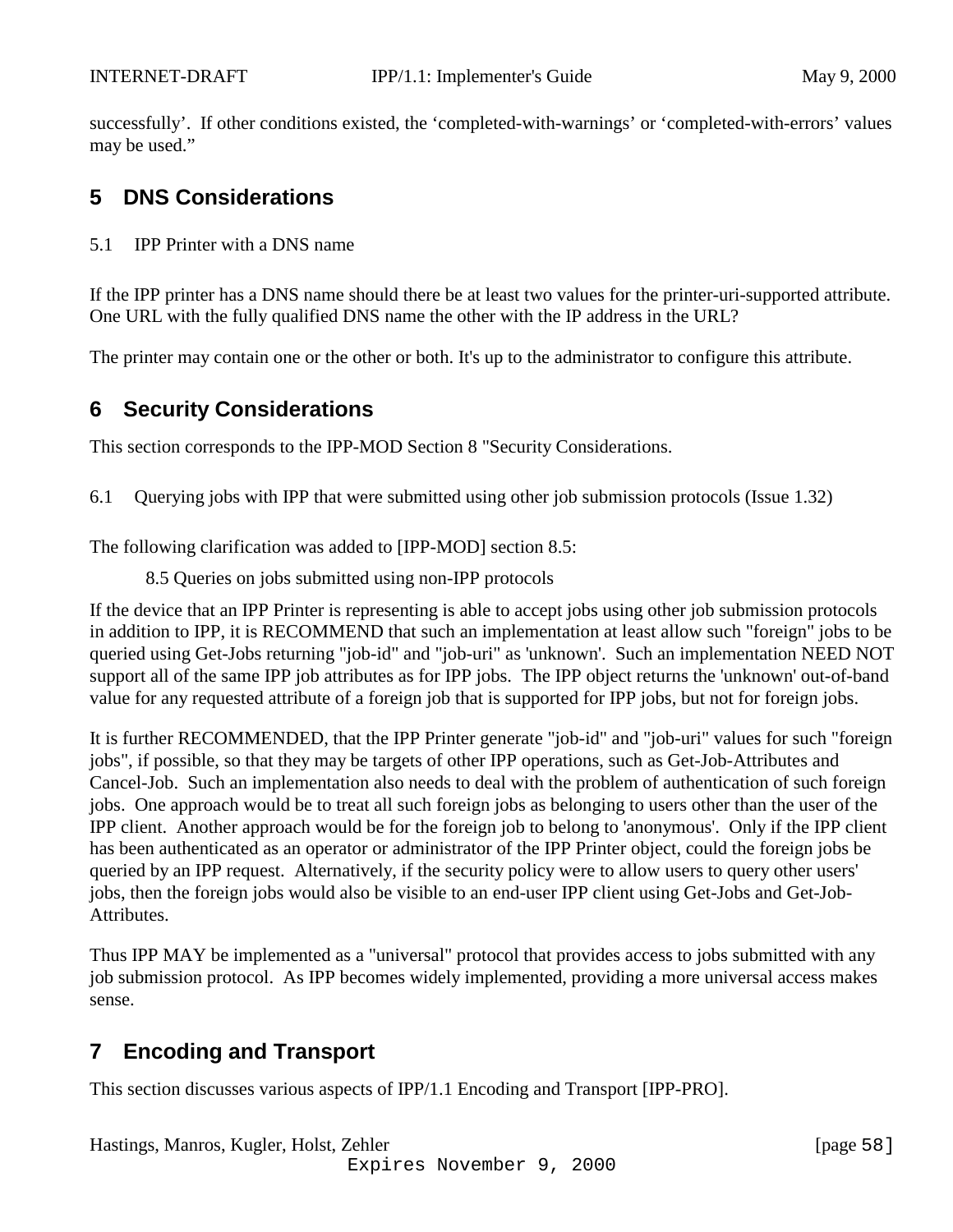A server is not required to send a response until after it has received the client's entire request. Hence, a client must not expect a response until after it has sent the entire request. However, we recommend that the server return a response as soon as possible if an error is detected while the client is still sending the data, rather than waiting until all of the data is received. Therefore, we also recommend that a client listen for an error response that an IPP server MAY send before it receives all the data. In this case a client, if chunking the data, can send a premature zero-length chunk to end the request before sending all the data (and so the client can keep the connection open for other requests, rather than closing it). If the request is blocked for some reason, a client MAY determine the reason by opening another connection to query the server using Get-Printer-Attributes.

IPP, by design, uses TCP's built-in flow control mechanisms [RFC 793] to throttle clients when Printers are busy. Therefore, it is perfectly normal for an IPP client transmitting a Job to be blocked for a really long time. Accordingly, socket timeouts must be avoided. Some socket implementations have a timeout option, which specifies how long a write operation on a socket can be blocked before it times out and the blocking ends. A client should set this option for infinite timeout when transmitting Job submissions.

Some IPP client applications might be able to perform other useful work while a Job transmission is blocked. For example, the client may have other jobs that it could transmit to other Printers simultaneously. A client may have a GUI, which must remain responsive to the user while the Job transmission is blocked. These clients should be designed to spawn a thread to handle the Job transmission at its own pace, leaving the main application free to do other work. Alternatively, single-threaded applications could use nonblocking I/O.

Some Printer conditions, such as jam or lack of paper, could cause a client to be blocked indefinitely. Clients may open additional connections to the Printer to Get-Printer-Attributes, determine the state of the device, alert a user if the printer is stopped, and let a user decide whether to abort the job transmission or not.

In the following sections, there are tables of all HTTP headers, which describe their use in an IPP client or server. The following is an explanation of each column in these tables.

- the "header" column contains the name of a header
- the "request/client" column indicates whether a client sends the header.
- the "request/ server" column indicates whether a server supports the header when received.
- the "response/ server" column indicates whether a server sends the header.
- the "response /client" column indicates whether a client supports the header when received.

• the "values and conditions" column specifies the allowed header values and the conditions for the header to be present in a request/response.

The table for "request headers" does not have columns for responses, and the table for "response headers" does not have columns for requests.

The following is an explanation of the values in the "request/client" and "response/ server" columns.

**must:** the client or server MUST send the header,

• **must-if:** the client or server MUST send the header when the condition described in the "values and conditions" column is met,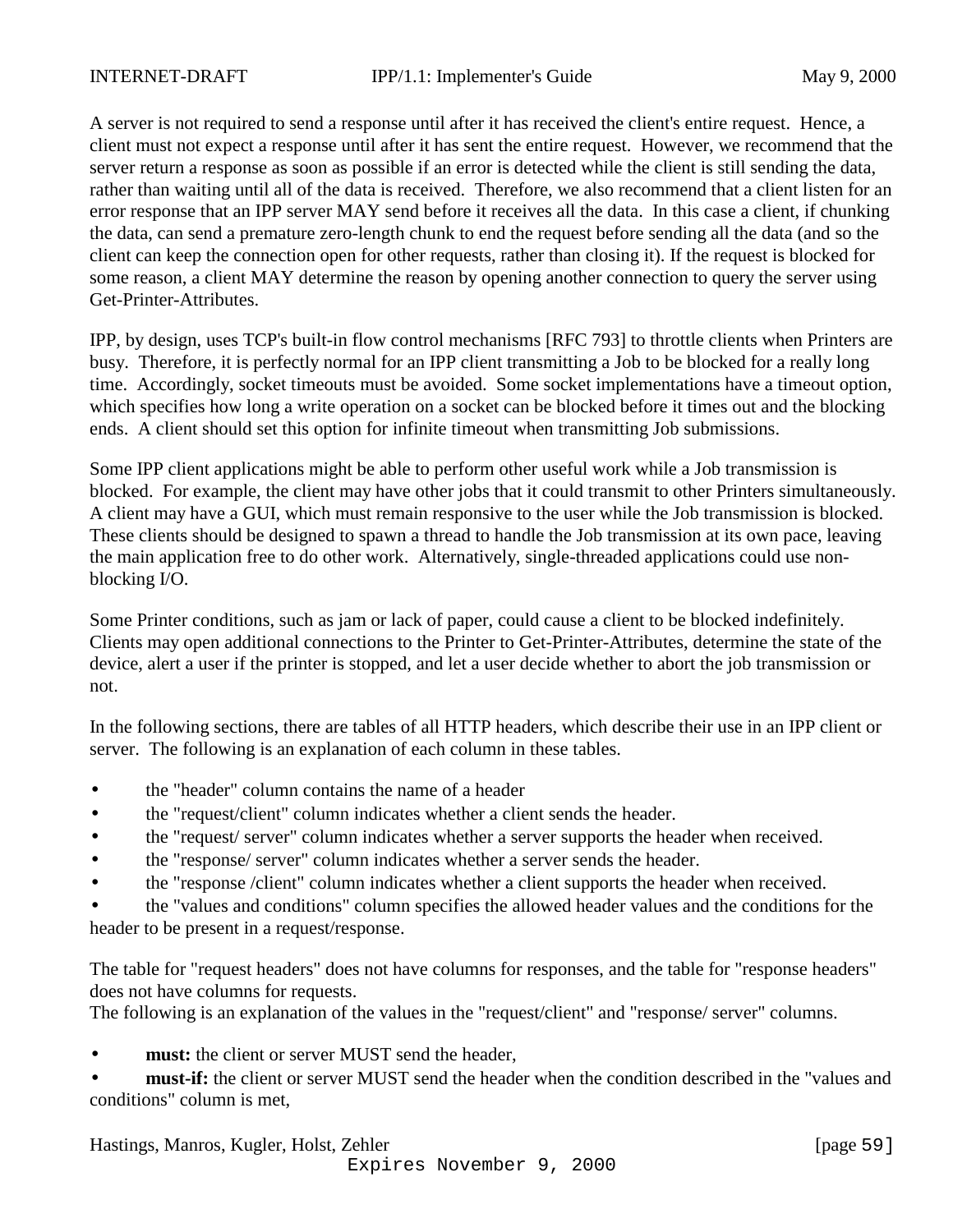- <span id="page-59-0"></span>• **may:** the client or server MAY send the header
- **not:** the client or server SHOULD NOT send the header. It is not relevant to an IPP implementation.

The following is an explanation of the values in the "response/client" and "request/ server" columns.

- **must:** the client or server MUST support the header,
- **may:** the client or server MAY support the header

• **not:** the client or server SHOULD NOT support the header. It is not relevant to an IPP implementation.

7.1 General Headers

The following is a table for the general headers.

| <b>General-Header</b> | <b>Request</b>        |                      | <b>Response</b>       |                      | <b>Values and Conditions</b>                                                                                                                                                                                            |  |
|-----------------------|-----------------------|----------------------|-----------------------|----------------------|-------------------------------------------------------------------------------------------------------------------------------------------------------------------------------------------------------------------------|--|
| Cache-Control         | <b>Client</b><br>must | <b>Server</b><br>not | <b>Server</b><br>must | <b>Client</b><br>not | "no-cache" only                                                                                                                                                                                                         |  |
| Connection            | must-if               | must                 | must-if               | must                 | "close" only. Both client and<br>server SHOULD keep a<br>connection for the duration of a<br>sequence of operations. The client<br>and server MUST include this<br>header for the last operation in<br>such a sequence. |  |
| Date                  | may                   | may                  | must                  | may                  | per RFC 1123 [RFC1123] from<br>RFC 2616 [RFC2616]                                                                                                                                                                       |  |
| Pragma                | must                  | not                  | must                  | not                  | "no-cache" only                                                                                                                                                                                                         |  |
| Transfer-<br>Encoding | must-if               | must                 | must-if               | must                 | "chunked" only . Header MUST<br>be present if Content-Length is<br>absent.                                                                                                                                              |  |
| Upgrade               | not                   | not                  | not                   | not                  |                                                                                                                                                                                                                         |  |
| Via                   | not                   | not                  | not                   | not                  |                                                                                                                                                                                                                         |  |

## 7.2 Request Headers

The following is a table for the request headers.

| <b>Request-Header</b> | <b>Client</b> | <b>Server</b> | <b>Request Values and Conditions</b>                                        |
|-----------------------|---------------|---------------|-----------------------------------------------------------------------------|
| Accept                | may           | must          | "application/ipp" only. This value is the default if<br>the client omits it |
| Accept-Charset        | not           | not           | Charset information is within the application/ipp                           |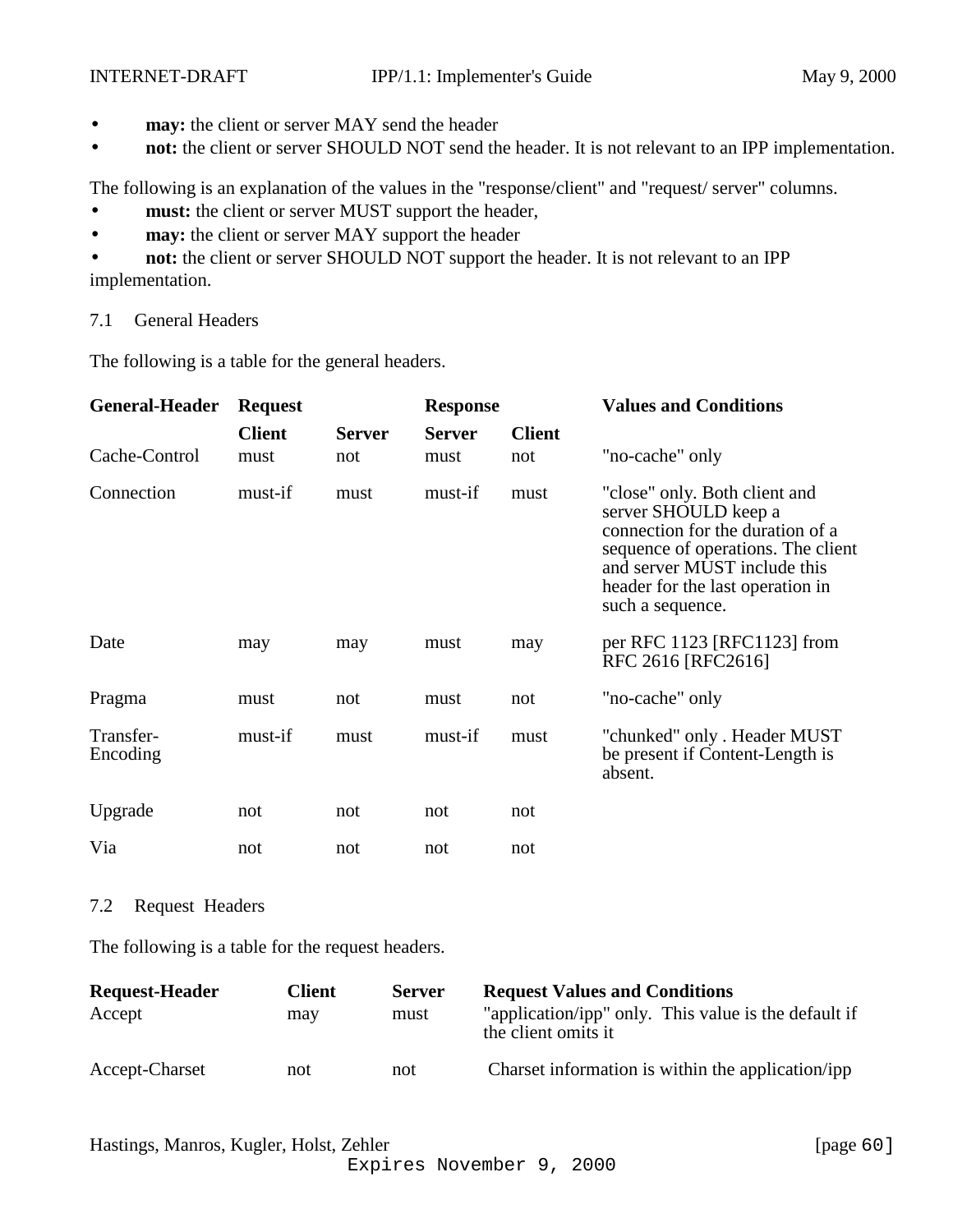<span id="page-60-0"></span>

| <b>Request-Header</b> | <b>Client</b> | <b>Server</b> | <b>Request Values and Conditions</b><br>entity                                                                                                           |
|-----------------------|---------------|---------------|----------------------------------------------------------------------------------------------------------------------------------------------------------|
| Accept-Encoding       | may           | must          | empty and per RFC 2616 [RFC2616] and IANA<br>registry for content-codings                                                                                |
| Accept-Language       | not           | not           | language information is within the application/ipp<br>entity                                                                                             |
| Authorization         | must-if       | must          | per RFC 2616. A client MUST send this header<br>when it receives a 401 "Unauthorized" response<br>and does not receive a "Proxy-Authenticate"<br>header. |
| From                  | not           | not           | per RFC 2616. Because RFC recommends<br>sending this header only with the user's approval,<br>it is not very useful                                      |
| Host                  | must          | must          | per RFC 2616                                                                                                                                             |
| If-Match              | not           | not           |                                                                                                                                                          |
| If-Modified-Since     | not           | not           |                                                                                                                                                          |
| If-None-Match         | not           | not           |                                                                                                                                                          |
| If-Range              | not           | not           |                                                                                                                                                          |
| If-Unmodified-Since   | not           | not           |                                                                                                                                                          |
| Max-Forwards          | not           | not           |                                                                                                                                                          |
| Proxy-Authorization   | must-if       | not           | per RFC 2616. A client MUST send this header<br>when it receives a 401 "Unauthorized" response<br>and a "Proxy-Authenticate" header.                     |
| Range                 | not           | not           |                                                                                                                                                          |
| Referrer              | not           | not           |                                                                                                                                                          |
| User-Agent            | not           | not           |                                                                                                                                                          |

# 7.3 Response Headers

The following is a table for the request headers.

| <b>Response-Header</b> | <b>Server</b> | <b>Client</b> | <b>Response Values and Conditions</b> |
|------------------------|---------------|---------------|---------------------------------------|
| Accept-Ranges          | not           | not           |                                       |
| Age                    | not           | not           |                                       |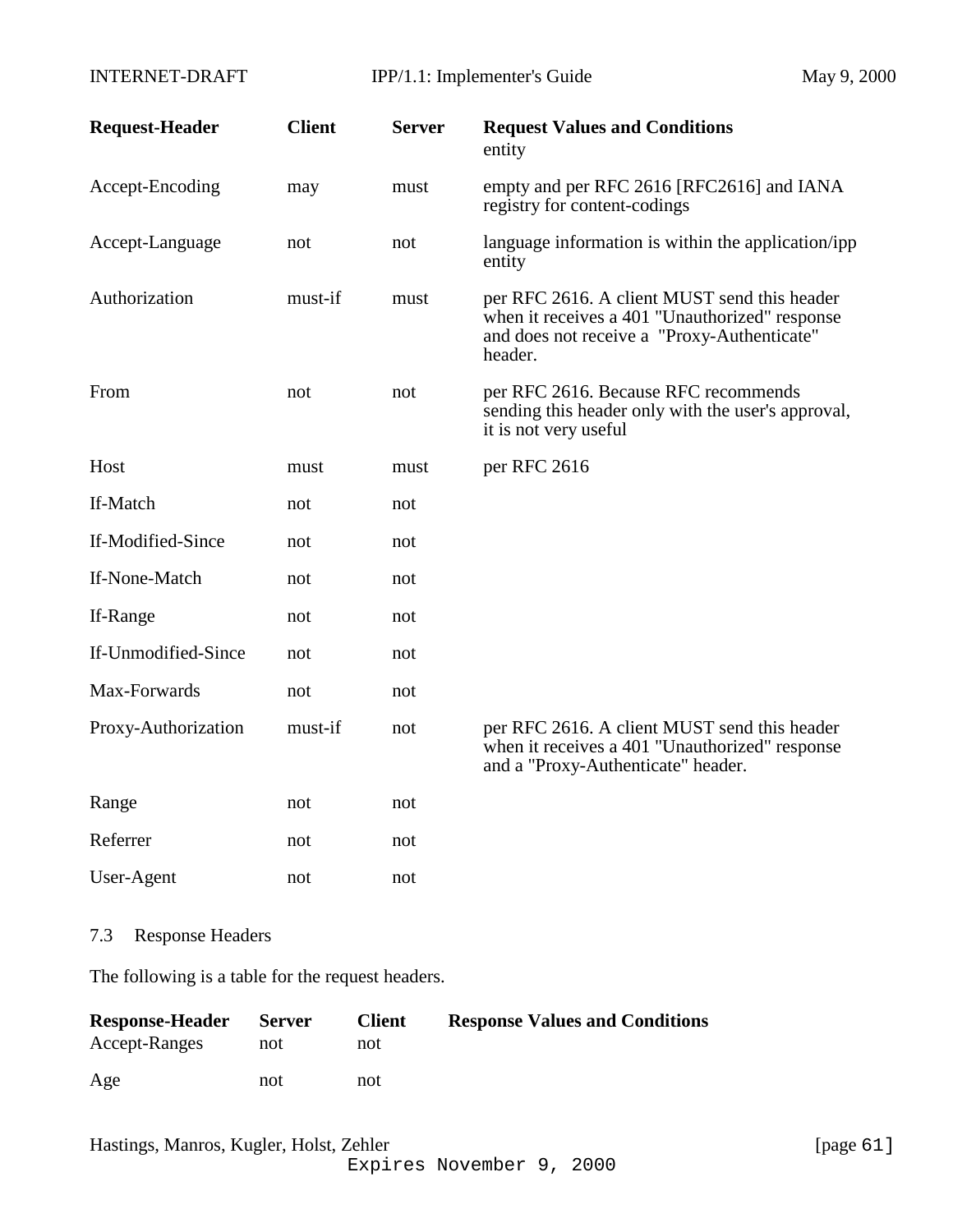<span id="page-61-0"></span>

| <b>Response-Header</b><br>Location | <b>Server</b><br>must-if | <b>Client</b><br>may | <b>Response Values and Conditions</b><br>per RFC 2616. When URI needs redirection. |
|------------------------------------|--------------------------|----------------------|------------------------------------------------------------------------------------|
| Proxy-Authenticate                 | not                      | must                 | per RFC 2616                                                                       |
| Public                             | may                      | may                  | per RFC 2616                                                                       |
| Retry-After                        | may                      | may                  | per RFC 2616                                                                       |
| Server                             | not                      | not                  |                                                                                    |
| Vary                               | not                      | not                  |                                                                                    |
| Warning                            | may                      | may                  | per RFC 2616                                                                       |
| WWW-<br>Authenticate               | must-if                  | must                 | per RFC 2616. When a server needs to authenticate a<br>client.                     |

# 7.4 Entity Headers

The following is a table for the entity headers.

| <b>Entity-Header</b> | <b>Request</b>       |                      | <b>Response</b>      |                      | <b>Values and Conditions</b>                                                                                 |  |
|----------------------|----------------------|----------------------|----------------------|----------------------|--------------------------------------------------------------------------------------------------------------|--|
| Allow                | <b>Client</b><br>not | <b>Server</b><br>not | <b>Server</b><br>not | <b>Client</b><br>not |                                                                                                              |  |
| Content-Base         | not                  | not                  | not                  | not                  |                                                                                                              |  |
| Content-Encoding     | may                  | must                 | must                 | must                 | per RFC 2616 and IANA<br>registry for content codings.                                                       |  |
| Content-Language     | not                  | not                  | not                  | not                  | Application/ipp handles<br>language                                                                          |  |
| Content-Length       | must-if              | must                 | must-if              | must                 | the length of the message-body<br>per RFC 2616. Header MUST<br>be present if Transfer-<br>Encoding is absent |  |
| Content-Location     | not                  | not                  | not                  | not                  |                                                                                                              |  |
| Content-MD5          | may                  | may                  | may                  | may                  | per RFC 2616                                                                                                 |  |
| Content-Range        | not                  | not                  | not                  | not                  |                                                                                                              |  |
| Content-Type         | must                 | must                 | must                 | must                 | "application/ipp" only                                                                                       |  |
| ETag                 | not                  | not                  | not                  | not                  |                                                                                                              |  |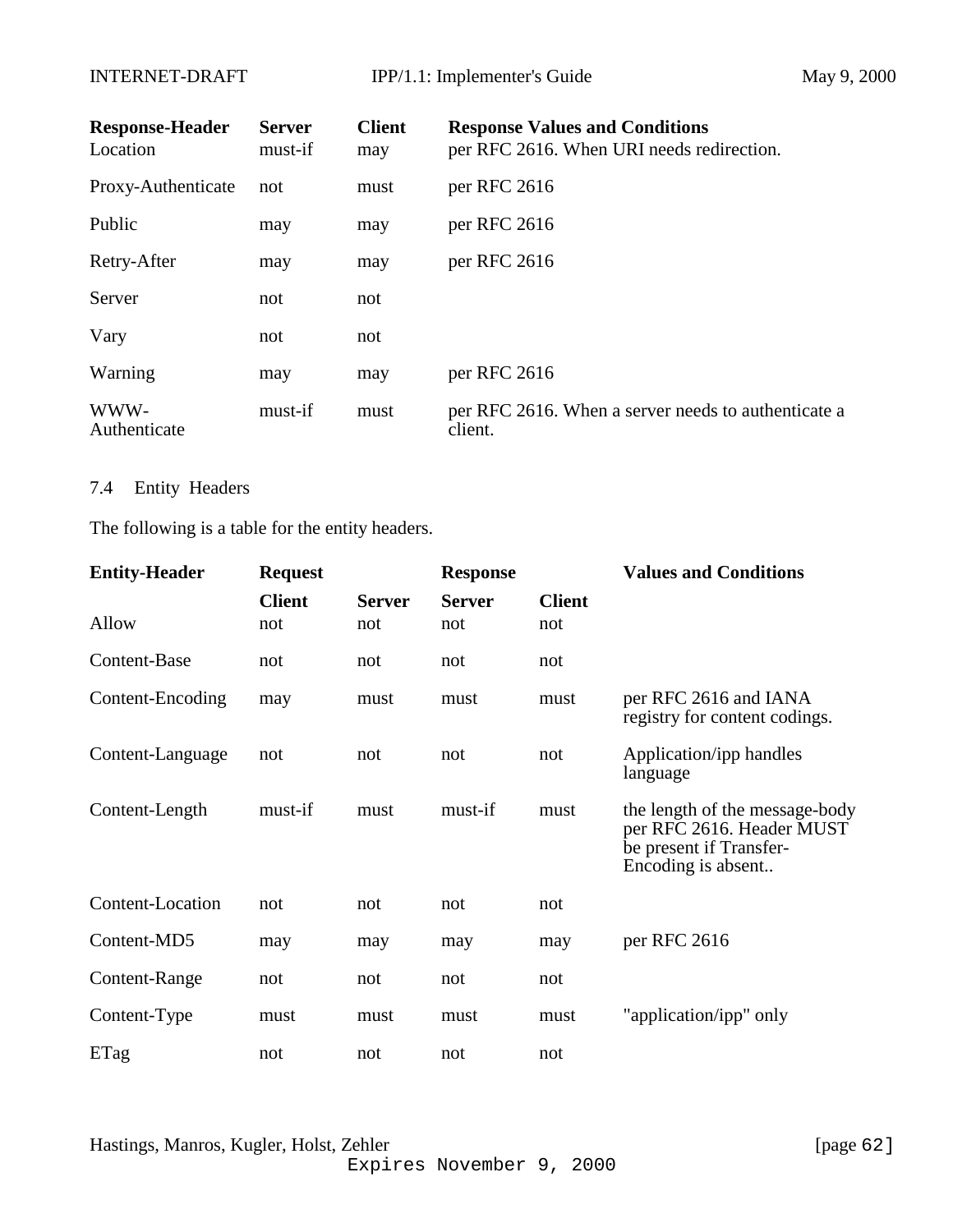<span id="page-62-0"></span>

| <b>Entity-Header</b> | <b>Request</b> |               | <b>Response</b> |               | <b>Values and Conditions</b> |
|----------------------|----------------|---------------|-----------------|---------------|------------------------------|
|                      | <b>Client</b>  | <b>Server</b> | <b>Server</b>   | <b>Client</b> |                              |
| Expires              | not            | not           | not             | not           |                              |
| Last-Modified        | not            | not           | not             | not           |                              |

# 7.5 Optional support for HTTP/1.0

IPP implementations consist of an HTTP layer and an IPP layer. In the following discussion, the term "client" refers to the HTTP client layer and the term "server" refers to the HTTP server layer. The Encoding and Transport document [IPP-PRO] requires that HTTP 1.1 MUST be supported by all clients and all servers. However, a client and/or a server implementation may choose to also support HTTP 1.0.

• This option means that a server may choose to communicate with a (non-conforming) client that only supports HTTP 1.0. In such cases the server should not use any HTTP 1.1 specific parameters or features and should respond using HTTP version number 1.0.

• This option also means that a client may choose to communicate with a (non-conforming) server that only supports HTTP 1.0. In such cases, if the server responds with an HTTP 'unsupported version number' to an HTTP 1.1 request, the client should retry using HTTP version number 1.0.

# 7.6 HTTP/1.1 Chunking

## 7.6.1 Disabling IPP Server Response Chunking

Clients MUST anticipate that the HTTP/1.1 server may chunk responses and MUST accept them in responses. However, a (non-conforming) HTTP client that is unable to accept chunked responses may attempt to request an HTTP 1.1 server not to use chunking in its response to an operation by using the following HTTP header:

## TE: identity

This mechanism should not be used by a server to disable a client from chunking a request, since chunking of document data is an important feature for clients to send long documents.

## 7.6.2 Warning About the Support of Chunked Requests

This section describes some problems with the use of chunked requests and HTTP/1.1 servers.

The HTTP/1.1 standard [RFC2616] requires that conforming servers support chunked requests for any method. However, in spite of this requirement, some HTTP/1.1 implementations support chunked responses in the GET method, but do not support chunked POST method requests. Some HTTP/1.1 implementations that support CGI scripts [CGI] and/or servlets [Servlet] require that the client supply a Content-Length. These implementations might reject a chunked POST method and return a 411 status code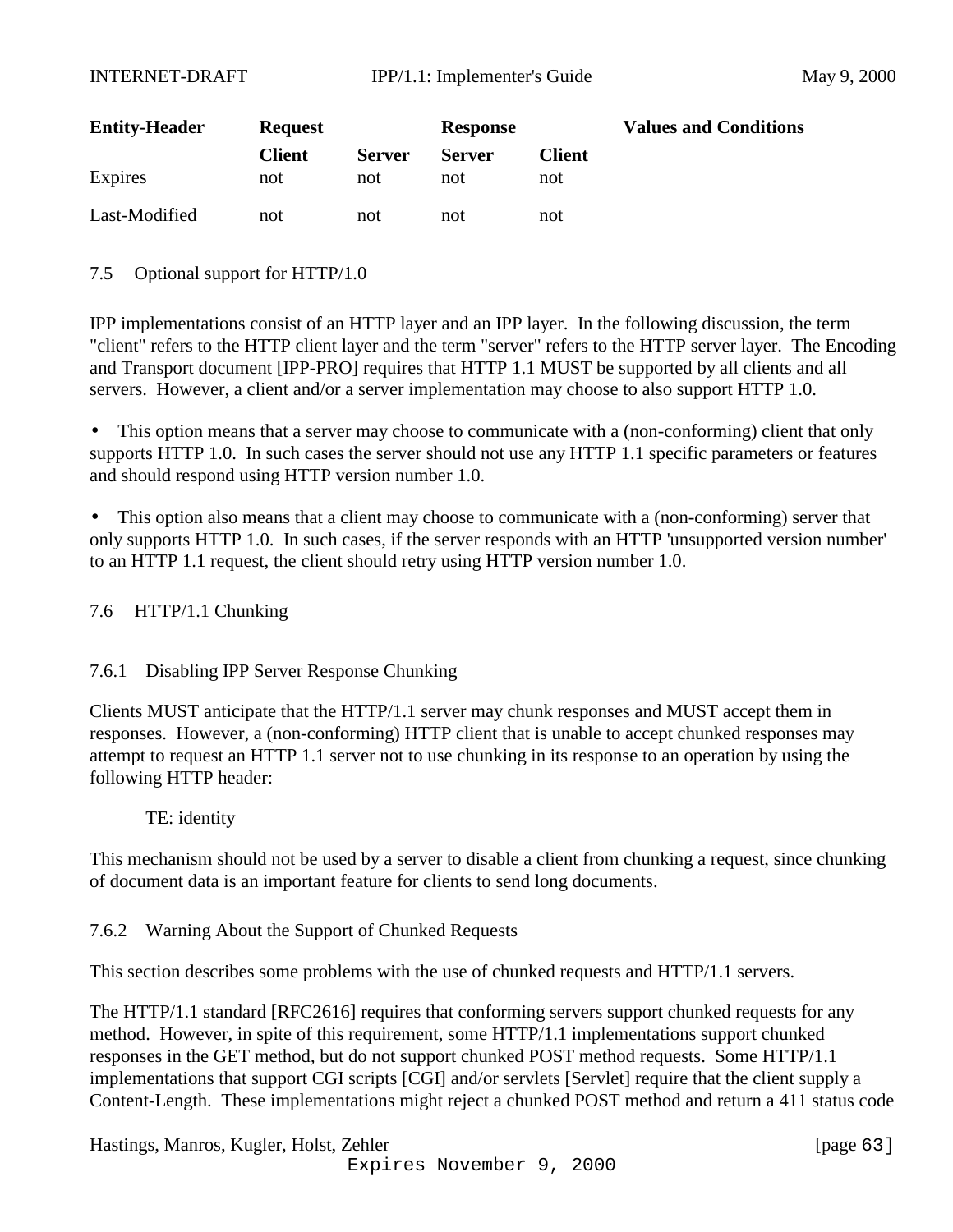<span id="page-63-0"></span>(Length Required), might attempt to buffer the request and run out of room returning a 413 status code (Request Entity Too Large), or might successfully accept the chunked request.

Because of this lack of conformance of HTTP servers to the HTTP/1.1 standard, the IPP standard [IPP-PRO] REQUIRES that a conforming IPP Printer object implementation support chunked requests and that conforming clients accept chunked responses. Therefore, IPP object implementers are warned to seek HTTP server implementations that support chunked POST requests in order to conform to the IPP standard and/or use implementation techniques that support chunked POST requests.

# **8 References**

# [CGI]

CGI/1.1 (http://www.ietf.org/internet-drafts/draft-coar-cgi-v11-00.txt).

# [IPP-MOD]

 R. deBry, T. Hastings, R. Herriot, S. Isaacson, P. Powell, "Internet Printing Protocol/1.0: Model and Semantics", draft-ietf-ipp-model-v11-06.txt, March 1, 2000.

## [IPP-PRO]

Herriot, R., Butler, S., Moore, P., Tuner, R., "Internet Printing Protocol/1.0: Encoding and Transport", draft-ietf-ipp-protocol-v11-05.txt, March 1, 2000.

## [RFC 793]

J. Postel, "Transmission Control Protocol", RFC 793.

## [RFC1123]

Braden, S., "Requirements for Internet Hosts - Application and Support", RFC 1123, October, 1989.

## [RFC2026]

S. Bradner, "The Internet Standards Process -- Revision 3", RFC 2026, October 1996.

## [RFC2119]

S. Bradner, "Key words for use in RFCs to Indicate Requirement Levels", RFC 2119 , March 1997.

## [RFC2396]

Berners-Lee, T., Fielding, R., Masinter, L., "Uniform Resource Identifiers (URI): Generic Syntax", RFC 2396, August 1998.

## [RFC2565]

 R. deBry, T. Hastings, R. Herriot, S. Isaacson, P. Powell, "Internet Printing Protocol/1.0: Model and Semantics", RFC 2566, April 1999.

## [RFC2566]

Herriot, R., Butler, S., Moore, P., Tuner, R., "Internet Printing Protocol/1.0: Encoding and Transport", RFC 2565, April 1999.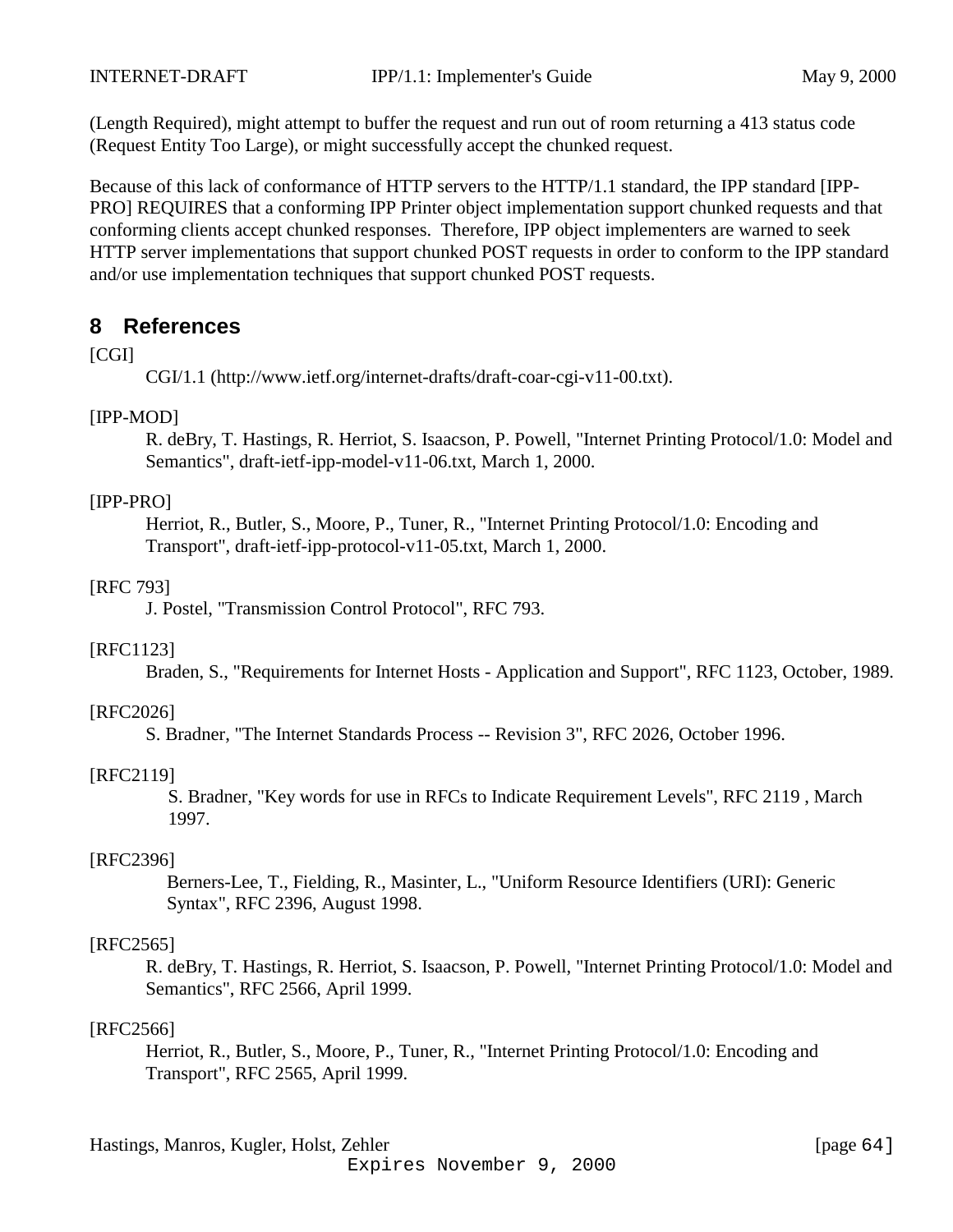## <span id="page-64-0"></span>[RFC2567]

Wright, D., "Design Goals for an Internet Printing Protocol", draft-ietf-ipp-req-03.txt, November, 1998.

# [RFC2568

Zilles, S., "Rationale for the Structure and Model and Protocol for the Internet Printing Protocol", RFC 2568, April 1999.

#### [RFC2569]

Herriot, R., Hastings, T., Jacobs, N., Martin, J., "Mapping between LPD and IPP Protocols", RFC 2569, April 1999.

## [RFC2616]

R. Fielding, J. Gettys, J. Mogul, H. Frystyk, L. Masinter, P. Leach, T. Berners-Lee, "Hypertext Transfer Protocol - HTTP/1.1", RFC 2616, June 1999.

## [Servlet]

Servlet Specification Version 2.1 (http://java.sun.com/products/servlet/2.1/index.html).

## [SSL]

Netscape, The SSL Protocol, Version 3, (Text version 3.02), November 1996.

#### 8.1 Authors' Address

Thomas N. Hastings Xerox Corporation 701 Aviation Blvd. El Segundo, CA 90245 hastings@cp10.es.xerox.com

Carl-Uno Manros Xerox Corporation 701 Aviation Blvd. El Segundo, CA 90245 manros@cp10.es.xerox.com

Carl Kugler Mail Stop 003G IBM Printing Systems Co 6300 Diagonal Hwy Boulder CO80301 Kugler@us.ibm.com

Henrik Holst i-data Printing Systems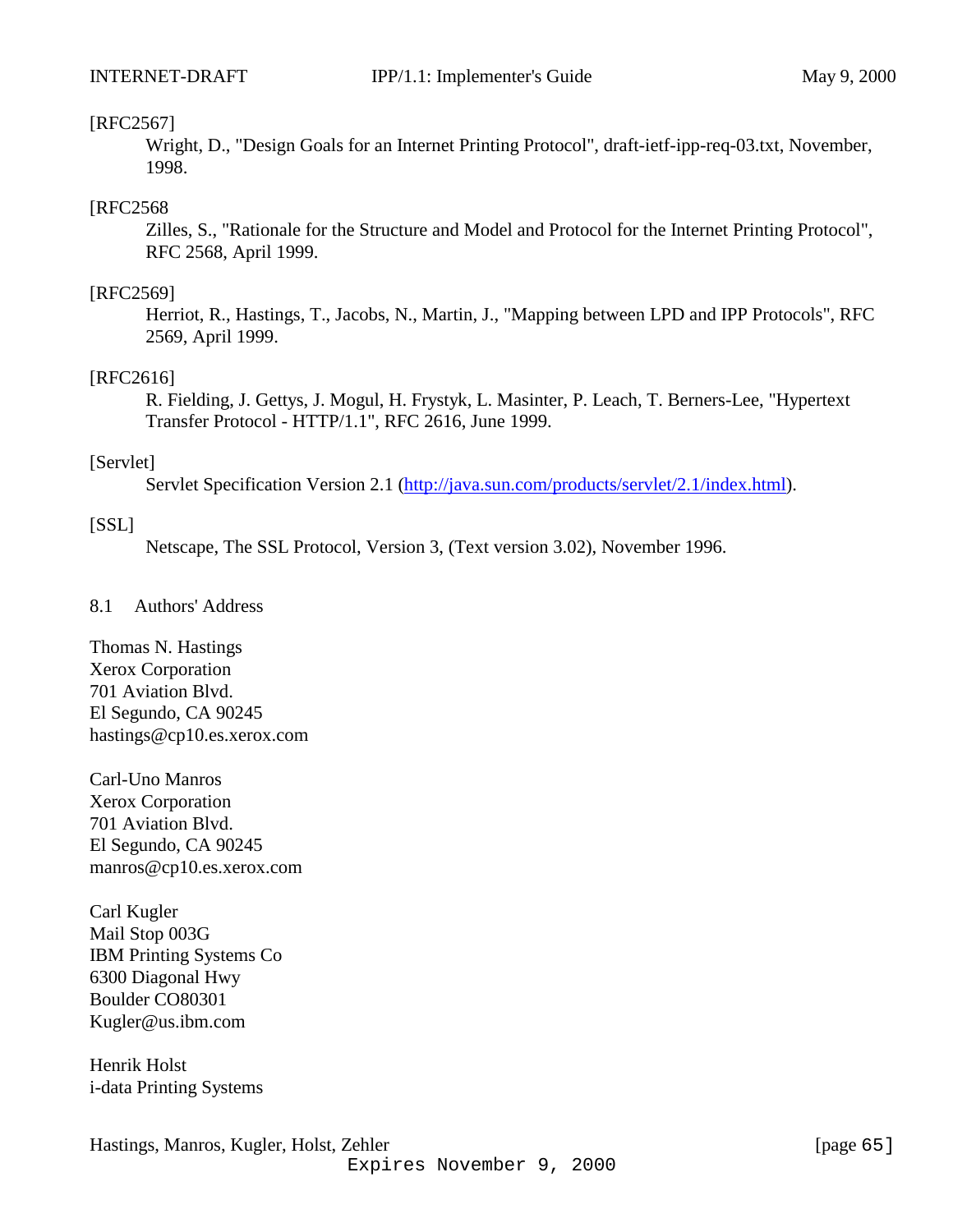<span id="page-65-0"></span>Vadstrupvej 35-43 2880 Bagsvaerd, Denmark [hh@I-data.com](mailto:hh@I-data.com)

Peter Zehler Xerox Corporation 800 Philipd Road Webster, NY 14580

Phone: 716 265-8755 peter.zehler@usa.xerox.com

# **9 Notices**

The IETF takes no position regarding the validity or scope of any intellectual property or other rights that might be claimed to pertain to the implementation or use of the technology described in this document or the extent to which any license under such rights might or might not be available; neither does it represent that it has made any effort to identify any such rights. Information on the IETF's procedures with respect to rights in standards-track and standards-related documentation can be found in BCP-11[BCP-11]. Copies of claims of rights made available for publication and any assurances of licenses to be made available, or the result of an attempt made to obtain a general license or permission for the use of such proprietary rights by implementers or users of this specification can be obtained from the IETF Secretariat.

The IETF invites any interested party to bring to its attention any copyrights, patents or patent applications, or other proprietary rights, which may cover technology that may be required to practice this standard. Please address the information to the IETF Executive Director.

Copyright (C) The Internet Society (1999). All Rights Reserved

This document and translations of it may be copied and furnished to others, and derivative works that comment on or otherwise explain it or assist in its implementation may be prepared, copied, published and distributed, in whole or in part, without restriction of any kind, provided that the above copyright notice and this paragraph are included on all such copies and derivative works. However, this document itself may not be modified in any way, such as by removing the copyright notice or references to the Internet Society or other Internet organizations, except as needed for the purpose of developing Internet standards in which case the procedures for copyrights defined in the Internet Standards process must be followed, or as required to translate it into languages other than English.

The limited permissions granted above are perpetual and will not be revoked by the Internet Society or its successors or assigns.

This document and the information contained herein is provided on an "AS IS" basis and THE INTERNET SOCIETY AND THE INTERNET ENGINEERING TASK FORCE DISCLAIMS ALL WARRANTIES, EXPRESS OR IMPLIED, INCLUDING BUT NOT LIMITED TO ANY WARRANTY THAT THE USE OF THE INFORMATION HEREIN WILL NOT INFRINGE ANY RIGHTS OR ANY IMPLIED WARRANTIES OF MERCHANTABILITY OR FITNESS FOR A PARTICULAR PURPOSE.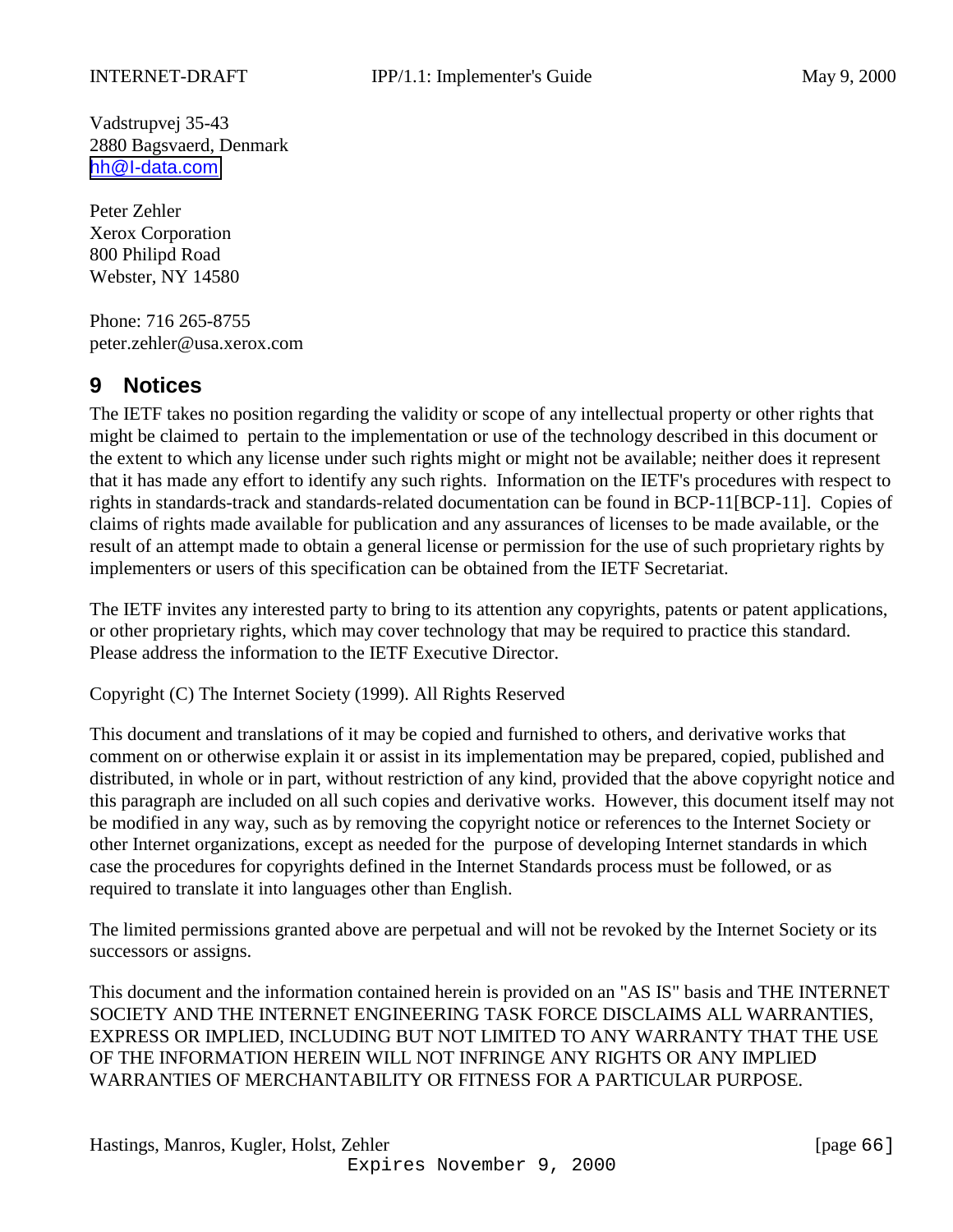# <span id="page-66-0"></span>**10 Change History (to be removed at time of RFC publishing)**

The change history is in *reverse* chronological order:

- 10.1 Changes from 990914 to 990927
- 1. Add comments about this document is also IPP/1.0 relevant.
- 2. Section 4.1.3: Add more examples of URI's with the port 631 and the ipp scheme.
- 3. Section 4.4.3: Move the DNS stuff to the 'how to compare URI's.
- 4. Section 4.4.3.2: Swap lines, first tell about the forgiven printer and then what the printer is allowed to do.
- 5. Fixed some errors in the Summary Attribute tables 1-5 and broke them into five portrait tables, so that it can be made into plain text for INTERNET-DRAFTS.
- 10.2 Changes from 990726 to 990914:
- 1. Added IPP/1.1 operations and attributes to table 1.
- 2. Validate version: Added text and table from issue 32
- 3. Printer-uri-supported: Added section [4.4.3](#page-56-0)
- 4. Added IPP/1.1 operations to section [3.1.2.1.4.3](#page-15-0)
- 5. Added answer to question "Should the server wait for the "last-document" operation attribute set to 'true' before starting to "process" the job?" in section [3.2.4](#page-51-0)
- 6. Changed 'server-error-uri-scheme-not-supported' to 'client-error-uri-scheme-not-supported' in section [3.1.2.1.5](#page-21-0) when talking about the 'document-uri' attribute.
- 7. Added 'Suggested Operation Processing Steps' and 'Suggested Additional Processing Steps for Operations that Create/Validate Jobs and Add Document' flow-chart overview.
- 10.3 Changes to produce the February 12, 1999 version from the January 8, 1999 version:
	- 1. Section 2.2.1.5: added check for document not found or accessible in Print-URI and Send-URI
	- 2. Section 3.6.2: Clarified that the IPP standard requires that servers MUST accept chunked requests and that clients MUST accept chunked responses, in spite of the lack of conformance of HTTP servers to the HTTP/1.1 requirement to support chunking.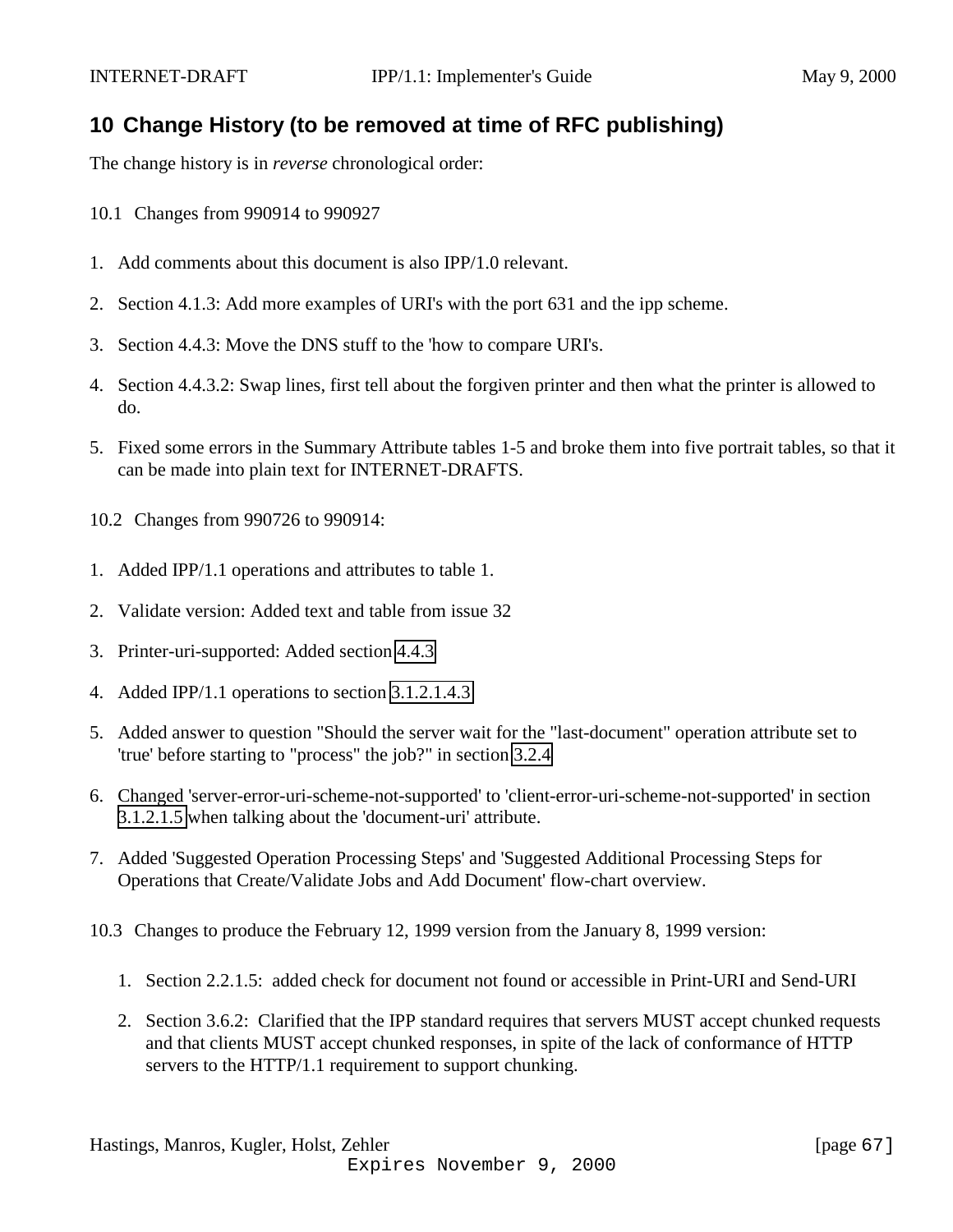- <span id="page-67-0"></span>10.4 Changes to produce the January 8, 1999 version from the December 6, 1998 version:
	- 1. Added section 3.6.2: Warning About the Use of Chunked Requests with CGI Script Implementations
	- 2. Section 2.2.1.2: changed "printer-operations-supported" to "operations-supported".
	- 3. Section 2.2.1.6: changed "job-media-supported" to "job-media-sheets-supported"
	- 4. Section 2.2.3: separated the validation checks for variable length attributes into two separate tests: one for correct attribute syntax and one for correct length.
	- 5. Section 2.2.3: changed "multiple-document-handling-supported" to "printer-resolution-supported"
	- 6. Section 2.6.1: recommended that an IPP object also support US-ASCII charset.
	- 7. Section 3: Clarified that a server is not required to send a response until after it has received the client's entire request, but recommend that the server return a response as soon as possible if an error is detected while the client is still sending the data, rather than waiting until all of the data is received. Also recommended that a client listen for an error response that an IPP server MAY send before it receives all the data.
- 10.5 Changes to produce the December 6, 1998 version from the November 16, 1998 version:

Included all of the remaining agreed issues raised before the November 16, 1998 production of the Internet-Drafts for IPP/1.0 that included adding explanations to the Implementers Guide.

Changes from 990422 to 990726:

- 1. Encoding and Transport: Address issues 4, 5, 20 from Issues-raised-at-Bake-Off2.doc
- 2. Decide whether to accept or reject the request: discuss issues 6, 9, 10
- 3. Get-Printer-Attributes: add notes about printer-make-and-model and .INF files; issue 7
- 4. Create-Job: clarify job-incoming vs. data-insufficient; issue 13
- 5. Get-Printer Attributes: polling -- issue 16
- 6. Job Description Attributes: ways to get time; issue 17
- 7. Validate the values of the Job Template Attributes: clarify zero-length keywords; issue 22
- 8. Validate Optional Operation Attributes: Note about checking for compression in IPP/1.0; issue 28
- 9. Validate version number: advantages to backward compatibility; issue 33